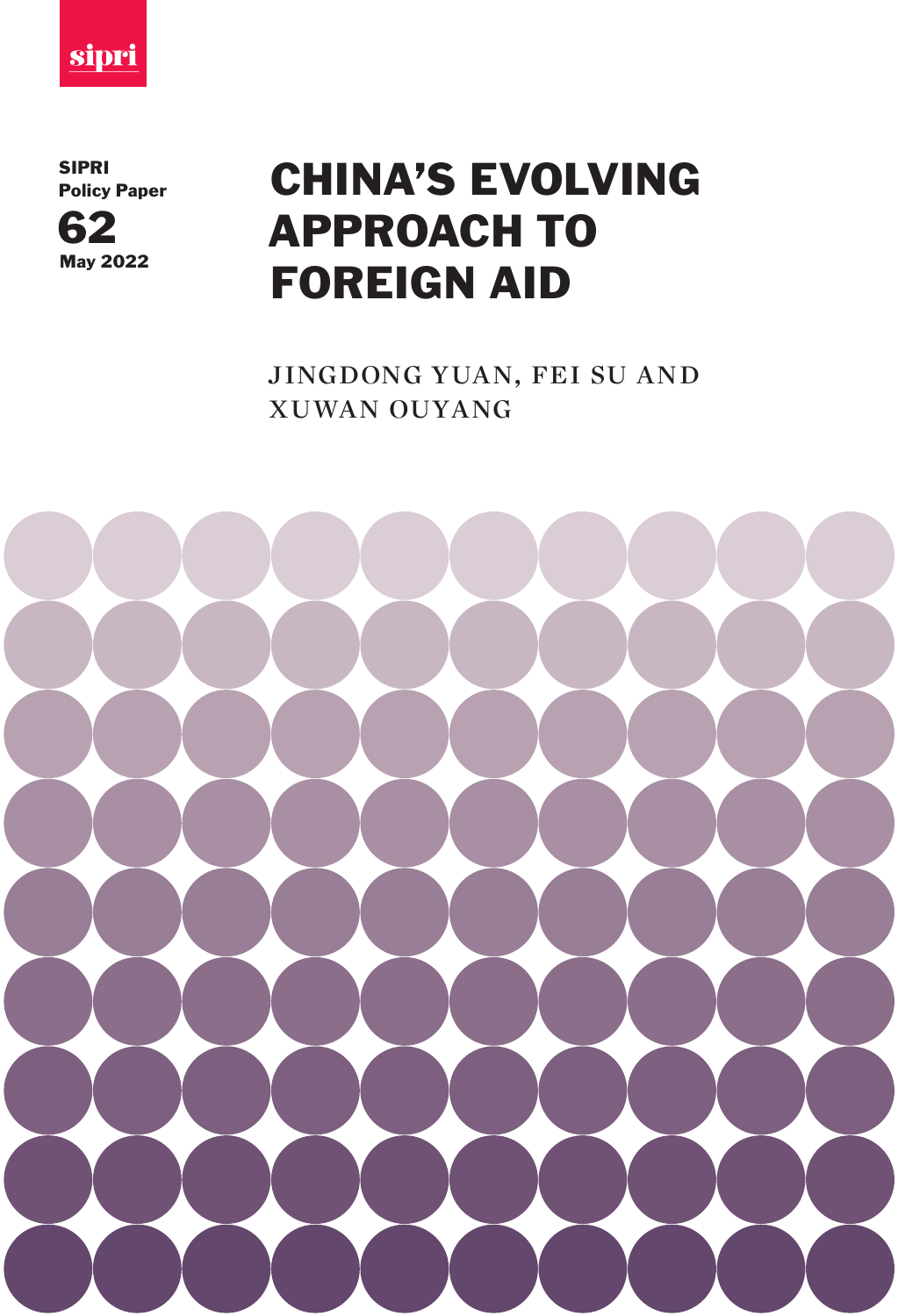### STOCKHOLM INTERNATIONAL PEACE RESEARCH INSTITUTE

SIPRI is an independent international institute dedicated to research into conflict, armaments, arms control and disarmament. Established in 1966, SIPRI provides data, analysis and recommendations, based on open sources, to policymakers, researchers, media and the interested public.

The Governing Board is not responsible for the views expressed in the publications of the Institute.

### GOVERNING BOARD

Ambassador Jan Eliasson, Chair (Sweden) Dr Mohamed Ibn Chambas (Ghana) Ambassador Chan Heng Chee (Singapore) Jean-Marie Guéhenno (France) Dr Radha Kumar (India) Dr Patricia Lewis (Ireland/United Kingdom) Dr Jessica Tuchman Mathews (United States) Dr Feodor Voitolovsky (Russia)

### DIRECTOR

Dan Smith (United Kingdom)



### **STOCKHOLM INTERNATIONAL PEACE RESEARCH INSTITUTE**

Signalistgatan 9 SE-169 72 Solna, Sweden Telephone: + 46 8 655 9700 Email: sipri@sipri.org Internet: www.sipri.org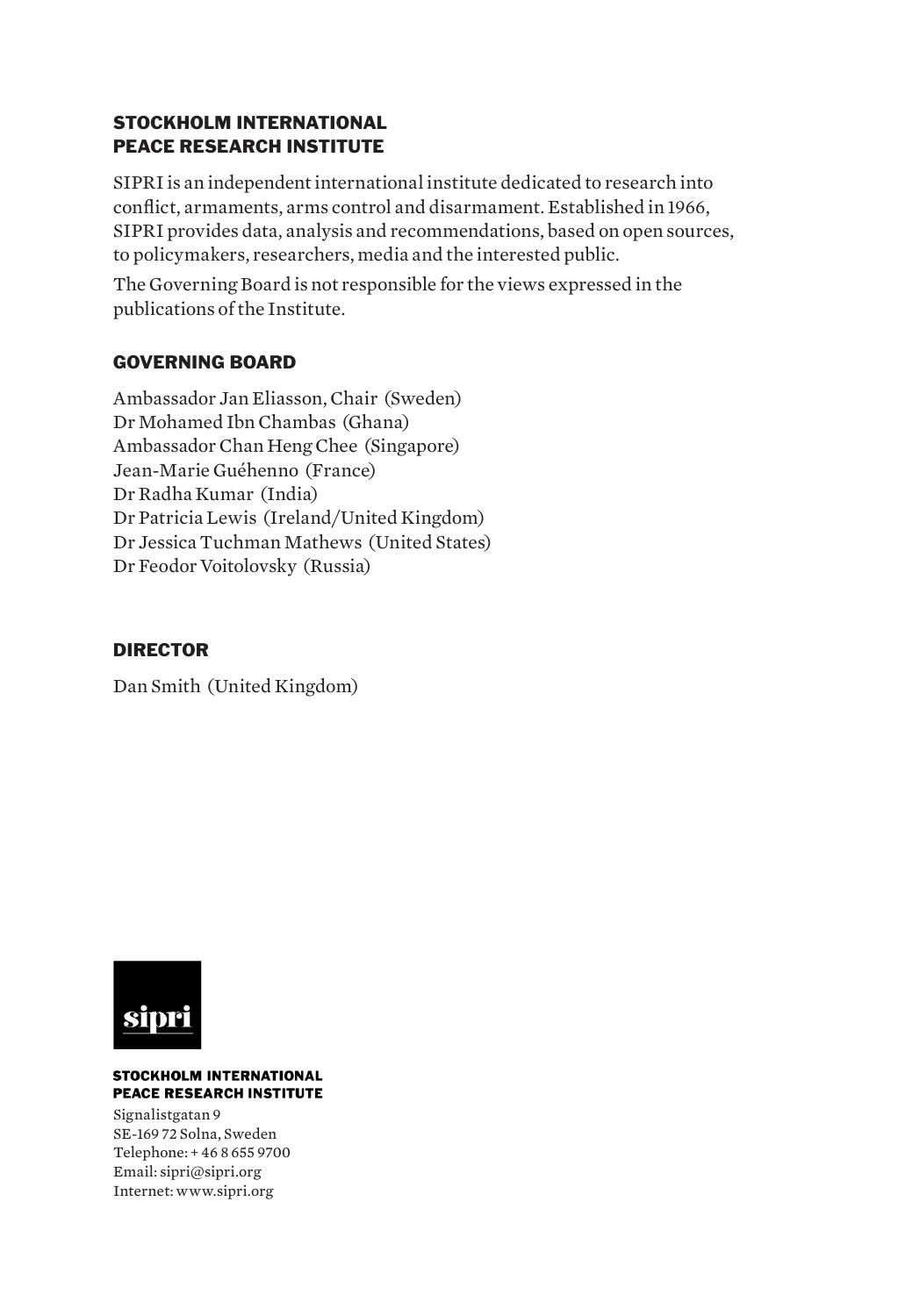# **China's Evolving Approach to Foreign Aid**

SIPRI Policy Paper no. 62

jingdong yuan, fei su and xuwan ouyang



STOCKHOLM INTERNATIONAL **PEACE RESEARCH INSTITUTE** 

May 2022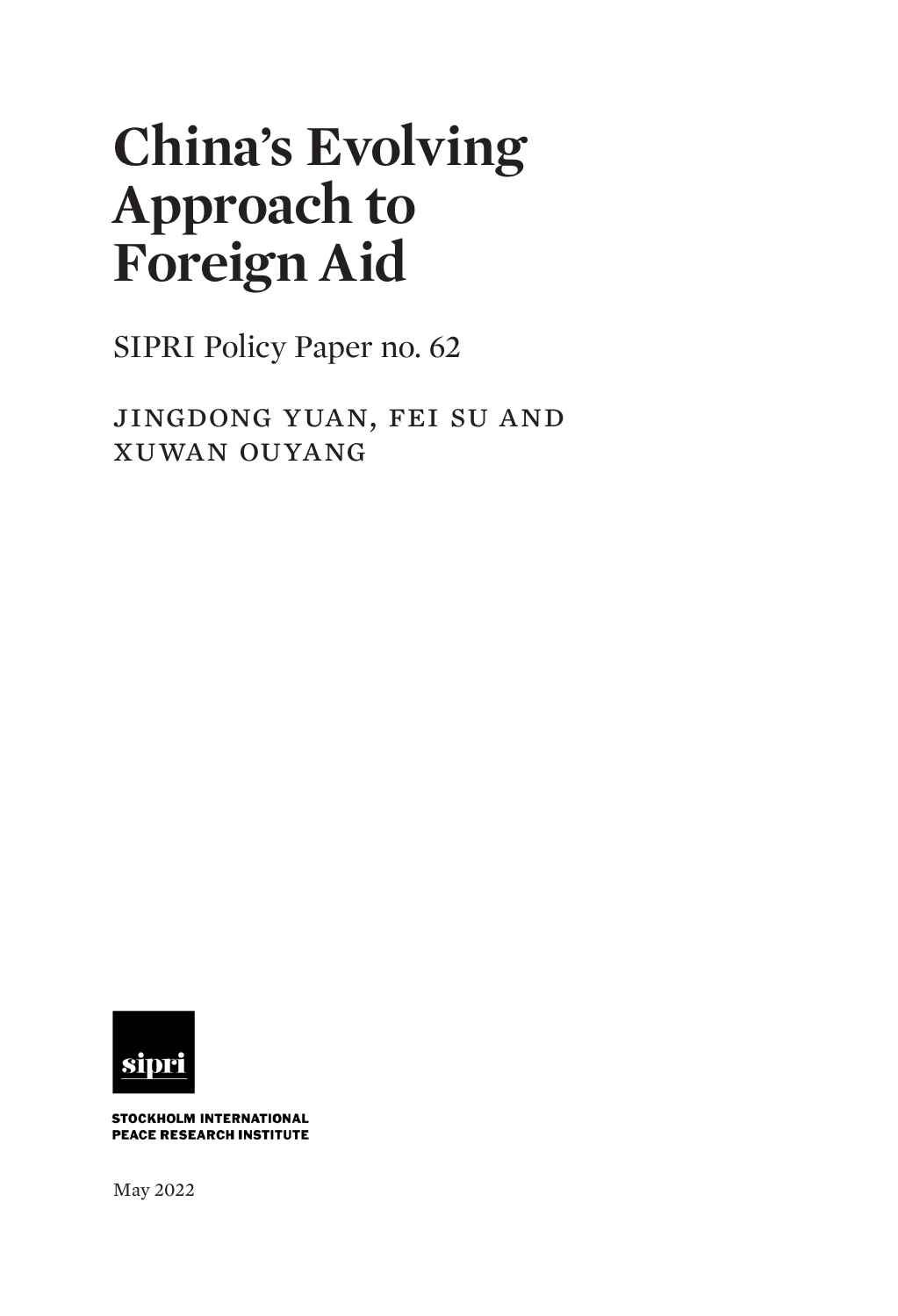### © SIPRI 2022

All rights reserved. No part of this publication may be reproduced, stored in a retrieval system or transmitted, in any form or by any means, without the prior permission in writing of SIPRI or as expressly permitted by law.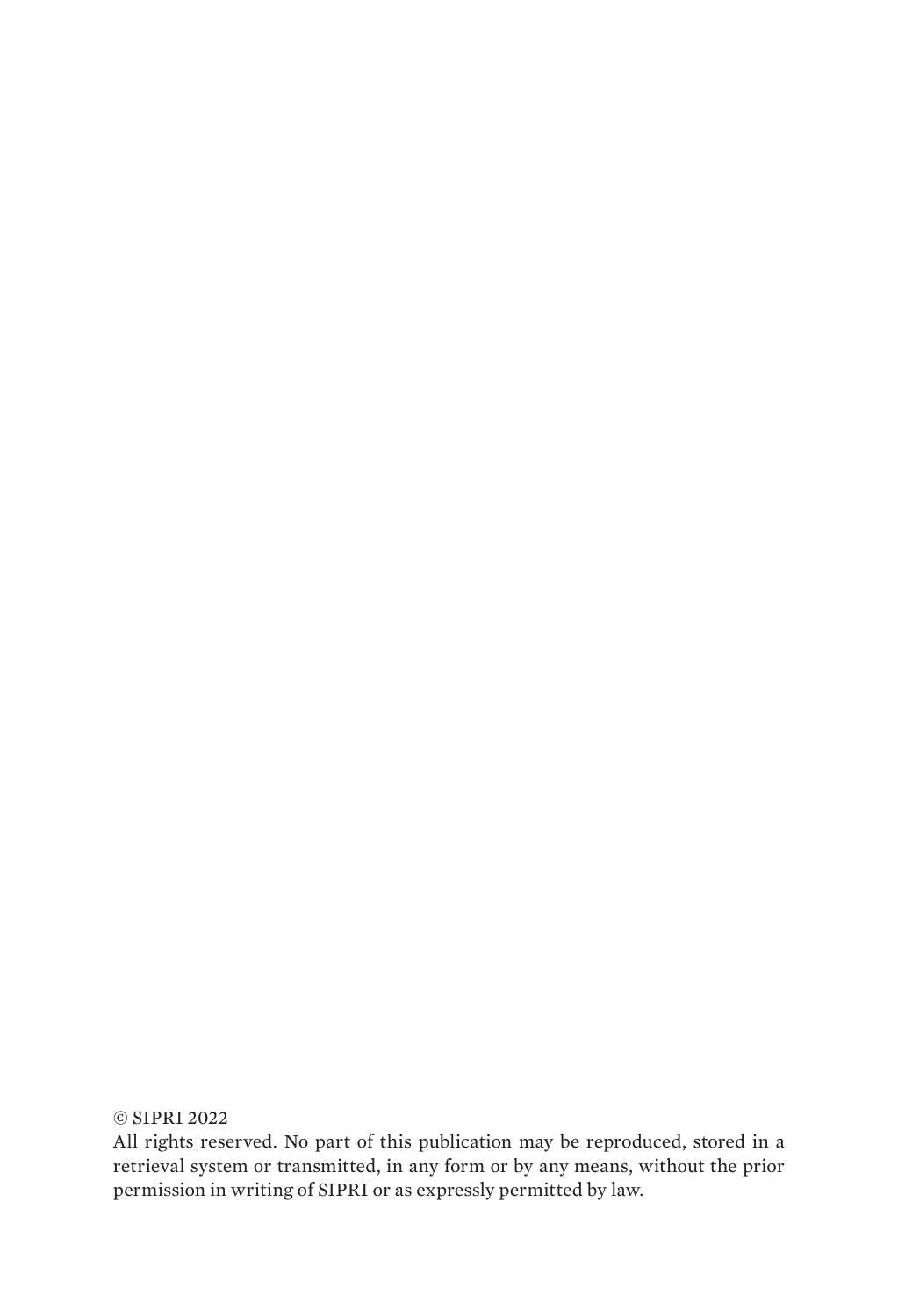# **Contents**

| Preface<br>Acknowledgements<br>Summary<br><i>Abbreviations</i>                                | $\mathbf{V}$<br>vi<br>vii<br>ix |
|-----------------------------------------------------------------------------------------------|---------------------------------|
| 1. Introduction                                                                               | 1                               |
| 2. Evolving Chinese perspectives on foreign aid                                               | $\overline{2}$                  |
| Definition of foreign aid                                                                     | 2                               |
| Historical review                                                                             | 3                               |
| Africa in Chinese foreign aid                                                                 | 11                              |
| Figure 2.1. Types of financial flow in China's foreign aid, 1950-2018                         | 4                               |
| Figure 2.2. Distribution of China's foreign aid by region, 1950-2018                          | 10                              |
| Table 2.1. Top five recipient sectors in Africa for Chinese loans, 2000-19                    | 12                              |
| 3. Recent developments and trends                                                             | 16                              |
| Chinese aid reorganization                                                                    | 16                              |
| Aid forms                                                                                     | 17                              |
| Trilateral cooperation                                                                        | 20                              |
| The Belt and Road Initiative                                                                  | 22                              |
| Criticisms of China's foreign aid                                                             | 24                              |
| Table 3.1. Types of financial flow that support different aid forms in<br>Chinese foreign aid | 18                              |
| <b>4. Conclusions</b>                                                                         | 28                              |
| Recommendations                                                                               | 29                              |
| Recommendations for Chinese authorities                                                       | 29                              |
| Recommendations for actors involved in trilateral cooperation                                 | 30                              |
|                                                                                               |                                 |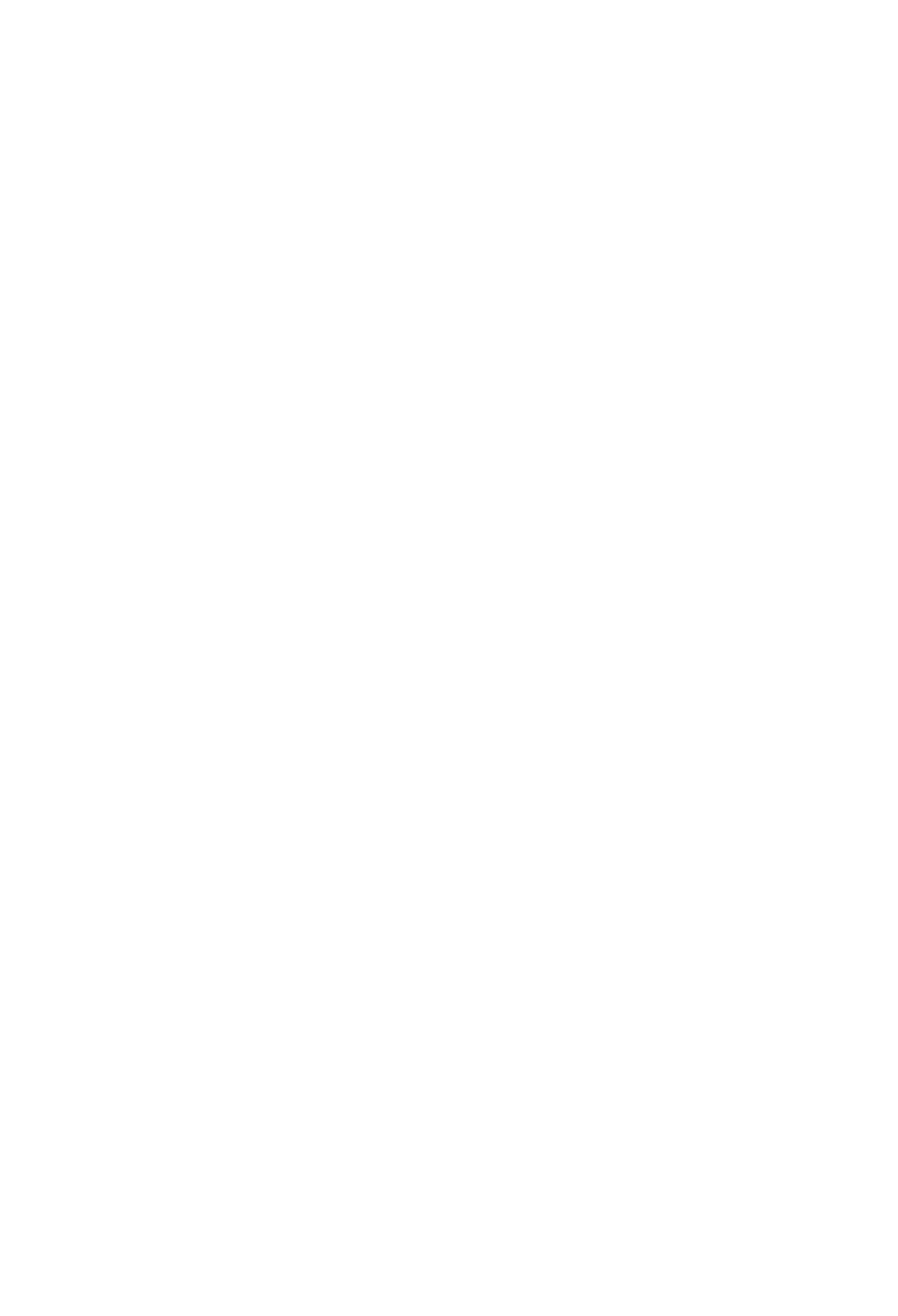# <span id="page-6-0"></span>**Preface**

China has emerged as a major player in international development cooperation. Over seven decades, its perspectives on and approaches to foreign aid have undergone significant changes, both reflecting its geostrategic, foreign policy and economic development priorities and enabled by its growing economic power and resources. While the underlying principle—an emphasis on cooperation, partnership and mutual benefits between China and recipient countries—remains unchanged, recent administrative changes and China's expansive foreign policy under Xi Jinping mean that a new assessment of its foreign aid is needed.

Throughout those seven decades, Africa has been a key destination of Chinese development aid. As the authors of this paper show, Chinese aid to Africa has reflected to a significant extent both the continuity and the changes in Chinese perspectives and approaches. As Chinese foreign aid to African countries has increasingly been informed by a combination of geostrategic, foreign policy and economic considerations, it serves as the perfect case study to illustrate the current state of China's development cooperation.

This policy paper provides a timely analysis of the evolving Chinese foreign aid perspectives, structure and practices. The authors highlight some of the key milestones in its evolution, explain some of the key drivers behind the changes and continuity, and identify and discuss the challenges that China faces as its involvement in international development cooperation deepens. It will be of great interest and use to aid practitioners and those interested in China's role on the world stage.

> Dan Smith Director, SIPRI Stockholm, May 2022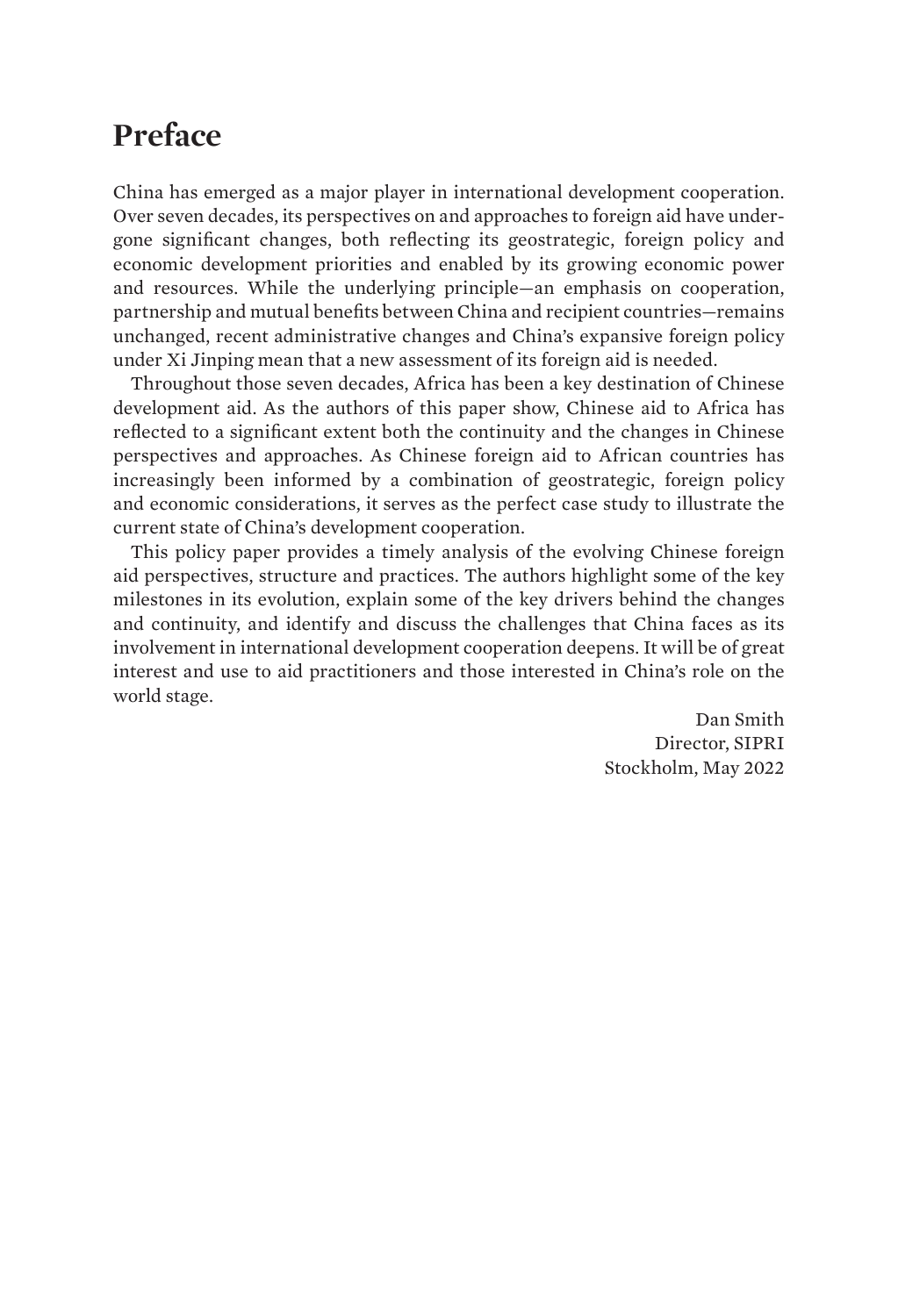# <span id="page-7-0"></span>**Acknowledgements**

SIPRI and the authors would like to express their sincere gratitude to the Swedish Ministry for Foreign Affairs for supporting this project through generous research funding.

The authors would also like to thank the participants in a roundtable discussion that was conducted online on 12 November 2021 for taking time from their busy schedules to participate and contribute their views.

Special thanks go to Luc van de Goor, Xiao Liang and the two independent reviewers for their feedback and suggestions on earlier drafts of the paper. The authors also wish to express their sincere appreciation to SIPRI's Editorial Department for its significant contributions to realizing this final publication.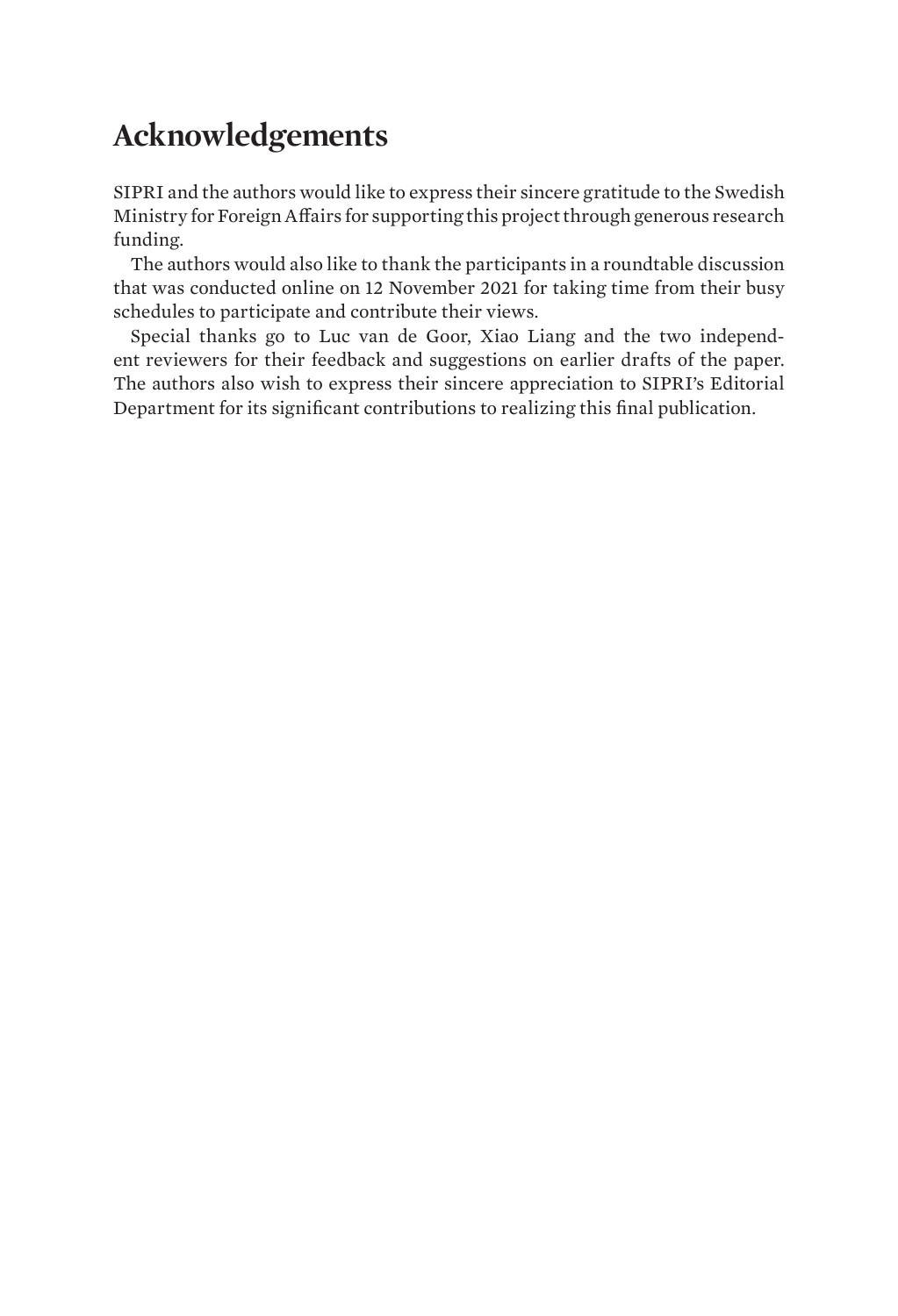### <span id="page-8-0"></span>**Summary**

China's role in foreign aid and, more broadly, in development cooperation on the global stage has grown significantly since it began seven decades ago. Particularly in recent years, through such platforms as the Belt and Road Initiative (BRI), China's profile and engagement in global governance in foreign aid and related areas has been further enhanced. China's ambition is taking a more proactive approach in foreign aid and moving towards a new model of international development cooperation by linking with the United Nations 2030 Agenda for Sustainable Development and by including the BRI as a major platform to achieve key development goals.

There have been three key rationales behind the evolution of Chinese foreign aid, and their importance and emphasis have changed over time. The initial political ideology of the 1950s evolved to economic pragmatism from the late 1970s, with a focus on facilitating China's domestic economic development after it introduced its reform and opening up policy. More recently, foreign aid has also become a channel for China to participate in global governance to improve its global image and increase its discourse power in international affairs. It is clear that China's foreign aid plays an important role in serving its foreign policy and commercial interests. In addition, there are also humanitarian concerns to provide ad hoc emergency assistance as well as long-term support in areas such as poverty reduction, education and health.

Similar patterns can also be seen in China's foreign aid in Africa, which has been continually used by China as a foreign policy tool to promote its political, economic and strategic interests. In practice, an infrastructure-led approach is deeply rooted in China's development cooperation in the continent. This is more or less based on China's own experience, where it sees infrastructure as the first step for economic development. Meanwhile, there are signs of China's efforts at national image-building, from providing more funding to support human resource development and educational aid and training, and efforts to reform the foreign aid system in a way that is more coordinated and sustainable.

China's foreign aid offers an alternative source of funding with a focus on hard infrastructure, which can be an opportunity for countries that have urgent development needs. Its pragmatic practices in aid decisions and disbursements do not completely follow the approach of the member states of the Organisation for Economic Co-operation and Development (OECD). China's practices challenge and may undermine the efforts by those traditional donors that impose conditions, such as good governance and free markets, for receiving aid.

In addition, there are also multiple challenges that China will face or is already facing as it becomes more actively involved in international development financing. For instance, China has been criticized for its lending practices that have been (fairly or unfairly) characterized as a 'debt trap'. There are potential risks of growing divergences between the norms, principles and practices embraced by China and those of traditional donor countries. Last but not the least, China's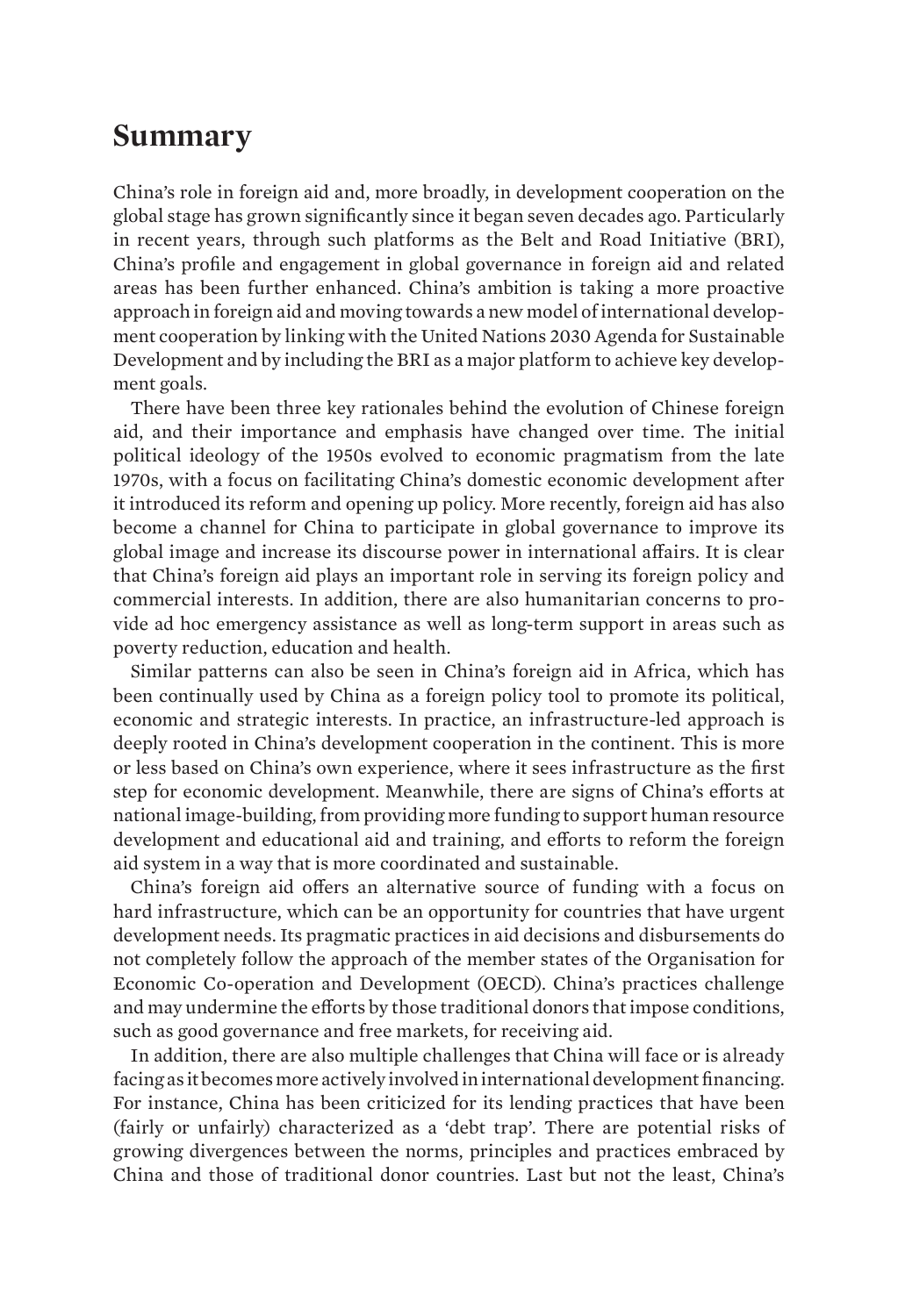principles of non-interference and non-conditionality could, over the longer term, undermine its own economic interests as corrupt recipient governments, lack of transparency and accountability, and instability in recipient countries could put China's foreign aid, investments and reputation at risk.

Given the challenges facing China and other donor countries, opportunities for cooperation in areas where their objectives align and where their comparative advantages can be complementary should be explored. Chinese authorities and other donor countries could engage with each other in improving the accountability and effectiveness of foreign aid.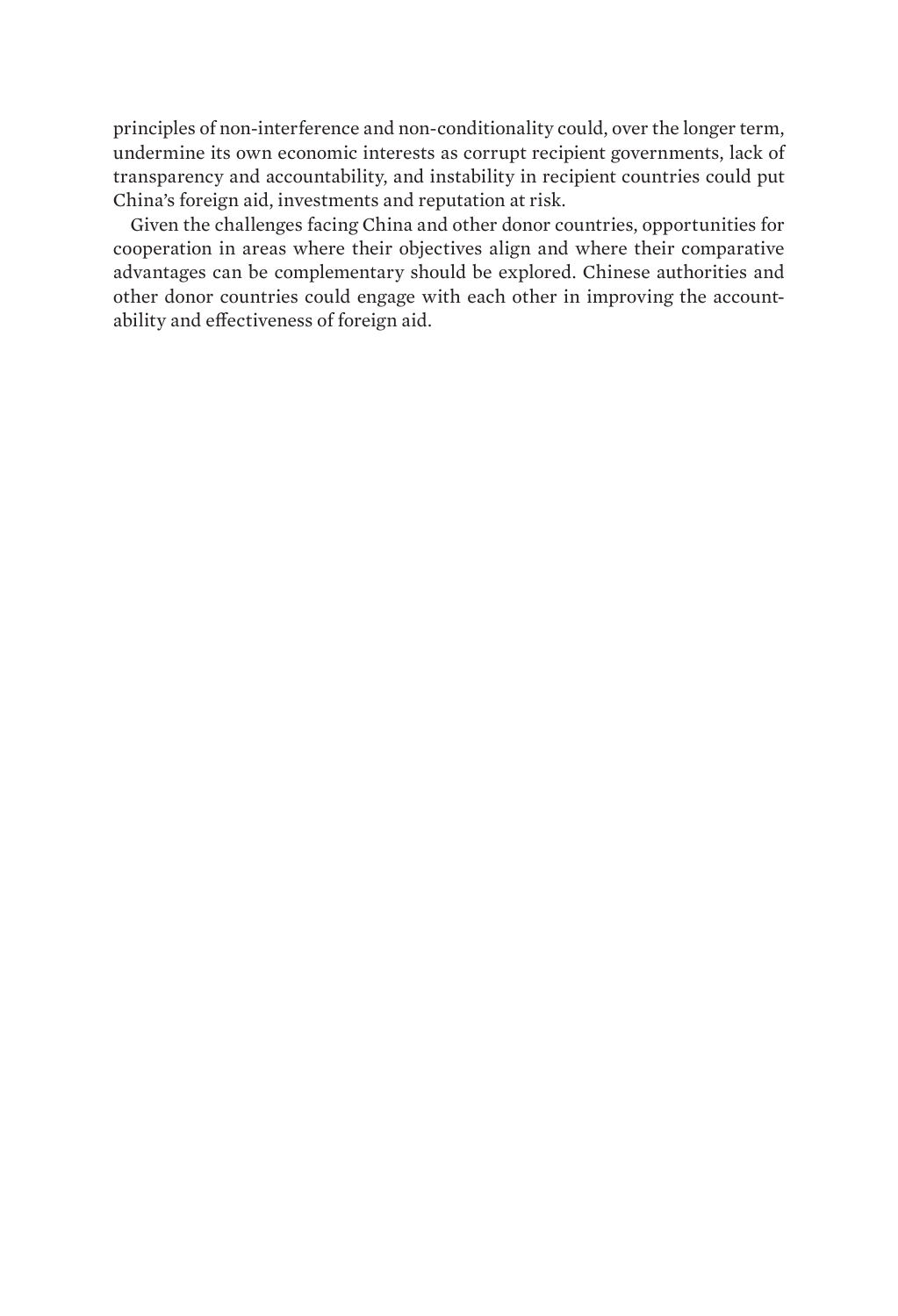# <span id="page-10-0"></span>**Abbreviations**

| ADB           | Asian Development Bank                                              |
|---------------|---------------------------------------------------------------------|
| AfDB          | African Development Bank                                            |
| AIIB          | Asian Infrastructure Investment Bank                                |
| <b>BRI</b>    | Belt and Road Initiative                                            |
| CDB           | China Development Bank                                              |
| <b>CIDCA</b>  | China International Development Cooperation Agency                  |
| <b>CLA</b>    | Chinese Loans to Africa (Database)                                  |
| <b>CPC</b>    | Communist Party of China                                            |
| <b>DAC</b>    | Development Assistance Committee                                    |
| EU            | European Union                                                      |
| Exim Bank     | Export-Import Bank of China                                         |
| <b>FOCAC</b>  | Forum on China-Africa Cooperation                                   |
| GONGO         | Government-organized non-governmental organization                  |
| <b>IDA</b>    | <b>International Development Association</b>                        |
| <b>MDB</b>    | Multilateral development bank                                       |
| <b>MFA</b>    | Ministry of Foreign Affairs                                         |
| <b>MOFCOM</b> | Ministry of Commerce                                                |
| MOU           | Memorandum of understanding                                         |
| <b>NDB</b>    | New Development Bank                                                |
| NGO           | Non-governmental organization                                       |
| <b>ODA</b>    | Official development assistance                                     |
| <b>OECD</b>   | Organisation for Economic Co-operation and Development              |
| OOF           | Other official flows                                                |
|               | SAIS-CARI Johns Hopkins University School of Advanced International |
|               | Studies China-Africa Research Initiative                            |
| <b>SDG</b>    | Sustainable Development Goal                                        |
| <b>SSCAF</b>  | South-South Cooperation Assistance Fund                             |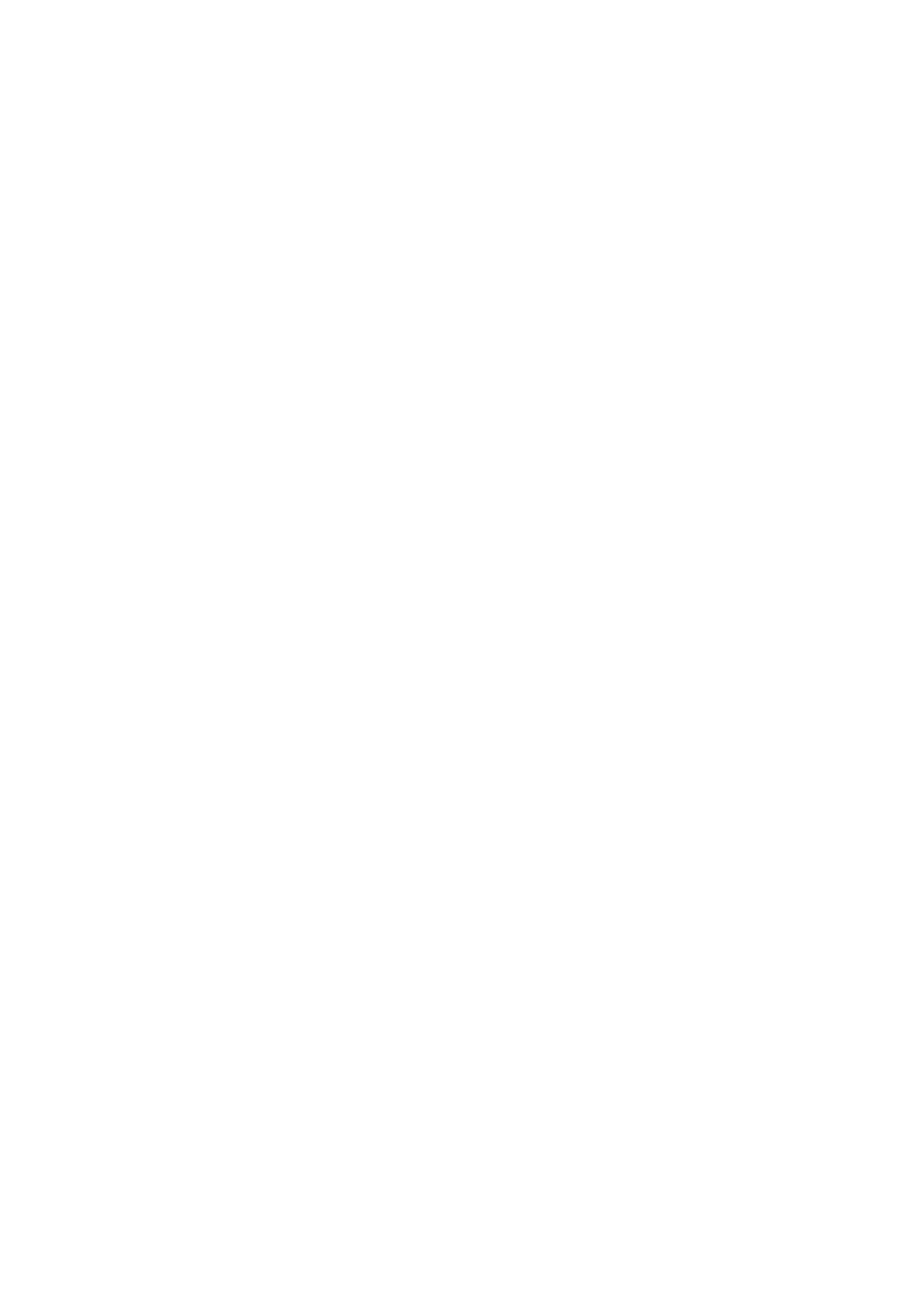## <span id="page-12-0"></span>**1. Introduction**

In January 2021 the Chinese Government marked the 70th anniversary of the country's foreign aid programmes by releasing its latest white paper on international development cooperation.<sup>1</sup> Historically, foreign aid has played an important role in China's foreign policy and economic statecraft; it has even greater salience today as the country becomes more active in global development financing. China's growing diplomatic activism—from the Belt and Road Initiative (BRI) to 'a community of shared future for mankind'—is both expanding its presence and influence and affecting the norms, governance, and practices in such critical areas as official development assistance (ODA), which over six decades has been defined largely by the Development Assistance Committee (DAC) of the Organisation for Economic Co-operation and Development (OECD).<sup>2</sup>

Given China's growing role in international development, its policies and practices—from how it evaluates and determines development finance, assesses aid needs and approves projects, via aid disbursements to project implementation are important issues that require careful research and analysis. An important aspect of Chinese foreign aid that sets it apart from traditional donor countries and organizations is that China places greater emphasis on its role as a partner, rather than a donor, to promote development cooperation.<sup>3</sup> Its finance in supporting development cooperation is composed of both ODA and other forms of lending such as non-concessional loans and export credits.

A better understanding of China's foreign aid objectives, practices, expectations and approaches has significant policy implications for international development finance and the international aid architecture. This is particularly true in the case of African countries, which share long historical relations with China and are the primary destination of Chinese foreign aid. This paper thus chooses Africa as a case study to illustrate changes of China's foreign aid.

Specifically, this policy paper addresses three research questions: How have China's perspectives on foreign aid evolved? To what extent has China's foreign aid to Africa followed its overall foreign aid strategy and pattern, and what are some of its key features? What are some of the new developments, trends and issues in China's approaches to delivering foreign aid? The paper focuses on understanding the evolving Chinese perspectives on foreign aid by providing (in chapter 2) an overview of its evolution over the past seven decades to identify and evaluate the rationales, modalities and some of the major developments. It then discusses (in chapter 3) some recent developments, trends and issues in Chinese foreign aid. The paper concludes (in chapter 4) with key findings and recommendations.

 $<sup>1</sup>$  Chinese State Council, [China's International Development Cooperation in the New Era](http://english.www.gov.cn/atts/stream/files/5ffa69cac6d0cc300eea77af), White paper</sup> (State Council Information Office: Beijing, Jan. 2021).

 $^2$  Xi, J., Chinese President, 'Towards a community of shared future for mankind'. Speech at the United [Nations Office at Geneva](http://en.qstheory.cn/2021-12/03/c_686693.htm), 18 Jan. 2017.

<sup>3</sup> Chinese State Council (note 1).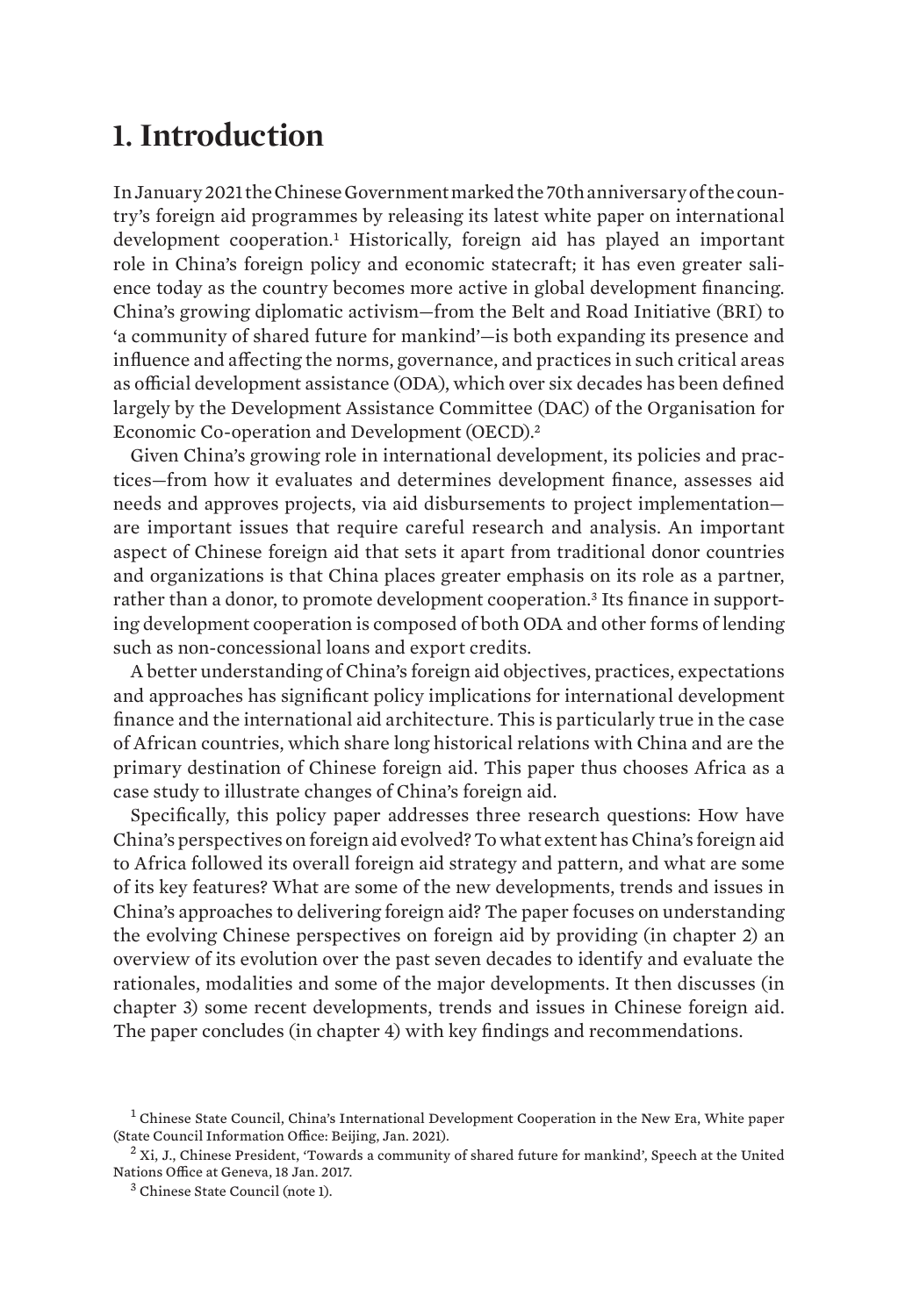# <span id="page-13-0"></span>**2. Evolving Chinese perspectives on foreign aid**

This chapter analyses the evolving Chinese perspectives on foreign aid. It first introduces the definition of foreign aid that is used here. It then presents a historical review of Chinese foreign aid to explore the key events and rationales that have led to the policy changes at different historical stages. Finally, Africa is discussed as a case study to highlight how and where Chinese foreign aid has evolved in both perspectives and practice.

### **Definition of foreign aid**

While the literature on foreign aid is extensive, one of the most widely used definitions for measuring aid is provided by the OECD DAC's definition of official development assistance. 'Resource flows . . . which are: (*a*) undertaken by the official sector; (*b*) with promotion of economic development and welfare as the main objective; (*c*) at concessional financial terms. In addition to financial flows, technical co-operation is included in aid.'<sup>4</sup>

The OECD DAC differentiates between ODA and other official flows (OOF). ODA refers to development-motivated loans that are concessional in nature and 'conveys a grant element of at least 25 per cent (calculated at a rate of discount of 10 per cent)'.5 OOF refers to 'official sector transactions that do not meet [ODA] criteria' and with the primarily purpose being to facilitate export.<sup>6</sup>

China's foreign aid includes what the OECD DAC defines as ODA but is broader in terms of both the goals and forms of development finance. Instead of viewing foreign aid as a donor-to-recipient relationship, China places more emphasis on the benefits of cooperative and collective economic development. It views foreign aid as mutual help among developing countries, focuses on achieving practical results, emphasizes the needs of and benefits for the recipient countries, especially the latter's capacity for independent development, and promotes bilateral relations through economic and technological cooperation.7 Indeed, China's 2021 white paper altogether avoids terms such as 'donor' to describe its own role, and uses the term 'development cooperation' rather than 'foreign aid' in the title.

The scope of China's foreign aid has expanded exponentially, especially since 2000. In the 2021 white paper on foreign aid, China explicitly states that it 'has been upgrading its foreign assistance to a model of international development cooperation'.8 This model includes the BRI as a major platform to facilitate China's development finance; the model also links with the United Nations

<sup>4</sup> Organisation for Economic Co-operation and Development (OECD), Development Co-operation Directorate, '[DAC glossary of key terms and concepts](https://www.oecd.org/dac/dac-glossary.htm#ODA)', [n.d.].

<sup>5</sup> Organisation for Economic Co-operation and Development (OECD), Development Co-operation Directorate, '[Official development assistance—Definition and coverage](https://www.oecd.org/dac/financing-sustainable-development/development-finance-standards/officialdevelopmentassistancedefinitionandcoverage.htm)', [n.d.].

<sup>6</sup> Organisation for Economic Co-operation and Development (OECD), '[Other official flows \(OOF\)](https://data.oecd.org/drf/other-official-flows-oof.htm)', OECD Data, [n.d.].

<sup>7</sup> Chinese State Council (note 1), chapter VI.

<sup>8</sup> Chinese State Council (note 1), preface.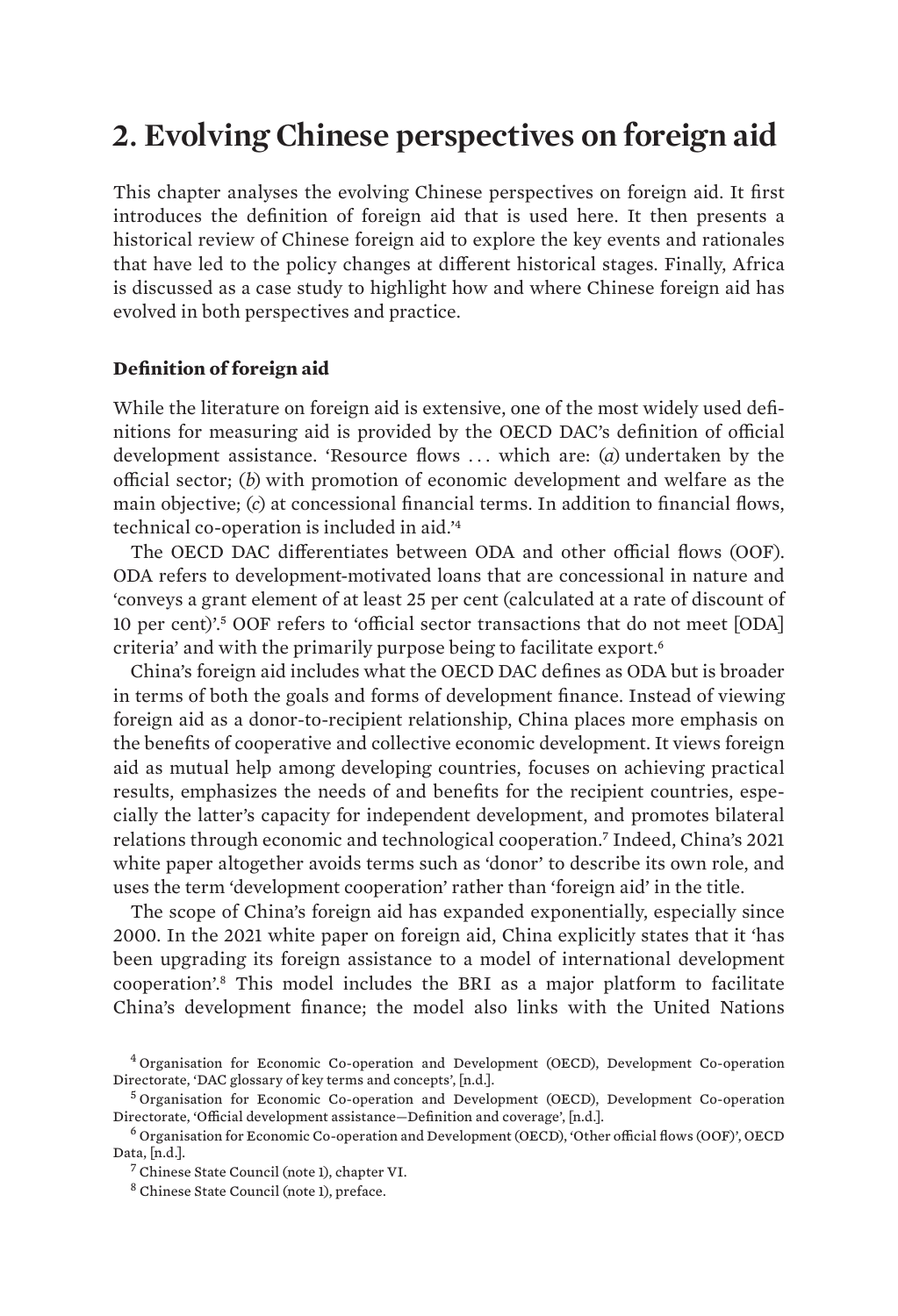<span id="page-14-0"></span>2030 Agenda for Sustainable Development.9 In addition to providing financial or in-kind resources and helping advance development goals in recipient countries, achieving the Sustainable Development Goals (SDGs) of Agenda 2030 through its aid activities will also help China to increase its 'soft power'. There are two aspects to this increase: *(a)* improving its global image by providing global public goods; and *(b)* strengthening its discourse power in governance and standard setting in the international system.<sup>10</sup> This also fits with China's overall foreign policy since Xi Jinping became president, in 2013, in which China has adopted more assertive approaches in foreign policy and started to play a more proactive role in international affairs as a great power.<sup>11</sup>

This paper uses the term 'development cooperation' as a broad concept to describe Chinese foreign aid perspectives and practices. Specifically, it uses the term 'development finance' to describe the various types of financial flows to deliver aid and promote development cooperation. Among these, three stand out. First is ODA as defined by the OECD DAC, which roughly corresponds to what the 2021 Chinese white paper terms 'foreign aid'—that is, grants, interest-free loans and concessional loans (see figure 2.1). Second is the non-concessional loans and export credits issued primarily by the Export–Import Bank of China (Exim Bank) and the China Development Bank (CDB), China's two policy banks, which provide lending as directed by governments rather than for commercial purposes. The third type is loans and credits provided by Chinese state-owned commercial banks and enterprises and guaranteed or insured by an official export credit agency.12 To some extent, this broader definition draws on China's own experiences as a recipient of ODA, in particular from Japan, which itself has emphasized the combination of aid, trade and investment in promoting development in China.<sup>13</sup>

#### **Historical review**

The amount of Chinese foreign aid and the incentives behind it have changed significantly over time. Overall, China's foreign aid is strongly associated with its strategic and foreign policy objectives, its domestic economic growth and external commercial interests, and its relations with the rest of the world.14 This section uses international historical events and key domestic developments in

<sup>9</sup> UN General Assembly Resolution 70/1, '[Transforming our world: The 2030 Agenda for Sustainable](https://undocs.org/A/RES/70/1)  [Development](https://undocs.org/A/RES/70/1)', 25 Sep. 2015.

<sup>10</sup> Atlantic Council, *[Chinese Discourse Power: China's Use of Information Manipulation in Regional](https://www.atlanticcouncil.org/wp-content/uploads/2020/12/China-Discouse-Power-FINAL.pdf)  [and Global Competition](https://www.atlanticcouncil.org/wp-content/uploads/2020/12/China-Discouse-Power-FINAL.pdf)* (Atlantic Council: Washington, DC, Dec. 2020); and Zhang, C. (张春), '中国参与 *2030*年议程全球伙伴关系的战略思考' [On China's role in the global partnership for Agenda 2030], 国际展望 [\[International Perspectives\]](https://doi.org/10.13851/j.cnki.gjzw.201505008), no. 5, 2015.

<sup>11</sup> Economy, E. C., *The World According to China* (Polity: Cambridge, 2021).

<sup>12</sup> Chinese State Council (note 1), chapter II; and Chen, M., 'Beyond donation: China's policy banks and [the reshaping of development finance](https://doi.org/10.1007/s12116-020-09310-9)', *Studies in Comparative International Development*, vol. 55, no. 4 (Dec. 2020).

<sup>13</sup> Gülseven, Y., '"[Aid with Chinese characteristics": Competitive and/or complementary?](https://doi.org/10.1080/09512748.2020.1772353)', *Pacific Review*, vol. 34, no. 6 (2021).

<sup>14</sup> Zhang, D., '[Messages from China's third white paper on foreign aid'](https://www.lowyinstitute.org/the-interpreter/messages-china-s-third-white-paper-foreign-aid), The Interpreter, Lowy Instittute, 5 Feb. 2021.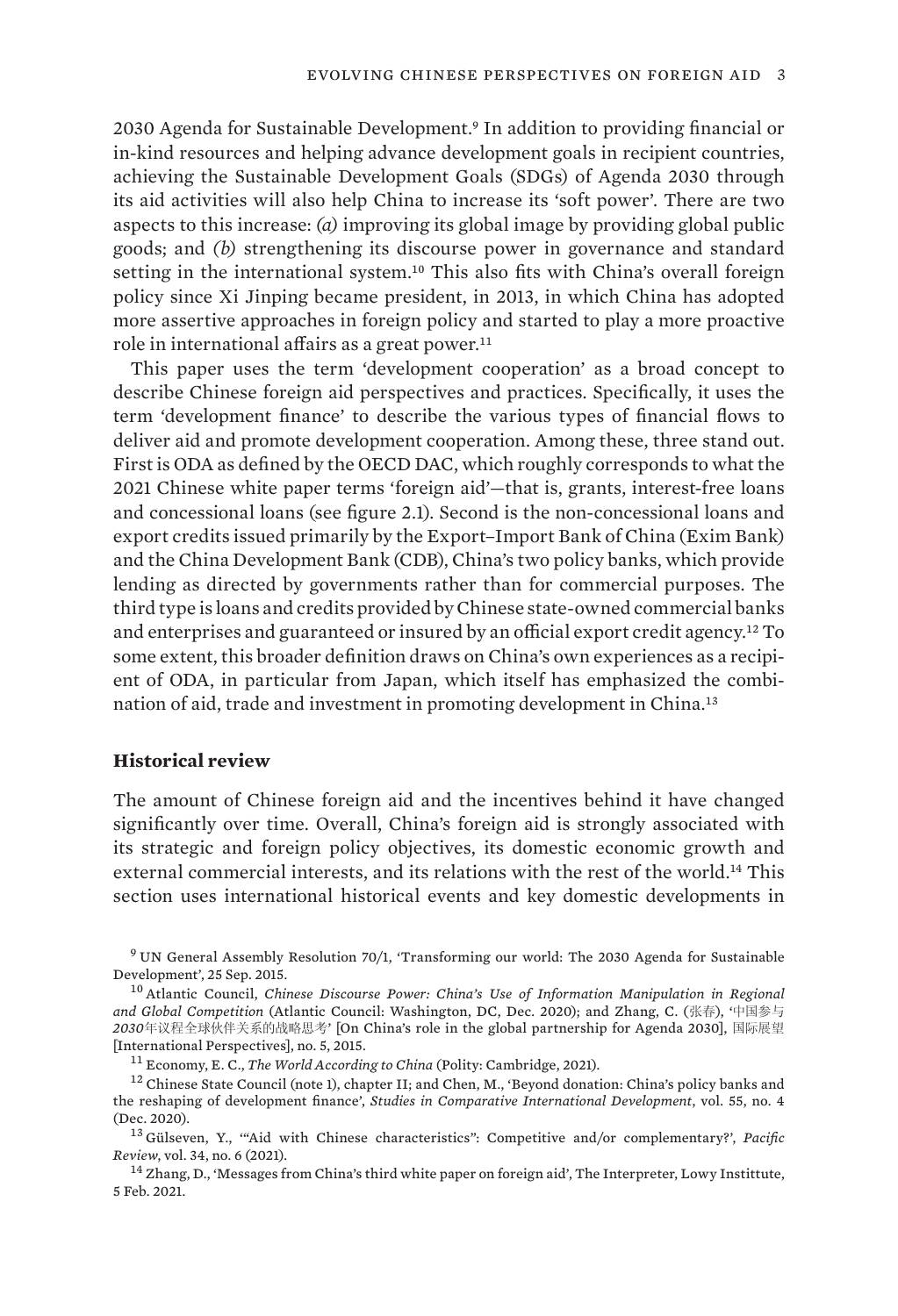<span id="page-15-0"></span>

**Figure 2.1.** Types of financial flow in China's foreign aid, 1950–2018

*Sources*: [Chinese State Council, China's Foreign Aid, White paper](http://www.china.org.cn/government/whitepaper/node_7116362.htm) (State Council Information Office: Beijing, Apr. 2011); [Chinese State Council, China's Foreign Aid \(2014\)](http://english.www.gov.cn/archive/white_paper/2014/08/23/content_281474982986592.htm), White paper (State Council Information Office: Beijing, July 2014); and [Chinese State Council, China's International](http://english.www.gov.cn/atts/stream/files/5ffa69cac6d0cc300eea77af)  [Development Cooperation in the New Era](http://english.www.gov.cn/atts/stream/files/5ffa69cac6d0cc300eea77af), White paper (State Council Information Office: Beijing, Jan. 2021).

China as transition points to divide the long history of Chinese foreign aid into four periods. This allows an examination of the evolution of Chinese foreign aid, highlighting activities in Africa. The aim is to understand the motivations for Chinese foreign aid and the changes over the past seven decades; and to examine whether China's aid policy towards to Africa is consistent with its overall agenda.

### *1950–79: An ideologically driven approach*

China's foreign aid began in 1950, for its two neighbouring Communist countries, the Democratic People's Republic of Korea (DPRK, or North Korea) and the Democratic Republic of Viet Nam (North Viet Nam). It subsequently expanded to include a number of other developing countries in Asia such as Cambodia, Burma (now Myanmar), Mongolia and Nepal, and to African countries such as Egypt, Ghana, Guinea and Mali. Guinea was the first African country to receive a line of credit from China, one worth US\$25 million in 1960.15 China's aid to Africa mostly consisted of interest-free loans.

During his visit to Ghana in January 1964, Chinese Premier Zhou Enlai enunciated the Eight Principles for Economic Aid and Technical Assistance, with 'equality

<sup>15</sup> *People's Daily*, '建国初我国实施过多少超出国力的对外援助?' [[How much foreign aid that exceeded](http://news.cctv.com/history/20090604/100680_1.shtml)  [our national capacity was delivered in the early days of our country?\]](http://news.cctv.com/history/20090604/100680_1.shtml), CCTV, 4 June 2006; Poole, P. A., '[Communist China's aid diplomacy](https://doi.org/10.2307/2642285)', Asian Survey, vol. 6, no. 11 (Nov. 1966); and Brautigam, D., '[Chinese](https://doi.org/10.1093/oso/9780198830504.003.0007)  [loans and African structural transformation'](https://doi.org/10.1093/oso/9780198830504.003.0007), eds A. Oqubay and J. Y. Lin, *China–Africa and an Economic Transformation* (Oxford University Press: Oxford, 2019).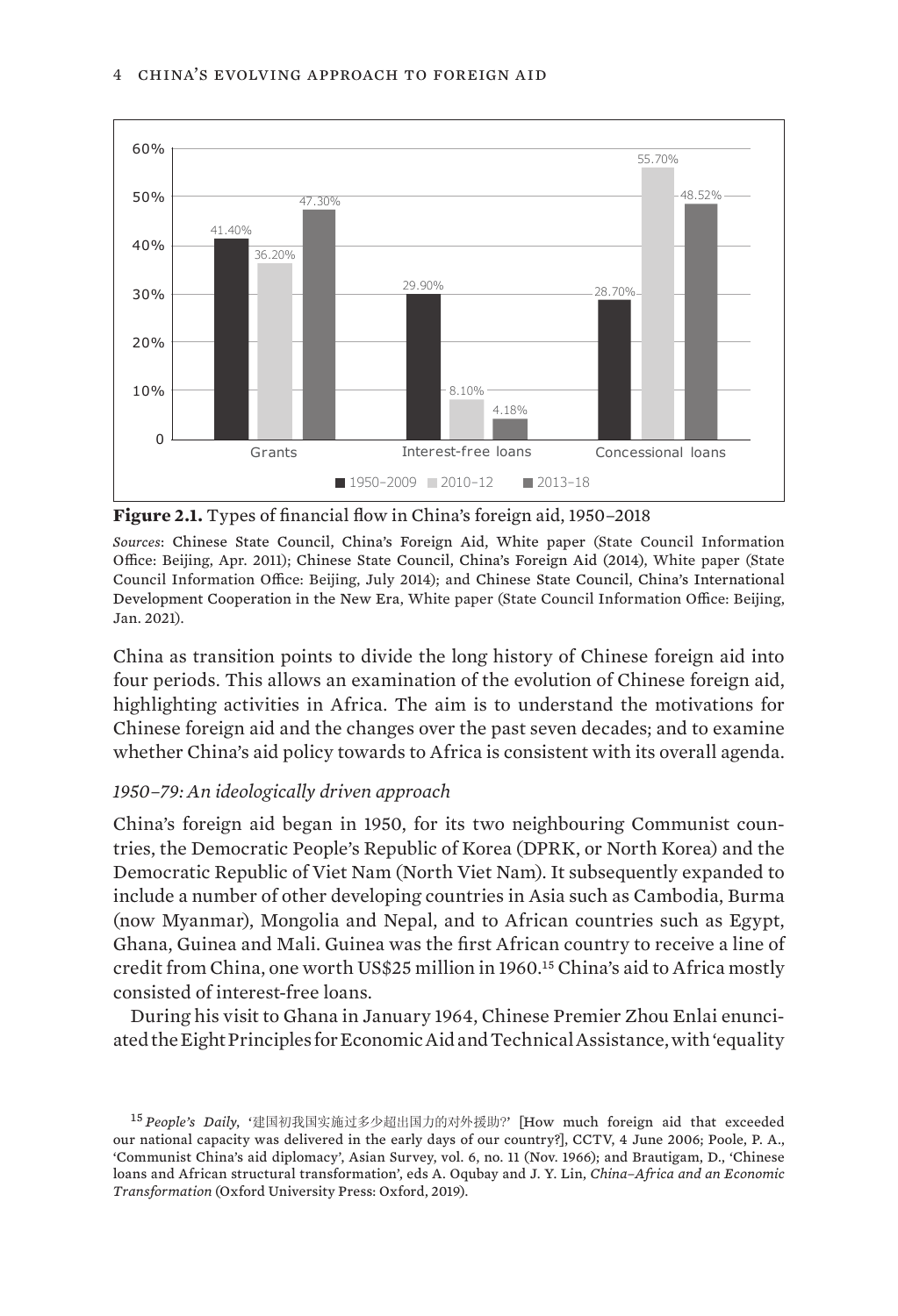and mutual benefit' and 'never attach[ing] any conditions' as the core principles.<sup>16</sup> However, in this early phase China's aid policy was ideologically driven by its internationalist obligations to support other Socialist and developing countries. Economic feasibility was not considered as the leading factor. Foreign aid during this period was also informed by Chinese foreign priorities such as breaking sanctions imposed by the United States or the West in general to isolate China on both economic and political fronts, and, from the 1960s, competition with the Soviet Union for influence in the developing world.17 A high-profile and costly project in the 1970s was the Tanzania–Zambia railway, which was perceived and presented as a symbol of China–Africa friendship.18 The Chinese leadership considered foreign aid as a crucial tool to win friends in support of China's international and regional objectives, from claiming its seat on the United Nations Security Council, via winning diplomatic recognition of its claim to Taiwan, to building a united front with Third World countries. It is noteworthy that, of the 23 countries that tabled the resolution to reinstate China's seat at the UN, all but one (the exception being Yugoslavia) had received aid from China.19 In particular, African countries played a crucial role in providing diplomatic support to China during this phase.<sup>20</sup>

Several events during the 1970s led to the first important transition in China's foreign aid. Internationally, deteriorated relationships with its major aidrecipient countries—Albania and Viet Nam—had resulted in the termination of aid programmes to both countries and led China to reviews its overall strategy for foreign aid.21 Domestically, the prioritization of political considerations over economic realities had resulted in Chinese aid being dominated by request-centric and turnkey modalities (whereby aid recipients receive completed projects or services). Aid expenditure averaged 5.8 per cent of the total government budget in 1971-75, peaking at 6.9 per cent in 1973.<sup>22</sup> Clearly this placed a significant burden on China's already crumbling economy and was no longer sustainable.<sup>23</sup>

 $^{16}$  Ren, X. (任晓) and Liu, H. (刘慧华), 中国对外援助: 理论与实践 [China's foreign aid: Theory and practice] (Truth and Wisdom Press: Shanghai, 2017), chapter 4. The 8 principles are listed in appendix I of Chinese State Council, *[China's Foreign Aid](http://www.china.org.cn/government/whitepaper/node_7116362.htm)*, White paper (State Council Information Office: Beijing, Apr. 2011).

<sup>17</sup> Copper, J. F., *[China's Foreign Aid in 1978](https://core.ac.uk/download/pdf/56353791.pdf)*, Occasional Papers/Reprints Series in Contemporary Asian Studies no. 8 (University of Maryland School of Law: Baltimore, MD, 1979); and Zhou, H. (周弘), '中国对 外援助的政策与机制' [China's foreign aid policy and mechanisms], eds Zhou H. (周弘) and Xiong H. (熊厚), 中国援外60年 [\[China's foreign aid: 60 years in retrospect\]](https://doi.org/10.1007/978-981-10-2128-2) (Social Science Academic Press: Beijing, June 2013)—English translation: eds H. Zhou and H. Xiong, *China's Foreign Aid: 60 Years in Retrospect* (Springer: Singapore, 2017).

<sup>18</sup> Chinese Embassy in Tanzania, '王克大使《中国日报》(海外版)刊文积极评价中坦关系' [Ambassador [Wang Ke's article in the China Daily \(overseas edition\) positively evaluated China–Tanzania relations\]](http://tz.china-embassy.org/sgdt/201911/t20191126_6175916.htm), 26 Nov. 2019.

<sup>19</sup> Chinese State Council Information Office, '国新办举行我国抗疫援助及国际发展合作发布会' [The [State Council Information Office held a press conference on anti-epidemic assistance and international](http://www.scio.gov.cn/xwfbh/xwbfbh/wqfbh/44687/47280/wz47282/Document/1715312/1715312.htm)  [development cooperation\]](http://www.scio.gov.cn/xwfbh/xwbfbh/wqfbh/44687/47280/wz47282/Document/1715312/1715312.htm), 26 Oct. 2021; and Zhou (note 17).

<sup>20</sup> '中非共同见证新中国恢复联合国合法席位50周年' [\[China and Africa jointly witness the 50th anniversary](https://www.chinanews.com.cn/gn/2021/10-26/9595147.shtml)  [of the restoration of the People's Republic of China's seat at the United Nation\]](https://www.chinanews.com.cn/gn/2021/10-26/9595147.shtml), CCTV News, 26 Oct. 2021.

<sup>21</sup> Li, A. (李安山), '论中国对非洲政策的调适与转变' [\[On the adjustment and transformation of China's Africa](https://case.iprcc.org.cn/Home/Index/down1/id/985.html)  [policy](https://case.iprcc.org.cn/Home/Index/down1/id/985.html)], 西亚非洲 [West Asia and Africa], no. 8, 2006.

 $22$  Zhou (note 17).

<sup>23</sup> Yu, B. '[Cognitive evolution and China's international development cooperation'](https://doi.org/10.1093/cjip/poab014), *Chinese Journal of International Politics*, vol. 14, no. 4 (winter 2021); and Zhou (note 17).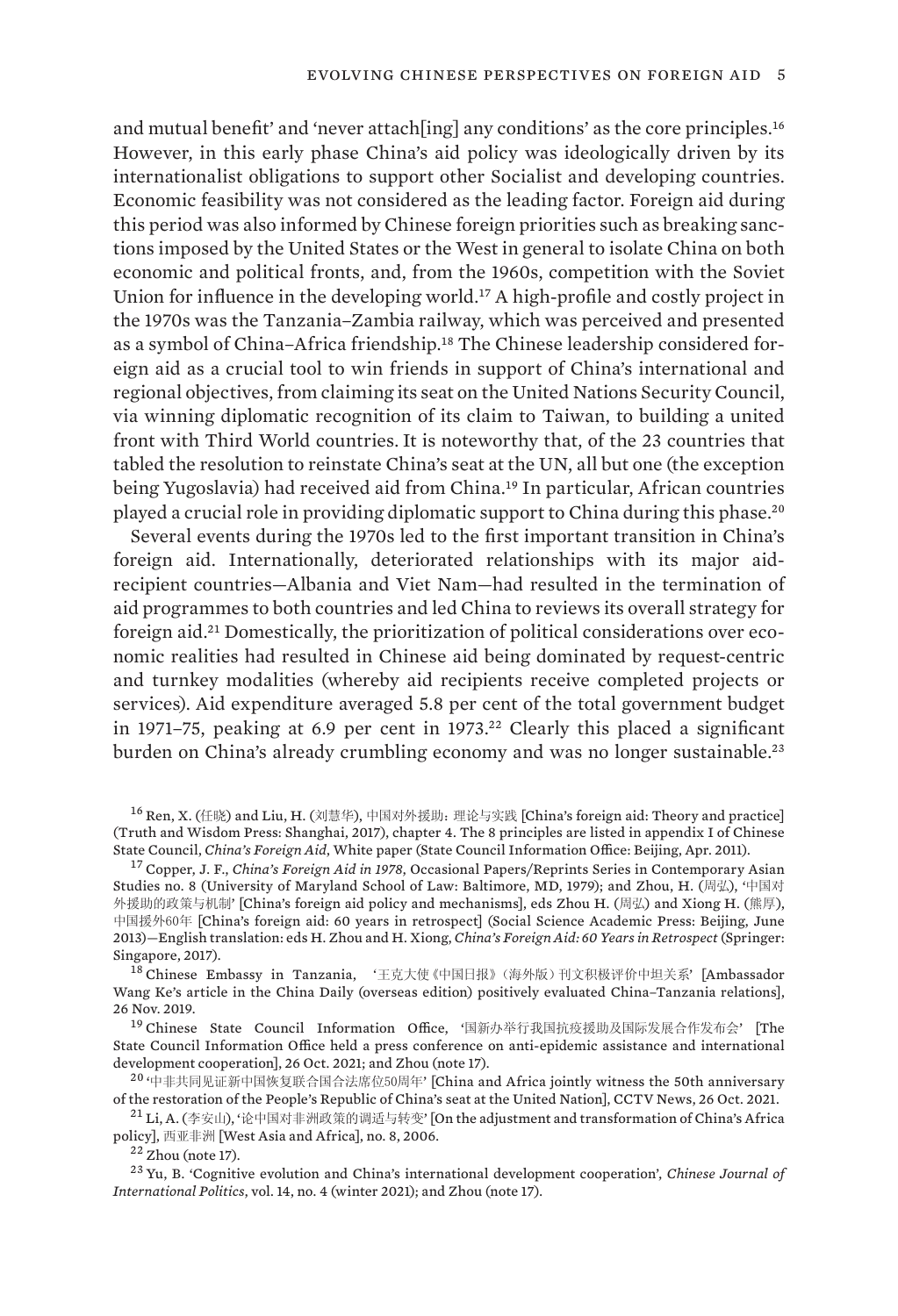A consequent adjustment in the budget in the late 1970s resulted in deep cuts in foreign aid.24 In particular, China's aid to Africa dropped significantly, from an annual average of \$319 million during 1970–75 to \$94 million in 1976–80.25 This change was due to its deteriorating domestic economic situation, resulting in a rethink on its overall strategy on foreign aid.<sup>26</sup>

#### *1980–99: Prioritizing economic interests*

From 1978, China embarked on economic reform and opening up to the outside world. Economic development replaced politics and ideology as the key policy priority. One important lesson learned from the previous decades was that China should base its foreign aid on a more pragmatic foundation, taking into consideration both its own domestic needs and its capacity to meet its international obligations. As a result, the focus of China's foreign aid shifted dramatically, from being ideologically driven to being pragmatic and economically informed.

China turned its focus to the West in the early 1980s in order to access capital and develop experience.<sup>27</sup> While Africa was less important for China's foreign trade during this period, its natural resources became essential for China's economic interests. This does not mean that Africa completely lost its strategic importance to China. Indeed, Chinese Premier Zhao Ziyang, during a tour of 11 African countries in 1983, announced four principles governing economic and technological cooperation between China and African countries, with an emphasis on equality and mutual benefits and on joint development.<sup>28</sup>

Meanwhile, China started integrating the planning of foreign aid with its domestic economic development in order to facilitate its own global trade and investment—this was known as 'aid to facilitate trade' (以援促贸, yiyuan cumao).<sup>29</sup> While the value of China's global trade increased from \$37 billion in 1980 to \$117 billion in 1990, trade with Africa accounted for only 2.6 per cent of the total in 1980 and this dropped to about 1 per cent by 1988.<sup>30</sup>

In addition, securing access to oil and minerals for its rapidly growing economy started to play a more important role in China's relations with Africa. Chinese companies started to engage with the exploitation of minerals in Africa in the

 $24 \cdot$  法真: 改革开放前的中国对外援助' [\[Tell the truth: China's foreign aid before reform and opening-up\]](https://view.news.qq.com/a/20100816/000042_3.htm), SouthCN, 3 Nov. 2011; Li (note 21); and Shinn, D. H., '[China–Africa ties in historical context](https://doi.org/10.1093/oso/9780198830504.003.0004)', eds Oqubay and Lin (note 15).

<sup>25</sup> Kim, S. S., *The Third World in Chinese World Policy*, Occasional Paper no. 19 (Princeton University, Center of International Studies: Princeton, NJ, Jan. 1989).

 $26$  Li (note 21): and Shinn (note 24).

<sup>27</sup> Faust, J. R. and Kornberg, J. F., *China in World Politics* (Lynne Rienner: Boulder, CO, 1995), p. 220.

<sup>28</sup> Ren and Liu (note 16), chapter 5.

<sup>29</sup> Tang, L. (唐丽霞), '新中国70年对外援助的实践与经验' [\[Practice and experience of China's 70 years of](https://doi.org/10.16619/j.cnki.rmltxsqy.2020.03.009)  [foreign aid\]](https://doi.org/10.16619/j.cnki.rmltxsqy.2020.03.009), 学术前沿 [Frontiers], Feb. 2020.

<sup>30</sup> Shinn, D. H. and Eisenman, J., *[China and Africa: A Century of Engagement](https://doi.org/10.9783/9780812208009)* (University of Pennsylvania Press: Philadelphia, PA, 2012), pp. 112–13.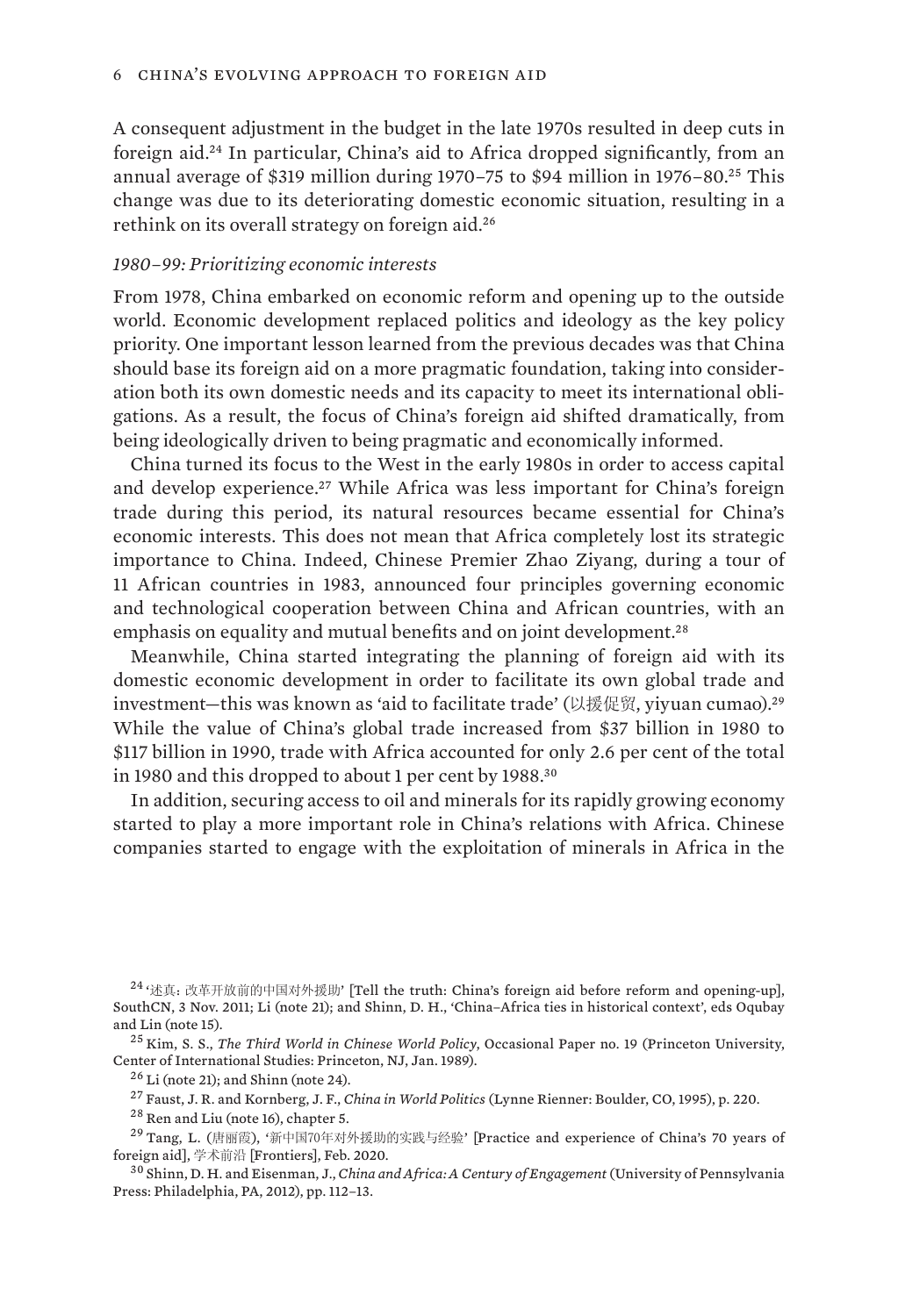1980s.31 From 1993 China became a net importer of petroleum.32 China targeted Sudan, Iraq, Iran, Russia and Pakistan as key countries for the supply of strategic crude oil.33 This strategic goal was elaborated by China's 'two markets and two resources ' (两个市场两种资源, liang ge shichang liang zhong ziyuan) concept, in that Chinese companies were encouraged to gain access to resources and trade opportunities abroad as well as at home.<sup>34</sup>

In practice, in addition to grants, Chinese foreign aid during the 1980s and 1990s mostly consisted of interest-free loans tied to the purchase of Chinese products and services. China started to introduce other forms of assistance to promote mutual benefit. The introduction of a market-oriented approach in its domestic economic reform was integrated into its approach to providing aid to recipient countries—with more conditions concerning trade and contracting for projects.<sup>35</sup> The introduction of preferential loans was the result of a series of foreign aid reforms in the mid 1990s to increase the total amount of capital available for aid.36 These types of loan include both concessional loans and preferential export buyer's credit; the latter is a type of loan with an interest rate lower than the market rate. Exim Bank, which was established in 1994, has become the only bank with the authority to issue concessional loans designated by the Chinese Government for foreign aid.<sup>37</sup>

The 1989 Tiananmen Square protest and the subsequent sanctions imposed by the West led China to re-evaluate its traditional political ties with African countries. In addition, winning diplomatic recognition of its claim to Taiwan remained another critical factor.<sup>38</sup>

#### *2000–12: Scaling-up*

Benefiting from the rapid economic growth in the 1980s and 1990s, China's foreign aid entered a phase of expansion at the turn of the century. According to the 2011 white paper on foreign aid, China's expenditure on foreign aid increased steadily, with an average annual growth rate of 29 per cent between 2004 and

 $31$  Lei, Y. (雷岩), Zheng, D. (郑镝) and Guo, Z. (郭振华), '矿产资源 "走出去"进入非洲的形势及建议' [Analysis [of the situation of 'going out' to Africa for mineral resources exploration and some suggestions](http://www.canre.org.cn/uploadfile/4444.pdf)], 中国国土资 源经济 [Chinese Land Resources Economy], no. 4, 2015.

<sup>32</sup> Zhang, Y. (张耀), '中国能源安全环境辨析及发展战略选择' [[Analysis of China's energy security](http://library.ttcdw.com/libary/wenhuakejisuyang/nengyuanjishu/17342.html)  [environment and choice of development strategy\]](http://library.ttcdw.com/libary/wenhuakejisuyang/nengyuanjishu/17342.html), 国际观察 [International Review], no. 5, 2011.

<sup>33</sup> Chinese Ministry of Commerce, '中国石油:从"走出去"到"走上去"' [\[China Petroleum: From 'going out'](http://fec.mofcom.gov.cn/article/ywzn/xgzx/zlyj/201511/20151101187153.shtml)  [to 'going up'\]](http://fec.mofcom.gov.cn/article/ywzn/xgzx/zlyj/201511/20151101187153.shtml), 18 Mar. 2011.

34 Chen, Y. (陈扬勇), '江泽民"走出去"战略的形成及其重要意义' [The formation of Jiang Zemin's 'going out' [strategy and its significance](https://www.dswxyjy.org.cn/n1/2019/0228/c425426-30909751.html)], Communist Party of China Central Party History and Literature Research Institute, 12 July 2012.

<sup>35</sup> Zhang, H. (张海冰), '[The development and transformation of China's foreign aid](https://www.csis.org/analysis/parallel-perspectives-global-economic-order)', eds D. Remier and Y. Yu, *Parallel Perspectives on the Global Economic Order* (Center for Strategic and International Studies: Washington, DC, Sep. 2017).

<sup>36</sup> Barclay, K. and Smith, G., *East Asia's Demand for Energy*, *Minerals and Food: The International Politics of Resources* (Routledge: Abingdon, 2015), p. 22.

<sup>37</sup> Export–Import Bank of China, '[Chinese Government concessional loan and preferential export](http://english.eximbank.gov.cn/Business/CreditB/SupportingFC/201810/t20181016_6972.html)  [buyer's credit \(two concessional facilities\)](http://english.eximbank.gov.cn/Business/CreditB/SupportingFC/201810/t20181016_6972.html)', [n.d.].

<sup>38</sup> Brautigam, D., *The Dragon's Gift: The Real Story of China in Africa* (Oxford University Press: Oxford, 2011), pp. 67–70.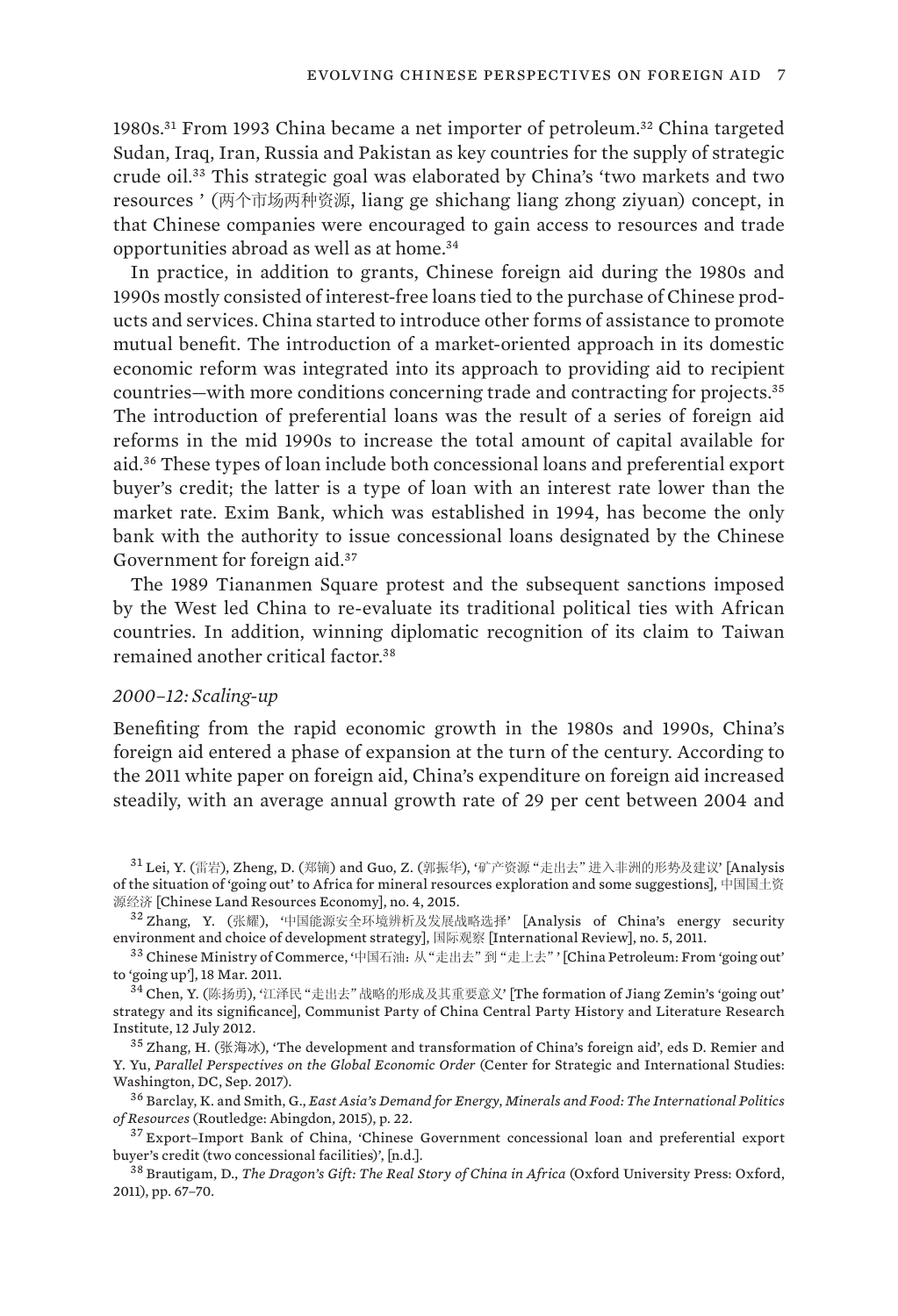2009.39 In this period, China's foreign aid programme was expected to support Chinese enterprises to expand overseas through the 'going out' strategy ( $\pm \pm \pm$ , zou chuqu), which was launched in 2000.<sup>40</sup>

The forms for delivering aid became more diverse, with eight different models. Grants were mainly provided for small- and medium-sized social welfare projects and for supporting activities related to material assistance (e.g. the provision of money and food), human resource development cooperation and medical assistance. Interest-free loans were mainly provided for the construction of public facilities and for projects related to local livelihood improvement, while concessional loans issued by Exim Bank aimed to provide funding for mediumand large-sized infrastructure projects and other industrial projects that could generate economic and social benefits. One notable change was the way that China dealt with aid debt, which until then involved primarily rescheduled payments and some swapping of debt for equity shares in the ventures. After 2000, China started cancelling the debt through its debt-relief programme.<sup>41</sup>

Multilateral diplomacy became a key feature of China's foreign policy after the 16th National Congress of the Communist Party of China (CPC), in 2002. As a result, engagement with traditional donors and participation in multilateral organizations gradually also gained more importance in its foreign aid. This engagement was an important step for China in learning to improve its own practices and to have exchanges and dialogue with traditional donors to improve mutual understanding.<sup>42</sup>

Meanwhile, China became more confident of its role in promoting development assistance. A notable example of China's willingness to adopt more proactive and diverse approaches to development cooperation was the establishment of the Forum on China–Africa Cooperation (FOCAC) in 2000. FOCAC serves as the platform for China and African countries to promote economic cooperation at both the business and government levels. This platform marked another new phase in China's economic engagement with Africa, which China has repeatedly used to announce large-scale aid packages.<sup>43</sup>

Last but not least, the diplomatic competition between China and Taiwan continued. For an African country to be eligible to participate in FOCAC, it must have formal diplomatic relations with China, not Taiwan. At the first FOCAC meeting, in October 2000, 44 African countries participated, while 8 African states had diplomatic relations with Taiwan. By the time of the eighth meeting, in

<sup>39</sup> Chinese State Council (note 16).

<sup>40</sup> Chen (note 34).

<sup>41</sup> Bräutigam, D., *[China, Africa and the International Aid Architecture](https://www.afdb.org/fileadmin/uploads/afdb/Documents/Publications/WORKING 107  PDF E33.pdf)*, African Development Bank (AfDB) Working Paper Series no. 107 (AfDB: Tunis, Apr. 2010).

 $42$  China and International Development, '国际发展领域三方合作的回顾与展望研讨会一专家观点一' [[Sem](https://caidev.org.cn/news/1138)[inar on Review and Prospects of Tripartite Cooperation in International Development: Expert Opinion](https://caidev.org.cn/news/1138)  [no.](https://caidev.org.cn/news/1138) 1], July 2021.

<sup>43</sup> Zhao, C. (赵晨光), '中非合作论坛峰会的机制化:趋向、基础与发展建议' [\[Institutionalization of the](http://www.xyfzqk.org/UploadFile/Issue/vyox5p21.pdf)  [summit of the Forum on China–Africa Cooperation: Trends, foundation and policy suggestions](http://www.xyfzqk.org/UploadFile/Issue/vyox5p21.pdf)], 西亚非洲 [West Asia and Africa], no. 5, 2021; and Tjønneland, E., '[The changing role of Chinese development aid](https://www.cmi.no/publications/file/7173-the-changing-role-of-chinese-development-aid.pdf)', Chr. Michelsen Institute (CMI) Insight no. 2, Mar. 2020.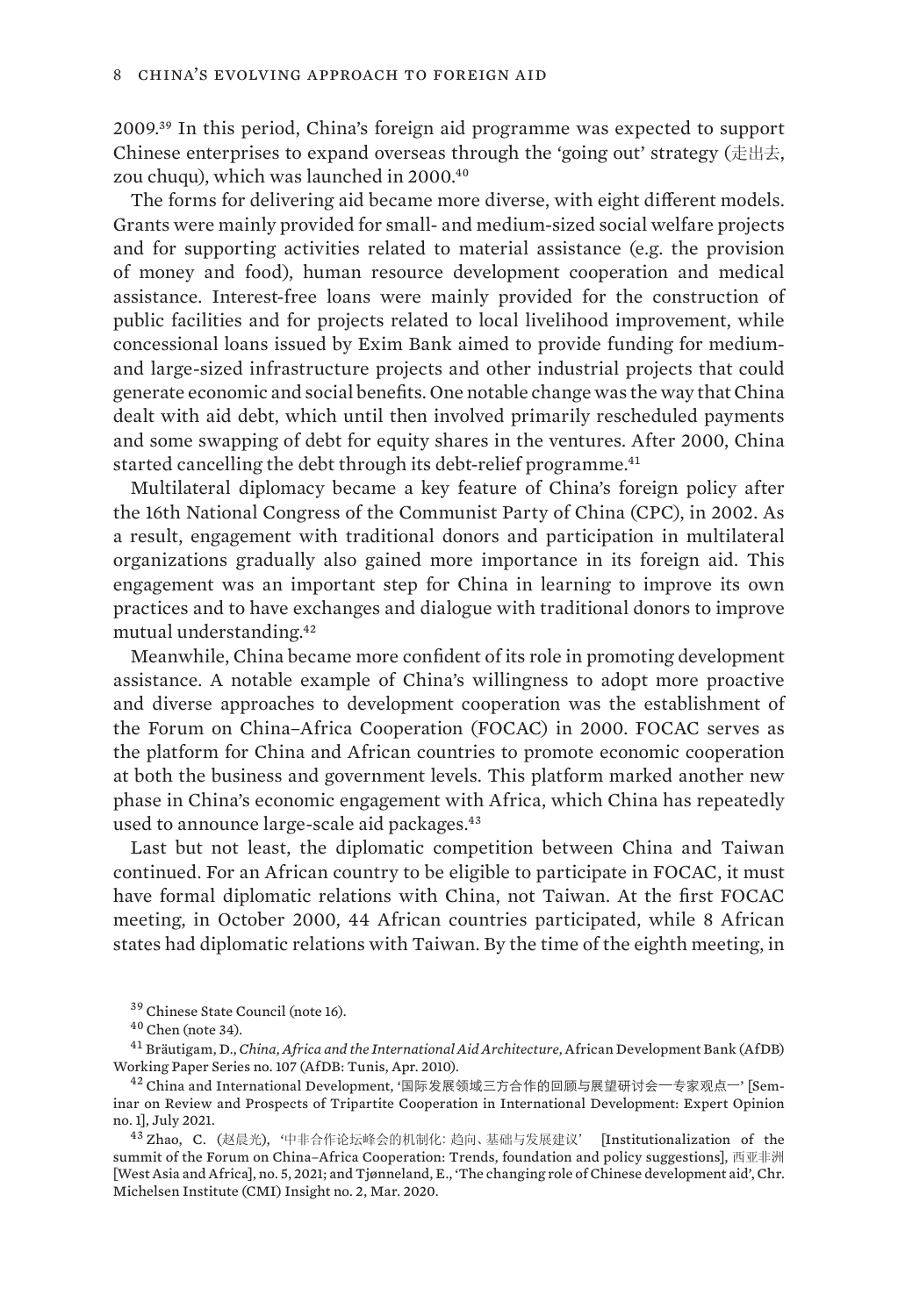November 2021, the number of African participants had increased to 53, and only 1 African state recognized Taiwan.

### *2012–present: 'A new era' under Xi Jinping*

Since the 18th CPC National Congress in late 2012 and after Xi took office as president in 2013, China moved away from Deng Xiaoping's 'hide capacity and keep a low profile' (韬光养晦, taoguangyanghui) approach to become more assertive in its foreign policy. It started to pay more attention to promoting Chinese solutions to global challenges and to building an image as a responsible great power.44 This has led China to give more consideration to environmental issues and social responsibility in its aid practice.<sup>45</sup>

While economic interests will probably remain as the primary driver, China is paying increasing attention to the importance of top-level design in its foreign aid programme to pursue both political and economic interests.46 Moreover, the strategic competition with the USA in almost all domains is also affecting policy thinking in development cooperation, which now includes more security, geopolitical and geo-economic considerations.47 Clearly, it has become imperative for China to better align foreign aid with its overall strategic objectives and to streamline development financing from planning to implementation in order to develop its institutional capacity, accountability and operational efficiency.

In this context, Africa is assuming greater salience in overall Chinese foreign policy. President Xi chose Africa, after Russia, as his second foreign visit as head of state, and then visited the continent in 2015, 2016 and 2018, before the Covid-19 pandemic disrupted travel. Chinese foreign ministers begin each year with visits to African countries—a long-term tradition since the 1980s.48 Indeed, the growing influence of China over the continent is indicated by the increased frequency of visits of African leaders to China since the 1990s: from 9 in the period 1990–99 to 47 in 2000–2009 and 172 in 2010–19.49 The latter figure surpassed the 83 visits of African leaders to the USA in 2010–19.

China's integration of the BRI into its foreign aid is another step that further blurs the lines between grants, loans, credits and investments. The BRI is a massive and ambitious geo-economic and geostrategic initiative that China has conceptualized and rationalized and is now operationalizing and implementing. It combines multiple goals (economic, energy security and diplomatic) with various stakeholders (governments, enterprises and financial institutions) to forge a coordinated, systematic and phased development programme on a grand scale

<sup>44</sup> Luo, Z. (罗照辉), '七十年援外路 五大洲风雨情' [\[Seven decades of foreign aid, five continents of storms\],](http://world.people.com.cn/n1/2021/0705/c1002-32148239.html)  人民日报 [\[People's Daily\]](http://world.people.com.cn/n1/2021/0705/c1002-32148239.html), 5 July 2021.

<sup>45</sup> Brautigam (note 38), pp. 299–306.

 $46$  Luo (note 44).

<sup>47</sup> Wang, L. (王磊), '[China and the United States in Africa: Cooperation or competition?'](https://doi.org/10.1142/S2377740020500037), *China Quarterly of International Strategic Studies*, vol. 6, no. 1 (2020).

<sup>48</sup> Global Times, ['Chinese FM to begin new year with trips to Africa, continues 31-year tradition'](https://www.globaltimes.cn/page/202112/1243808.shtml), 30 Dec. 2021.

<sup>49</sup> Thomas, N., '[Far more world leaders visit China than America'](https://www.lowyinstitute.org/the-interpreter/far-more-world-leaders-visit-china-america), The Interpreter, Lowy Institute, 28 July 2021.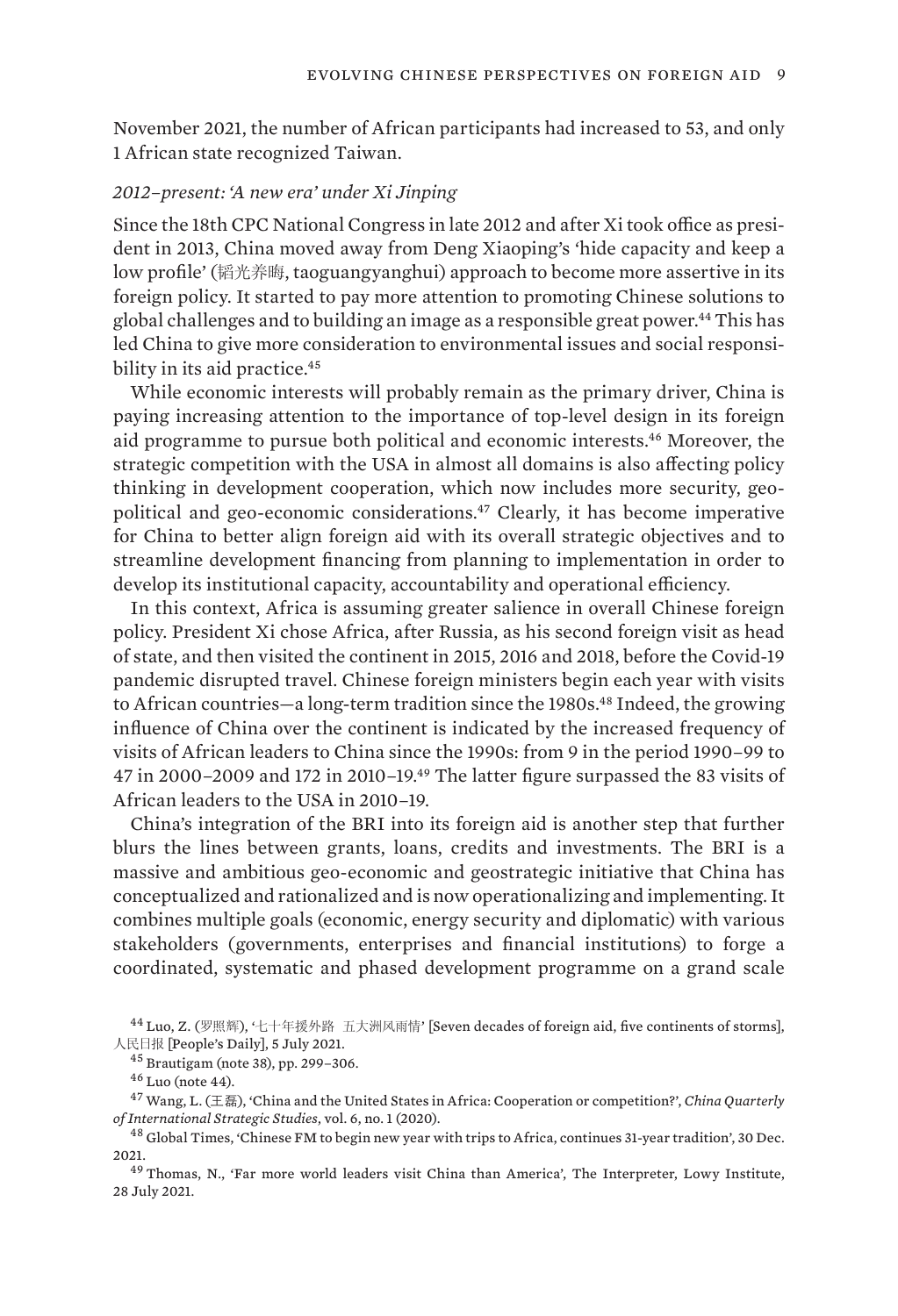<span id="page-21-0"></span>

**Figure 2.2.** Distribution of China's foreign aid by region, 1950–2018

*Note*: The Middle East is included in Asia.

*Source*: Chinese State Council, *[China's Foreign Aid](http://www.china.org.cn/government/whitepaper/node_7116362.htm)*, White paper (State Council Information Office: Beijing, Apr. 2011); Chinese State Council, *[China's Foreign Aid \(2014\)](http://english.www.gov.cn/archive/white_paper/2014/08/23/content_281474982986592.htm)*, White paper (State Council Information Office: Beijing, July 2014); and Chinese State Council, *[China's International Development](http://english.www.gov.cn/atts/stream/files/5ffa69cac6d0cc300eea77af)  [Cooperation in the New Era](http://english.www.gov.cn/atts/stream/files/5ffa69cac6d0cc300eea77af)*, White paper (State Council Information Office: Beijing, Jan. 2021).

with an extensive reach.<sup>50</sup> It is important to note that China's own development experiences underline how it views adequate infrastructure as essential to manufacturing, trade and economic growth.<sup>51</sup> Many Chinese observers view the BRI not only as a continuation of the 'going out' policy but also as a useful development model that can benefit Africa.52 Indeed, Africa needs infrastructure for its economic development, which aligns with China's geo-economic plan, in particular the BRI's emphasis on connectivity and infrastructure construction. It is not surprising that China's 2021 white paper on foreign aid claims that it will 'increase assistance to participating countries of the Belt and Road Initiative'.<sup>53</sup> The signing of memoranda of understanding (MOUs) on the BRI with Eritrea and Guinea-Bissau in November 2021 took the number of African countries that have joined the BRI framework to 52.<sup>54</sup>

 $52$  Calabrese, L., ['China–Africa economic relations: The BRI, the AfCFTA, and the rest of the world'](https://www.ispionline.it/en/pubblicazione/china-africa-economic-relations-bri-afcfta-and-rest-world-31179), Commentary, Italian Institute for International Political Studies (ISPI), 29 July 2021.

<sup>53</sup> Chinese State Council (note 1), chapter VIII.

<sup>50</sup> Rolland, N., *[China's Eurasian Century? Political and Strategic Implications of the Belt and Road Initiative](https://www.nbr.org/publication/chinas-eurasian-century-political-and-strategic-implications-of-the-belt-and-road-initiative/)*  (National Bureau of Asian Research: Seattle, WA, 2017).

<sup>51</sup> Liu Z. and Liu X., '[Is China's infrastructure development experience unique?'](https://doi.org/10.1080/14765284.2022.2040074), *Journal of Chinese Economic and Business Studies*, 17 Feb. 2022; and Pravakar, S., Kumar, D. R. and Geethanjali, N., '[Infrastructure development and economic growth in China'](http://doi.org/10.20561/00037905), Institute of Developing Economies (IDE) Discussion Paper no. 261, Oct. 2010.

<sup>54</sup> Xinhua, '这场云聚会,扬起"非"比寻常的旗帜' [[This online gathering raises the unusual banner\]](http://www.news.cn/world/2021-12/01/c_1128119658.htm), 1 Dec. 2021.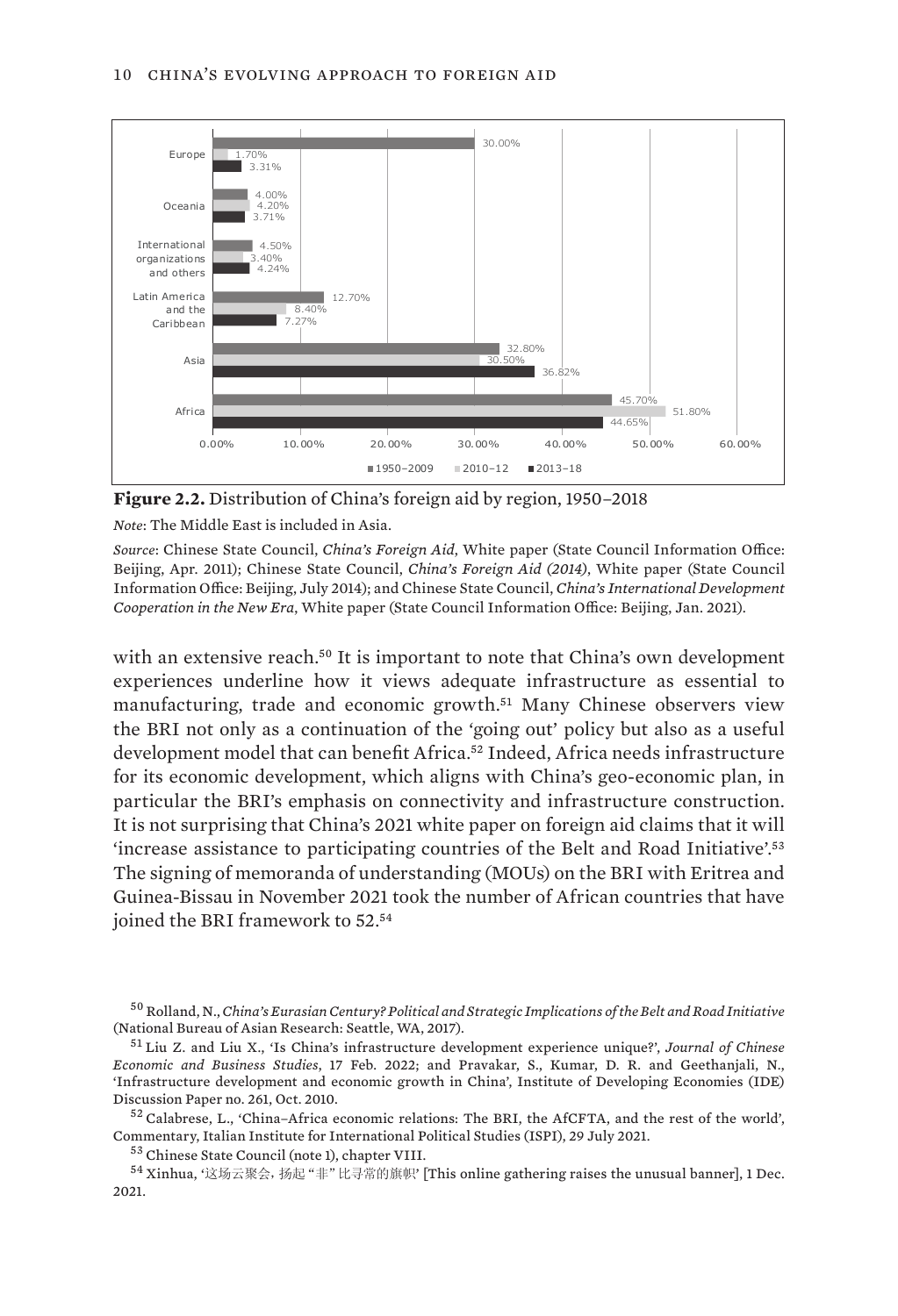<span id="page-22-0"></span>Finally, China has incorporated the Agenda 2030 international development initiative into its foreign aid policy.55 This demonstrates a willingness to play a more influential role in facilitating recipient countries' efforts to address climate change and develop clean energy. President Xi's announcement at the UN General Assembly in 2021 that China will no longer finance the building of new coal-fired power plants overseas could be seen as a step towards green development.<sup>56</sup> This, however, may not affect the projects that are already in progress, including those currently under construction in South Africa and Zimbabwe.57 Meanwhile, more Chinese financing may be available to promote a green energy transition and in November 2021 Xi pledged to undertake 10 projects to support green energy, environmental protection and adapting to climate change.<sup>58</sup>

### **Africa in Chinese foreign aid**

This section explores how the expansion of China's foreign aid has been illustrated through FOCAC and examines the sectors in Africa that have received most development finance. The aim of this section is to assess whether these motivations of China's development finance in Africa are similar to or differ from its overall foreign aid strategy.

The choice of Africa as a case study is informed by several factors. First, China's relationship with the continent dates back to the mid 1950s. Over the years African countries have provided much needed diplomatic support to China. They were also among the initial few recipients of Chinese foreign aid and Africa has since become the primary destination of Chinese foreign aid (see figure 2.2). Second, China's foreign aid and investment and its extensive economic engagement with Africa also reflect the continent's geopolitical and geo-economic value as a major source of fossil fuel and raw materials, as a potential market, and as a political bloc whose support China seeks in order to advance its strategic goals. These goals include sustaining and expanding its diplomatic influence, promoting its economic interests and shaping global governance, including in the areas of foreign aid and development financing. Finally, Africa has become an important partner of China in the BRI, which in turn has increasingly been linked to China's development cooperation with the continent.

### *FOCAC and Chinese development finance*

The establishment of FOCAC in 2000 institutionalized China–Africa relations. There are now multiple channels for meetings and communication between

<sup>55</sup> Chinese State Council (note 1), preface.

<sup>56</sup> United Nations, Secretary-General, '[Statement by the Secretary-General on the announcements by](https://www.un.org/sg/en/node/259280)  [the United States and China on climate action'](https://www.un.org/sg/en/node/259280), 21 Sep. 2021.

<sup>57</sup> Mukeredzi, T., ['Is China's coal pledge good news for African renewables?](https://african.business/2021/11/energy-resources/chinas-overseas-coal-funding-cuts-good-news-for-african-renewables/)', *African Business*, 8 Nov. 2021.

<sup>58</sup> Xi, J., Chinese President, '[Uphold the tradition of always standing together and jointly build a China–](http://focac.org.cn/focacdakar/eng/zxyw_1/202112/t20211202_10461076.htm) [Africa community with a shared future in the new era](http://focac.org.cn/focacdakar/eng/zxyw_1/202112/t20211202_10461076.htm)', Keynote speech, Opening ceremony, 8th Ministerial Conference, Forum on China–Africa Cooperation (FOCAC), 29 Nov. 2021.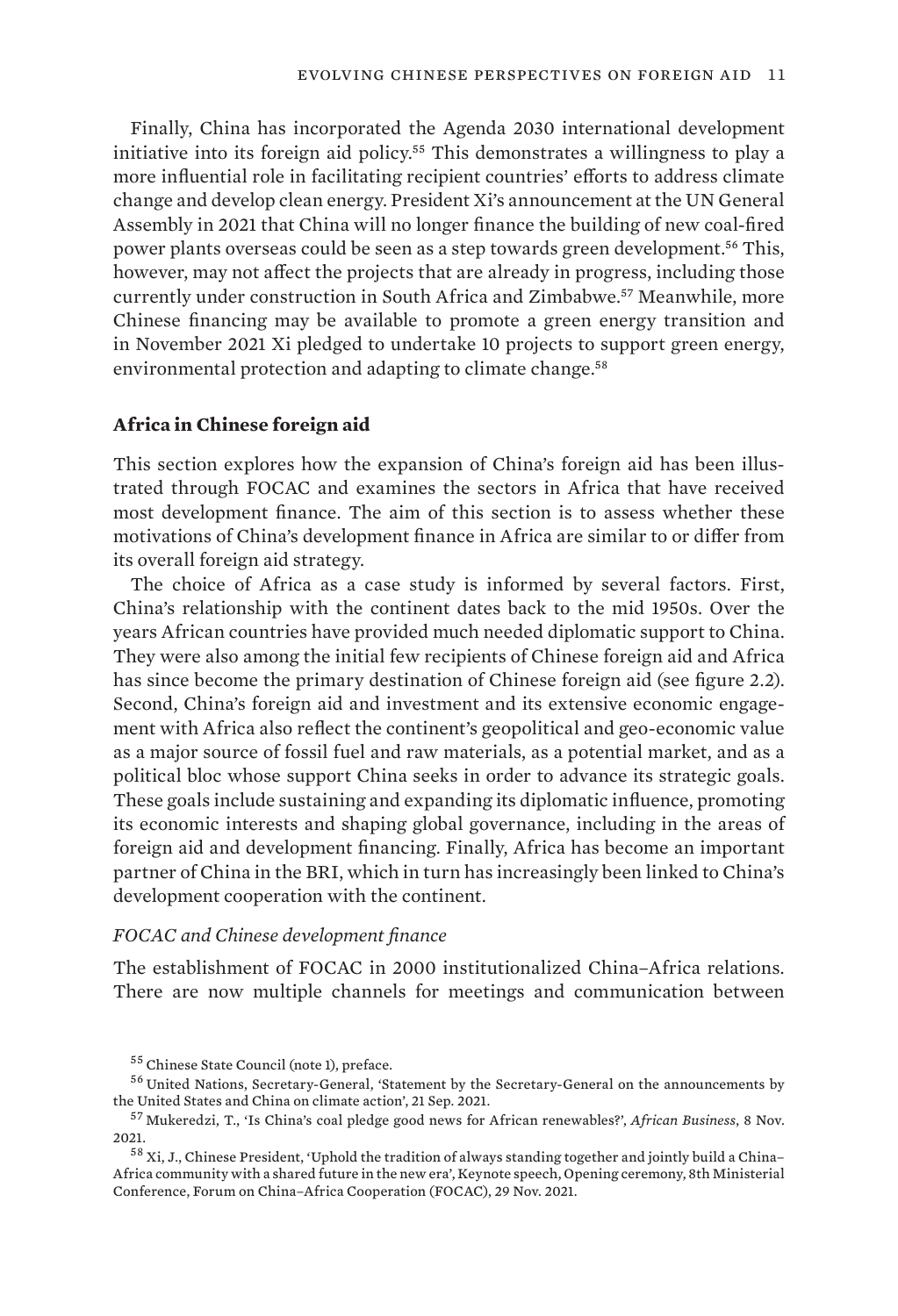| Sector                                    | Amount (US\$ b.) |
|-------------------------------------------|------------------|
| Transport                                 | 45.8             |
| Power                                     | 39.2             |
| Mining                                    | 18.0             |
| Information and communications technology | 12.8             |
| Water                                     | 7.3              |

<span id="page-23-0"></span>**Table 2.1.** Top five recipient sectors in Africa for Chinese loans, 2000–19

*Source*: China–Africa Research Initiative and Boston University Global Development Policy Center, [Chinese Loans to Africa Database](https://chinaafricaloandata.bu.edu/), version 2.0.

the two sides. These include ministerial conferences every three years at which important announcements on economic and development cooperation are made.<sup>59</sup> Through this platform, China's development finance to Africa has increased exponentially. This is illustrated by its commitments to loans, grants and investments announced at FOCAC. These doubled from \$5 billion in 2006 to \$10 billion of preferential loans in 2009.<sup>60</sup> Pledges then tripled from \$20 billion in 2012 to \$60 billion in 2015 and 2018.61 China's financial pledges to Africa fell for the first time at the 2021 FOCAC meeting, where only \$40 billion was committed, a one-third reduction since 2015. This cut was, to some extent, anticipated, considering the economic impact of the Covid-19 pandemic, although many observers argue that the cut was probably due to criticisms over unsustainable debt accumulated by recipient countries as a result of Chinese lending.<sup>62</sup> China's 2021 pledge did not include grants or interest-free loans, and \$10 billion of the \$40 billion committed was for lines of credit to African financial institutions to support the development of African small and medium-sized enterprise (SMEs).<sup>63</sup> In 2021, China placed more focus on trade promotion, especially to increase African exports to China, green development cooperation, health, and poverty reduction, among others.<sup>64</sup>

With the BRI, China has further consolidated and expanded its footprint in Africa as a key gateway linking the Middle East, Europe and Asia, facilitating mutual trade, investment, energy supplies and greater connectivity. While African countries get much-needed funds to build their infrastructure, massive Chinese

<sup>59</sup> Rolland, N., *[A New Great Game? Situating Africa in China's Strategic Thinking](https://www.nbr.org/wp-content/uploads/pdfs/publications/sr91_rolland_june2021.pdf)* (National Bureau of Asian Research: Seattle, WA, June 2021); Liu, H. (刘鸿武) and Lin, C. (林晨), '中非关系70年与中国外交的成 长' [\[70 years of China–Africa relations and the growth of Chinese diplomacy\]](http://www.xyfzqk.org/UploadFile/Issue/epcfp40e.pdf), 新华文摘 [Xinhua Journal], no. 19, 2019, pp. 33–50; and Link, J., *[5 Things US Policymakers Must Understand About China–Africa](https://cf.americanprogress.org/wp-content/uploads/2021/10/ChinaAfrica-report.pdf)  [Relations](https://cf.americanprogress.org/wp-content/uploads/2021/10/ChinaAfrica-report.pdf)* (Center for American Progress: Washington, DC, Oct. 2021).

 $^{60}$  Forum on China–Africa Cooperation (FOCAC), '[Beijing Action Plan \(2007–2009\)'](http://www.focac.org/eng/zywx_1/zywj/200611/t20061116_7933564.htm), 16 Nov. 2006; and Forum On China–Africa Cooperation (FOCAC), ['Sharm El Sheikh Action Plan \(2010–2012\)](http://www.focac.org/eng/zywx_1/zywj/200911/t20091112_7933571.htm)', 12 Nov. 2009.

<sup>61</sup> Forum on China–Africa Cooperation (FOCAC), 5th Ministerial Conference, '[Beijing Action Plan](http://www.focac.org/eng/zywx_1/zywj/201207/t20120723_8079762.htm)  [\(2013–2015\)'](http://www.focac.org/eng/zywx_1/zywj/201207/t20120723_8079762.htm), 23 July 2012; Forum on China–Africa Cooperation (FOCAC), '[Johannesburg Action Plan](http://www.focac.org/eng/zywx_1/zywj/201512/t20151225_7933575.htm)  [\(2016–2018\)](http://www.focac.org/eng/zywx_1/zywj/201512/t20151225_7933575.htm)', 25 Dec. 2015; and Forum on China–Africa Cooperation (FOCAC), '[Beijing Action Plan \(2019–](http://www.focac.org/eng/zywx_1/zywj/201809/t20180912_7933578.htm) [2021\)'](http://www.focac.org/eng/zywx_1/zywj/201809/t20180912_7933578.htm), 12 Sep. 2018.

<sup>62</sup> Pilling, D. and Hille, K., ['China cuts finance pledge to Africa amid growing debt concerns](https://www.ft.com/content/b7bd253a-766d-41b0-923e-9f6701176916)', *Financial Times*, 30 Nov. 2021.

 $63$  Xi (note 58).

<sup>64</sup> Devonshire-Ellis, C., '[China pledges US\\$40 billion in multiple infrastructure projects'](https://www.silkroadbriefing.com/news/2021/12/02/china-pledges-us40-billion-in-multiple-infrastructure-projects-for-africa/), Silk Road Briefing, 2 Dec. 2021.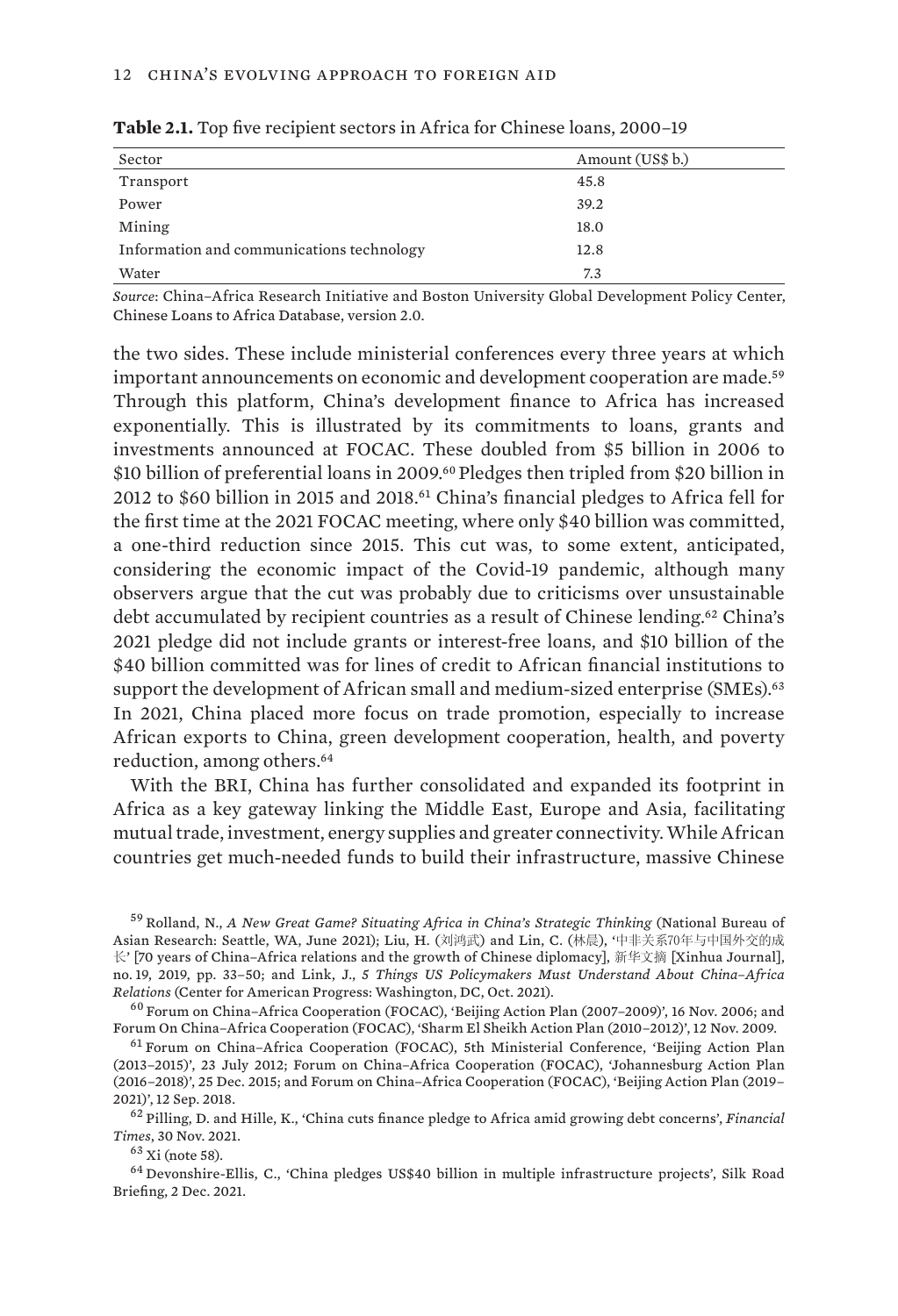lending has also left some with huge debts and has entrenched their dependence on China.<sup>65</sup>

#### *Target sectors for Chinese foreign aid*

China does not officially disclose detailed information on aid. Many analysts and databases have thus used different measurement standards to estimate the amounts and allocation of Chinese foreign aid in Africa based on multiple open sources such as media reports and governmental documents. Several efforts have been made by, for example, the Japan International Cooperation Agency (JICA), AidData at the College of William & Mary, USA, and the Johns Hopkins University School of Advanced International Studies China–Africa Research Initiative (SAIS-CARI), also USA, in order to improve understanding of the accounting of the Chinese foreign aid programme.<sup>66</sup>

This paper draws on the data for 2000–19 in SAIS-CARI's Chinese Loans to Africa (CLA) Database.<sup>67</sup> The reasons for using this database are twofold. First, since the integration of Chinese foreign aid with trade and investment is extensive and growing, foreign aid needs to be evaluated more broadly within Chinese developmental finance. The CLA Database includes both aid and loans, which are used here as a proxy for China's foreign aid. Second, the CLA Database had the most recent data available for analysis at the time of writing, covering the years 2000–19. Based on the CLA Database, the top five sectors that received Chinese loans between 2000–19 can be seen to be 'hard' infrastructure, with a focus on transport, power and mining (see table 2.1).

From its own experience, China sees transportation infrastructure—that is, roads, railways, ports and airports—as the first step for economic development. As the Chinese saying goes, building the road is the first step to becoming prosperous (要想富,先修路, yao xiangfu, xian xiu lu). This concept is deeply rooted in Chinese development assistance to Africa.<sup>68</sup> The first major infrastructure project that China implemented on the continent was the Tanzania–Zambia railway in the 1970s.69 Since this is an area that China has been working on since the beginning of its foreign aid programme, it has gained more experience than other donor countries.70 Now with the integration of the BRI as a major platform for facilitating China's development cooperation, it is reasonable to expect that transportation infrastructure will remain as the key component of China's foreign aid planning

<sup>65</sup> CMS Legal Services, *[Belt and Road Initiative: Views from Africa](https://cms.law/en/media/international/files/publications/publications/bri-view-from-africa?v=1)* (CMS: London, 2021); and Taylor, I. and Zajontz, T., '[In a fix: Africa's place in the Belt and Road Initiative and the reproduction of dependency'](https://doi.org/10.1080/10220461.2020.1830165), *South African Journal of International Affairs*, vol. 27, no. 3 (2020).

<sup>66</sup> McCullough, L., '[Tracking China: AidData sheds lights on Chinese foreign aid](https://magazine.wm.edu/issue/2020-spring/tracking-china.php)', *W&M Alumni Magazine*, vol. 85, no. 3 (spring 2020).

 $^{67}$ China–Africa Research Initiative and Boston University Global Development Policy Center, Chinese [Loans to Africa Database,](https://chinaafricaloandata.bu.edu/) version 2.0.

<sup>&</sup>lt;sup>68</sup> Fan, Z. (范正利), ' "要想富, 先修路", 一条中国式 "民谚"的国际化实践' ['If you want to get rich, build roads [first', the international practice of a Chinese 'folk proverb'\]](http://china.chinadaily.com.cn/2018-09/30/content_37010654.htm), 中国日报 [China Daily], 30 Sep. 2018.

<sup>69</sup> Chen, X., '[TAZARA documentary reaffirms China–Africa relations](https://www.globaltimes.cn/content/1169284.shtml)', *Global Times*, 7 Nov. 2019.

 $70$  Song, W. (宋微), '中国对非援助70年——理念与实践创新' [\[China's foreign aid to Africa at seventy—](http://aid-res.mihuyc.com/article/20201128/2011282218890310.pdf) [Innovation in theory and practice\]](http://aid-res.mihuyc.com/article/20201128/2011282218890310.pdf), 国际展望 [Global Review], no. 5, 2019.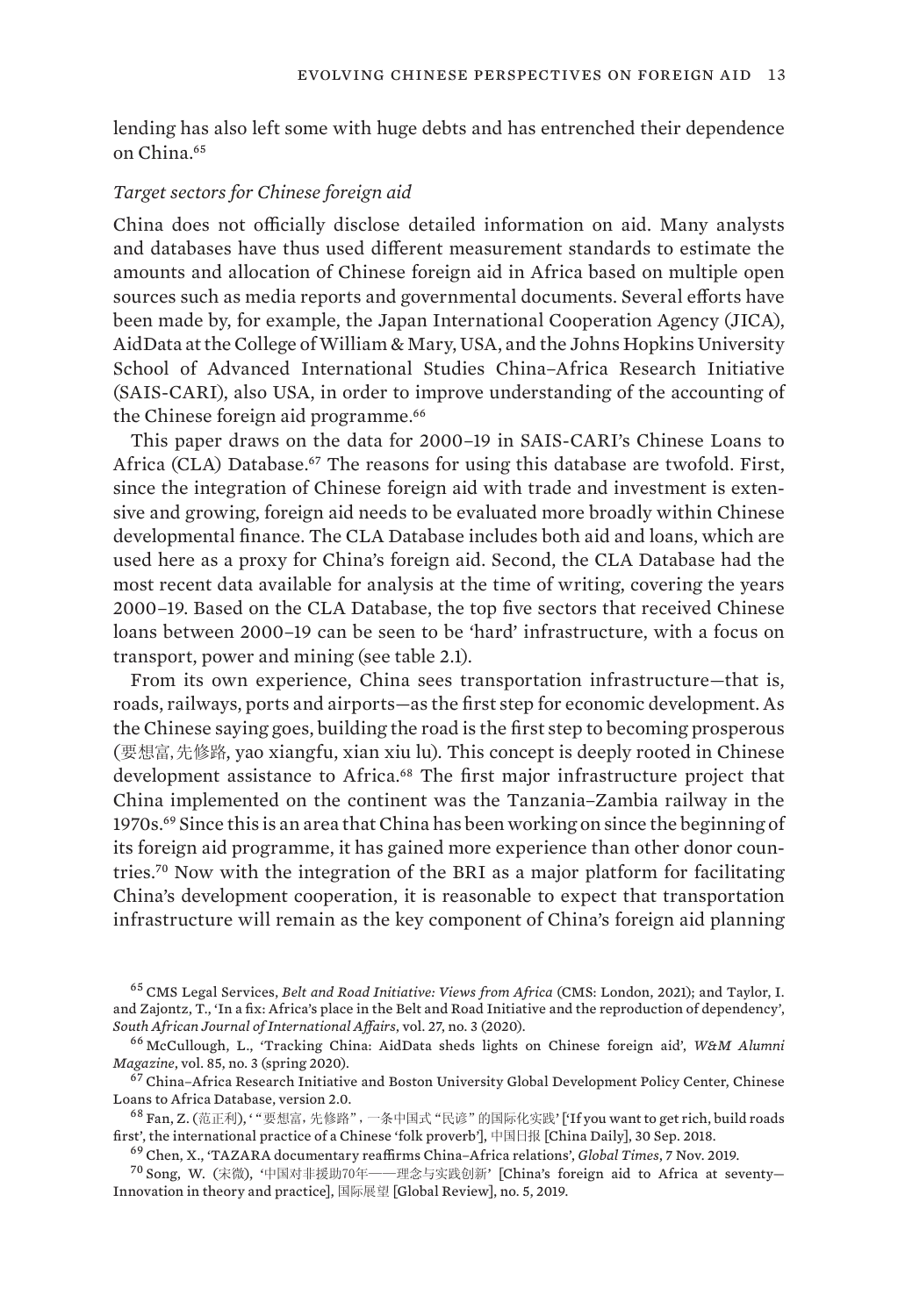for Africa.71 Based on the CLA Database, Angola, Kenya and Ethiopia were the top recipient countries for transportation projects in 2000–19.

China is also heavily engaged in the African power and energy sector, including power plants, energy generation and supply, transmission lines, and gas pipelines.<sup>72</sup> Based on the CLA Database, between 2000 and 2019, China committed \$39.2 billion in 175 loans to Africa's power sector. China is also increasingly involved in renewable energy development in Africa. According to Boston University's China Global Energy Finance database, by 2020, China's two policy banks had provided \$29.7 billion worth of power-generation capacity in Africa and \$9.3 billion for the transmission lines connecting power plants.73 Among Chinese greenfield energy investment projects across 37 countries in Africa from 2010 to 2020, 56 per cent used renewable sources of energy, together worth \$13 billion.74 Angola, Sudan and Ethiopia are the top three African countries that have received Chinese loans in the power sector according to the CLA Database.

Mining received the third largest share of Chinese loans. Chinese companies started to engage in mineral exploration in Africa in the 1980s.75 In recent years, China's interest in rare earth, cobalt and lithium—which are essential for mobile telephones and batteries—has driven its scramble for these valuable minerals in Africa.76 Chinese mining deals with African countries take diverse forms, such as direct investment in mining projects, infrastructure-for-mineral resource deals, joint ventures, indirect investment, offtake agreements, options and a variety of other structures.77 Many African countries, particularly in sub-Saharan Africa, have witnessed the influx of Chinese investment in mining. The Democratic Republic of the Congo (DRC), South Africa and Zambia are among the African countries that have attracted large amounts of Chinese capital in mining. By 2018, South Africa and Zambia had attracted the most mining investments from Chinese investors in Africa because of their high-grade cobalt and copper deposits and their relatively stable political and economic environment for Chinese investors.<sup>78</sup>

In conclusion, the driving factors of China's foreign aid have changed over time, from political ideology to economic pragmatism with a focus on securing access to natural resources to meet the growing demand of its rapid economic development

 $76$  Raimondi, P. P., '[The scramble for Africa's rare earths: China is not alone](https://www.ispionline.it/en/publication/scramble-africas-rare-earths-china-not-alone-30725)', Commentary, Italian Institute for International Political Studies (ISPI), 7 June 2021; and Todd, F., ['China, cobalt, and the Congo:](https://www.nsenergybusiness.com/features/china-cobalt-congo-batteries/)  [Why Xi Jinping is winning the "batteries arms race](https://www.nsenergybusiness.com/features/china-cobalt-congo-batteries/)"', NS Energy, 13 Aug. 2019.

<sup>77</sup> Basov, V., '[The Chinese scramble to mine Africa'](https://www.mining.com/feature-chinas-scramble-for-africa/), Mining.com, 15 Dec. 2015.

<sup>78</sup> Baker McKenzie, ['China aims for win–win partnership with African mining sector'](https://www.lexology.com/library/detail.aspx?g=fca53597-defd-4517-a811-6f02576ef4c9), Lexology, 23 Jan. 2020.

<sup>71</sup> Jiang, Y. et al., '[The driving factors of Chinese aid allocation to African countries'](https://doi.org/10.1080/23311975.2020.1812219), *Cogent Business & Management*, vol. 7, no. 1 (2020).

<sup>72</sup> Brautigam, D. and Hwang, J., *[China–Africa Loan Database Research Guidebook](https://static1.squarespace.com/static/5652847de4b033f56d2bdc29/t/5efd04572cbaa4329d32be1e/1593640026011/SAIS-CARI+Research+Guidebook+2020.07.01.pdf)* (Johns Hopkins University, China–Africa Research Initiative: Washington, DC, 1 July 2020).

<sup>73</sup> China's Global Energy Finance database, ['China Development Bank \(CDB\) and Export–Import Bank](https://www.bu.edu/cgef/#/intro)  [of China \(CHEXIM\)'](https://www.bu.edu/cgef/#/intro), Boston University, Global Development Policy Center, 14 Mar. 2022.

 $^{74}$  Lema, R. et al., 'China's investments in renewable energy in Africa: Creating co-benefits or just [cashing-in?](https://doi.org/10.1016/j.worlddev.2020.105365)', *World Development*, vol. 141 (May 2021).

<sup>75</sup> Lei et al. (note 31).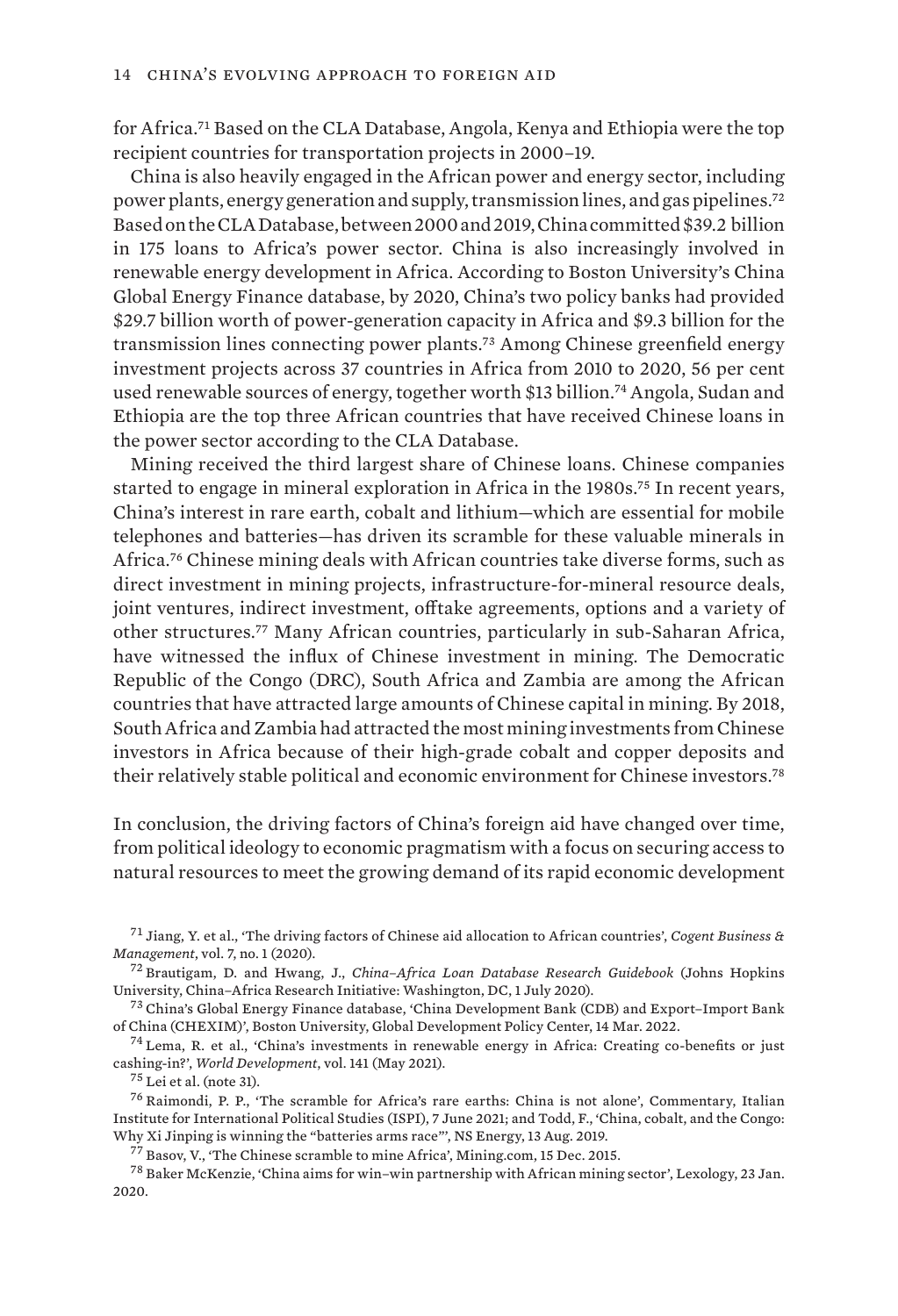at home, and on facilitating its trade and investment overseas. Entering the 21st century, China's foreign aid does not just serve its domestic economic interests but is also becoming a channel for China to participate in global governance and promote a new international order.79 China's geostrategic ambitions and sense of great-power responsibility have become a new political ideology and an increasingly important factor guiding Chinese foreign aid, with different approaches and a broader agenda.

These motives have clearly had an impact on China's engagement in Africa, which seems to share more similarities than differences with its overall foreign aid strategy in terms of focus and interests. In practice, infrastructure—as the most common and traditional form of aid that China provides globally—is also the main sector of focus in China's development cooperation in Africa. Although mining is ranked as the third largest sector, more financial support from China may flow to secure its mineral supplies. Meanwhile, more focus has been placed on promoting trade, green development and welfare projects such as health and education through platforms such as FOCAC. This suggests that China's development cooperation in Africa both serves its economic interests and contributes to its identity building as a responsible great power.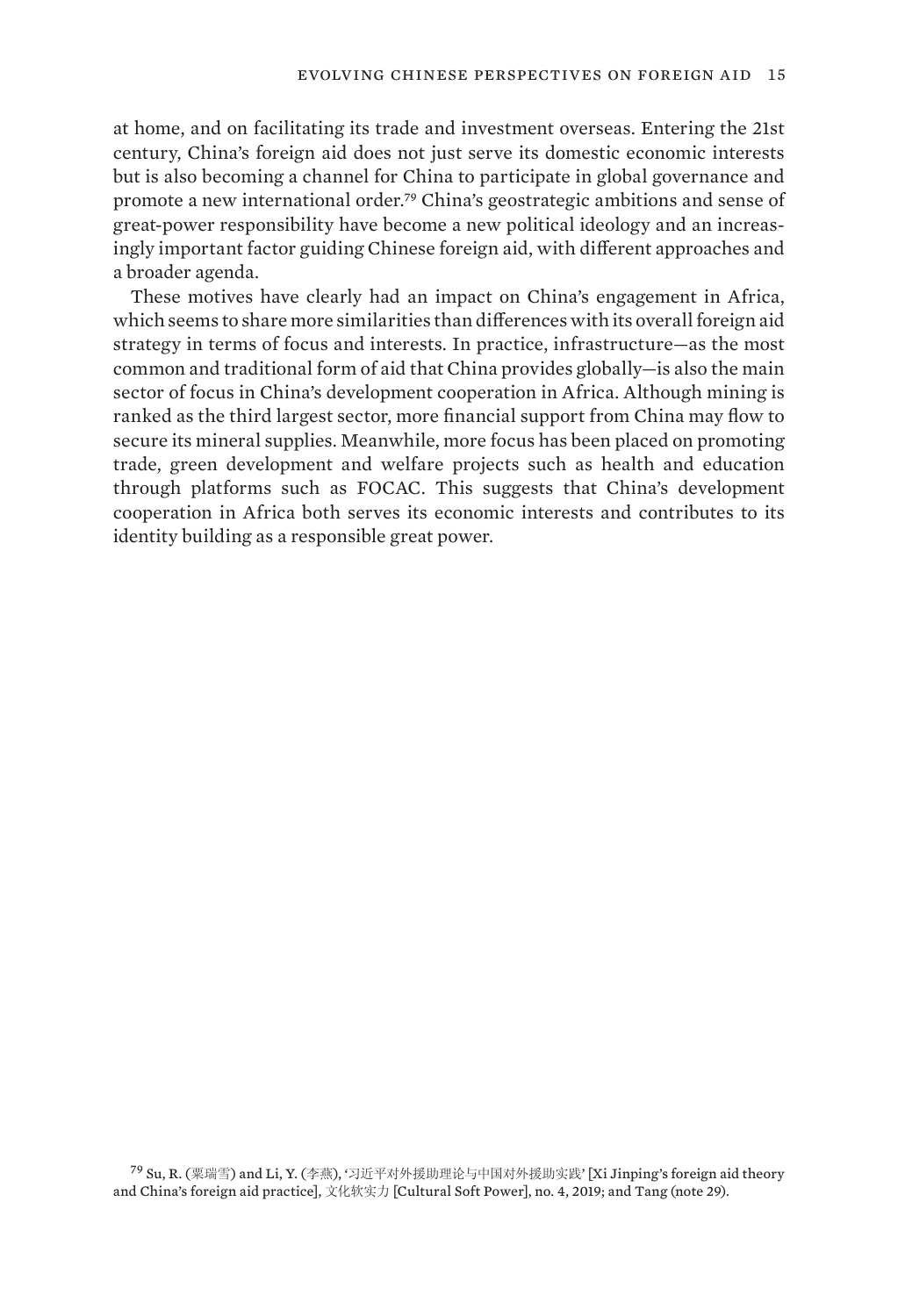## <span id="page-27-0"></span>**3. Recent developments and trends**

This chapter examines the developments and trends in China's approach to delivering foreign aid since Xi Jinping took office. It explores what changes have been made and why.

### **Chinese aid reorganization**

From the early 1950s until the establishment in 2018 of the China International Development Cooperation Agency (CIDCA), at least 30 different ministries and agencies were involved in China's foreign aid programme, with the Department of Foreign Aid in the Ministry of Commerce (MOFCOM) as the key agency.80 This largely de-centralized approach to foreign aid was bound to result in less than optimal outcomes: lack of inter-agency coordination; passivity in assessing and reviewing aid requests given insufficient resources and specialized personnel; parochial interests and institutional in-fighting; and project duplication.81 CIDCA was created to address these problems and to develop a more coordinated approach with top-level design and guidance, and greater personnel and resources dedicated to programme evaluation, budget planning and oversight.<sup>82</sup>

CIDCA is directly under the supervision of the State Council and reports to Wang Yi, who is a state councillor and minister of foreign affairs. The director of CIDCA, Luo Zhaohui, was a vice-minister of foreign affairs. This is the first time that China's lead aid agency has not sat under MOFCOM.83 However, many Chinese analysts remain sceptical about the actual role and influence of CIDCA. They argue that much project management and implementation remains unchanged. In practice, MOFCOM retains considerable influence over foreign aid as the key implementing agencies remain under its jurisdiction, and it will be difficult for CIDCA as a vice-ministerial level agency to coordinate projects among various ministries.<sup>84</sup>

The Administrative Measures for Foreign Aid released in August 2021 represent another attempt at further reform, by clarifying the division of labour between CIDCA, MOFCOM and the Ministry of Foreign Affairs (MFA).<sup>85</sup> The measures treat MOFCOM like any other aid-implementing department (援外执

<sup>80</sup> Zhang, D. and Smith, G., '[China's foreign aid system: Structure, agencies, and identities](https://doi.org/10.1080/01436597.2017.1333419)', *Third World Quarterly*, vol. 38, no. 10 (2017).

 $84$  Cheng (note 82); and Zhang, D. and Ji, H., '[The new Chinese aid agency after its first two years'](https://devpolicy.org/the-new-chinese-aid-agency-after-its-first-two-years-20200422-2/). Devpolicy Blog, Australian National University, Development Policy Centre, 22 Apr. 2020 .

<sup>85</sup> China International Development Cooperation Agency, '关于《对外援助管理办法》的政策解读' [\[Policy](http://www.cidca.gov.cn/2021-08/31/c_1211351316.htm)  [interpretation on the Administrative Measures for Foreign Aid](http://www.cidca.gov.cn/2021-08/31/c_1211351316.htm)], 31 Aug. 2021.

<sup>81</sup> Mardell, J., '[Foreign aid with Chinese characteristics](https://thediplomat.com/2018/08/foreign-aid-with-chinese-characteristics/)', The Diplomat, 7 Aug. 2018.

<sup>82</sup> Cheng, C., ['The logic behind China's foreign aid agency](https://carnegieendowment.org/files/09-26-18_Cheng_China_Development.pdf)', Carnegie–Tsinghua Center for Global Policy, May 2019; and Banik, D., ['Coordinating Chinese aid in a globalized world'](https://carnegieendowment.org/files/1-6_Banik_Chinese_Aid.pdf), Carnegie–Tsinghua Center for Global Policy, Jan. 2019.

<sup>83</sup> Liu, F. (刘方平), '建国70年中国对外援助治理体系现代化:脉络与走向' [\[Modernization context and future](https://xb.szu.edu.cn/CN/Y2019/V36/I6/31)  [trends of China's foreign aid governance system over past 70 years since the founding of PRC](https://xb.szu.edu.cn/CN/Y2019/V36/I6/31)], 深圳大学学 报(人文社科版) [Journal of Shenzhen University (Humanities & Social Science)] vol. 36, no. 6 (Nov. 2019).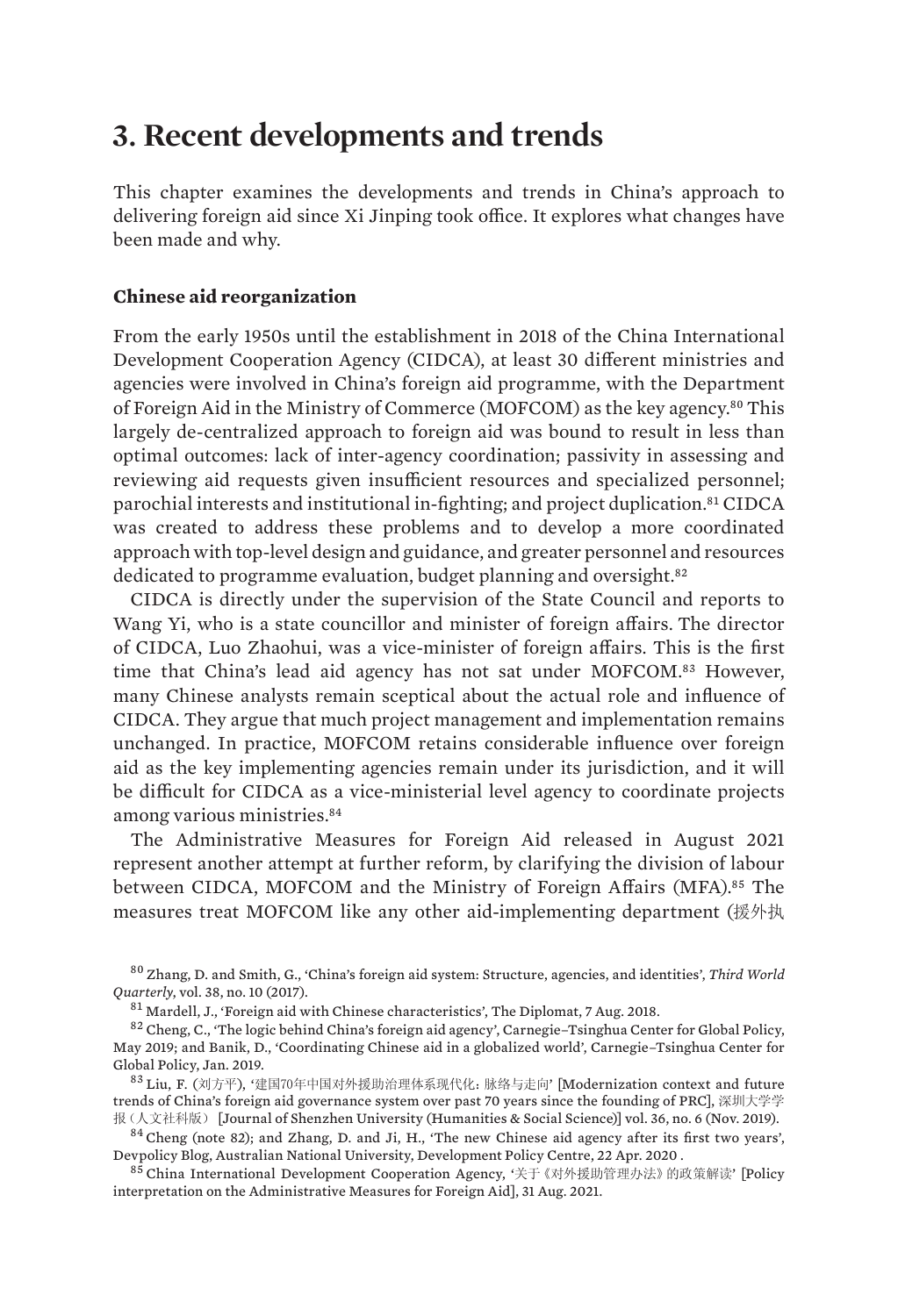<span id="page-28-0"></span>行部门, yuanwai zhixing bumen). They also state that aid requests received from recipient countries through Chinese embassies and consulates shall be reported to the MFA and CIDCA.86 Previously, this was a task of MOFCOM's in-country presence—the economic and commercial counsellor's office at each embassy.<sup>87</sup> Should this change be implemented, it would allow CIDCA and the MFA to have oversight for integrating foreign aid into broader and longer-term strategic and foreign policy plans.<sup>88</sup>

It remains to be seen whether the proposed reform under CIDCA will come to fruition, and to what extent and how quickly. A long-standing criticism has been the absence of a mechanism for integrating China's foreign aid portfolio. CIDCA has committed to formulating strategic guidelines, medium and longterm foreign aid policy plans, and country-specific plans.<sup>89</sup> MOFCOM had made this commitment in 2014 but did not fulfil it.90 Meanwhile, it will be interesting to see how these documents—especially the country-specific plans—differ from the annual country-specific studies and guides released by MOFCOM on foreign investment and the BRI. Whether these developments suggest that China will have a more institutionalized and systematized foreign aid mechanism and will move away from its project-based approach remains to be seen.

#### **Aid forms**

After seven decades of practice, the forms for delivering foreign aid are well established in China. There are nine (see table 3.1), most of which are funded by grants, rather than interest-free or concessional loans.

The 'complete project' (成套项目, chengtao xiangmu) is a traditional model for China's aid, starting with repairing war-damaged infrastructure in North Viet Nam and North Korea. Its scope expanded from building connectivity infrastructure to public facilities, agriculture and industry, and more recently climate change-related projects. The activities under the complete project model have decreased: the number of such projects declined from 580 in the three-year period 2010–12 to 423 in the six-year period 2013–18, but the total amount spent on these projects remains unknown.91 However, with the integration with the BRI, the complete project model will probably remain as the key component of China's international development cooperation.

<sup>86</sup> China International Development Cooperation Agency, Chinese Ministry of Foreign Affairs and Chinese Ministry of Commerce, '对外援助管理办法' [\[Administrative Measures for Foreign Aid](http://www.cidca.gov.cn/2021-08/31/c_1211351312.htm)], adopted 27 Aug. 2021.

<sup>87</sup> Zhang and Smith (note 80).

<sup>88</sup> Xia, Y. (夏友仁), '以对外援助促进对外经贸发展' [\[Promoting foreign trade and economic development](https://cdo.develpress.com/?p=8357)  [with foreign aid\]](https://cdo.develpress.com/?p=8357), China Development Observation, 9 Oct. 2019.

<sup>89</sup> China International Development Cooperation Agency, '[What we do'](http://en.cidca.gov.cn/2018-08/01/c_259525.htm), 1 Aug. 2018.

<sup>90</sup> Chinese Ministry of Commerce, '对外援助管理办法(试行)' [[Administrative Measures for Foreign Aid](http://www.mofcom.gov.cn/article/b/c/201411/20141100799438.shtml)  [\(for trial implementation\)\]](http://www.mofcom.gov.cn/article/b/c/201411/20141100799438.shtml), Order no. 5 of 2014, 15 Nov. 2014.

<sup>91</sup> Chinese State Council, *[China's Foreign Aid \(2014\)](http://english.www.gov.cn/archive/white_paper/2014/08/23/content_281474982986592.htm)*, White paper (State Council Information Office: Beijing, July 2014); and Chinese State Council (note 1).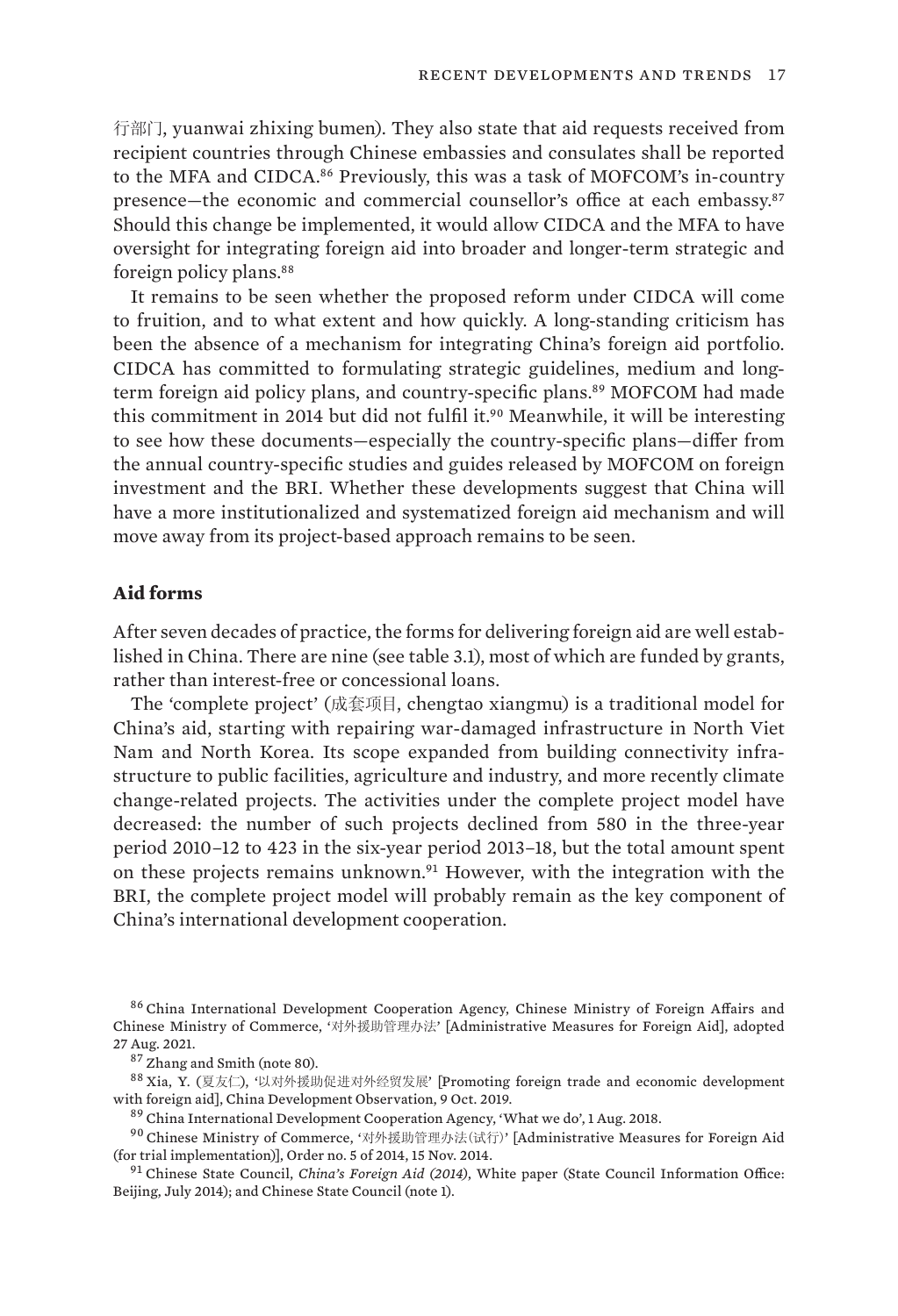|                                         |        | Interest-free | Concessional |
|-----------------------------------------|--------|---------------|--------------|
|                                         | Grants | loans         | loans        |
| Complete projects                       | ✓      |               |              |
| Goods and materials                     | ✓      |               |              |
| Technical cooperation                   | ✓      |               |              |
| Human resources development cooperation | ✓      |               |              |
| Medical teams                           | √      |               |              |
| Outbound volunteers                     | ✓      |               |              |
| Emergency humanitarian aid              | √      |               |              |
| Debt relief                             |        |               |              |
| South-South Cooperation Assistance Fund |        |               |              |

<span id="page-29-0"></span>**Table 3.1.** Types of financial flow that support different aid forms in Chinese foreign aid

*Note*: The funding source of medical teams and outbound volunteers is categorized as grants since they are managed by relevant ministries and organizations whose funding is budgeted as part of public expenditure.

*Sources*: [Chinese State Council, China's Foreign Aid, White paper](http://www.china.org.cn/government/whitepaper/node_7116362.htm) (State Council Information Office: Beijing, Apr. 2011); [Chinese State Council, China's Foreign Aid \(2014\), White paper](http://english.www.gov.cn/archive/white_paper/2014/08/23/content_281474982986592.htm) (State Council Information Office: Beijing, July 2014); [Chinese State Council, China's International Development](http://english.www.gov.cn/atts/stream/files/5ffa69cac6d0cc300eea77af) [Cooperation in the New Era](http://english.www.gov.cn/atts/stream/files/5ffa69cac6d0cc300eea77af), White paper (State Council Information Office: Beijing, Jan. 2021); and Kitano, N. and Miyabayashi, Y., '[Estimating China's foreign aid: 2019–2020 preliminary figures](https://www.jica.go.jp/jica-ri/publication/other/l75nbg000019o0pq-att/Estimating_Chinas_Foreign_Aid_2019-2020.pdf)', Japan International Cooperation Agency (JICA), Ogata Sadako Research Institute for Peace and Development, 14 Dec. 2020.

Medical and health assistance is another of China's traditional aid activities. This assistance is mainly delivered through medical teams, hospital construction, medical training, equipment donations and public health programmes. The dispatch of medical teams plays a key role in China's diplomacy.<sup>92</sup> Historically, withdrawals of Chinese medical teams have, in the main, only been caused by either a deteriorating political and security situation in the recipient country or a disruption of diplomatic ties with China.<sup>93</sup> By the end of 2019, China had dispatched medical teams to 72 countries and regions.<sup>94</sup> During the Covid-19 pandemic, China sent medical teams to 27 countries and donated medical supplies to over 150 countries, regions and international bodies.<sup>95</sup> In particular, through FOCAC, China announced a donation of 600 million doses of Covid-19 vaccine to African countries and the joint manufacturing of 400 millions doses with local companies.<sup>96</sup>

<sup>92</sup> Chen, S. et al., ['Chinese medical teams in Africa: A flagship program facing formidable challenges'](https://doi.org/10.7189/jogh.09.010311), Journal of Global Health, vol. 9, no. 1 (June 2019).

<sup>93</sup> Li, A. (李安山), '中国援外医疗队的历史、规模及其影响' [\[The history, size and impact of China's foreign](https://case.iprcc.org.cn/Home/Index/down1/id/1005.html)  [aid medical team](https://case.iprcc.org.cn/Home/Index/down1/id/1005.html)], 外交评论 [Foreign Affairs Review], vol. 26, no. 1 (2009).

<sup>94</sup> China International Development Cooperation Agency, '我国援外医疗队对外援助情况综述' [[Overview of](http://www.cidca.gov.cn/2018-10/16/c_129972329.htm)  [foreign assistance by China's foreign medical aid teams\]](http://www.cidca.gov.cn/2018-10/16/c_129972329.htm), 16 Oct. 2018.

<sup>&</sup>lt;sup>95</sup> Chinese State Council (note 1).

<sup>96</sup> Xinhua, ['Xi announced supplying Africa with additional 1 bln COVID-19 vaccine doses, pledges to](http://www.news.cn/english/2021-11/30/c_1310341310.htm)  [jointly implement nine programs'](http://www.news.cn/english/2021-11/30/c_1310341310.htm), 11 Nov. 2021.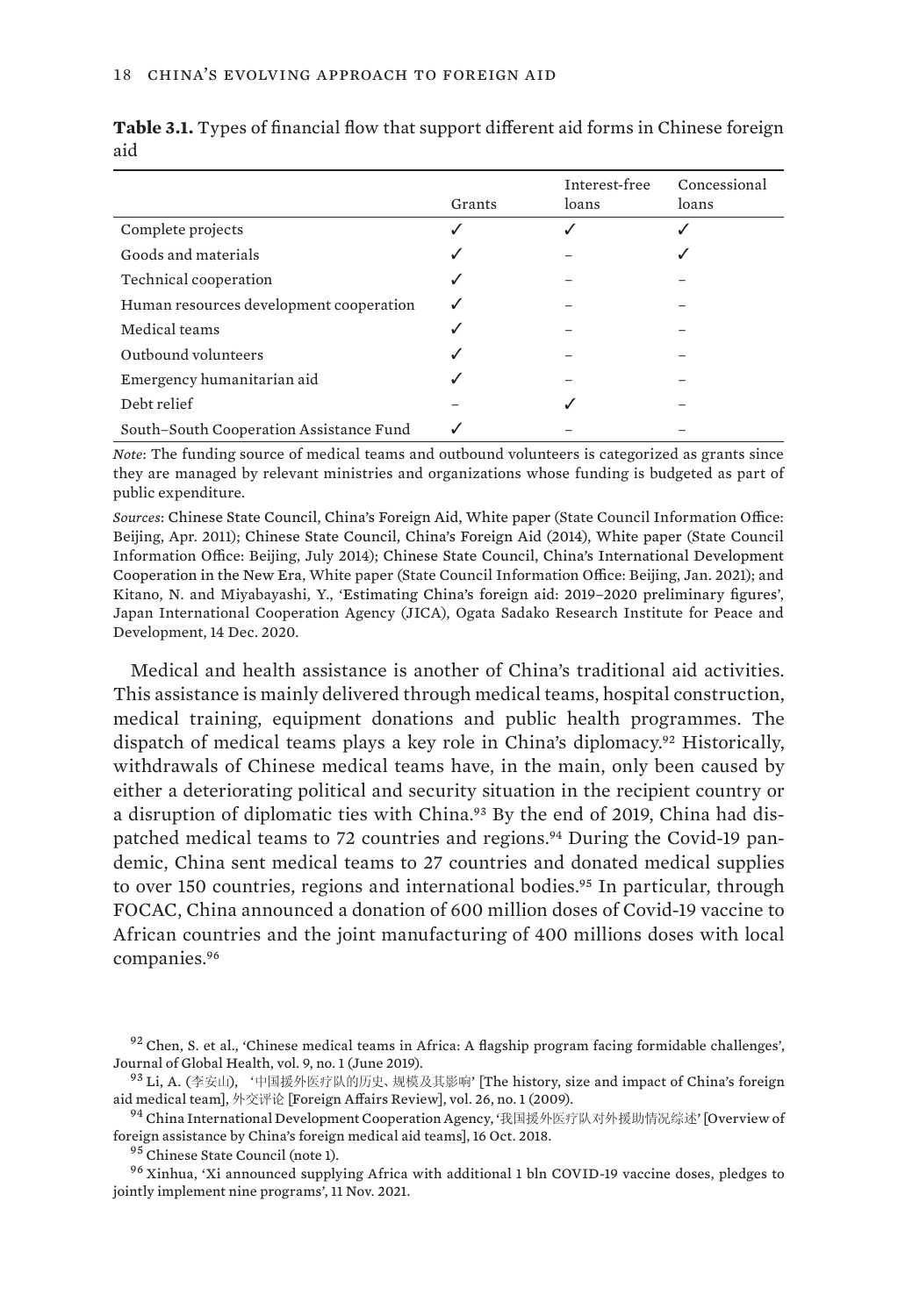Under the past turnkey model, the operation of many Chinese-funded projects posed significant challenges for recipient countries once Chinese workers and technicians had left.97 Drawing lessons from this experience, growing attention is focused on human resource development and on improving China's exchanges with recipient countries at the people-to-people level, which might ultimately result in greater influence over these countries and individuals.<sup>98</sup> As a result, China's educational aid and training—so-called human resource development has expanded rapidly. This is evident in the number of students from African countries in China, which has increased dramatically over the past decade, from 20 744 in 2011 to a peak of 81 562 in 2018.99 Meanwhile, China increased its total number of government scholarships available to Africa to 50 000 in 2019–22 from 30 000 in the previous three years.100 China appears to be the largest scholarship provider to Africa, ahead of Western governments.101 These trends show both an increasing interest from African students in studying in China and China's ambitions to invest in African education. On the one hand, this approach provides opportunities for studying and learning on-site in China and gaining experience in trading with China; on the other hand, it also provides opportunity for China to cultivate Africa's next generation.<sup>102</sup>

Apart from the youth, China has focused on African elites through capacitybuilding programmes. This has been viewed as an extension of China's building of soft power as many of the African trainees and scholarship recipients are from governments, including some who are likely to become high-ranking officials and even future leaders of their countries.<sup>103</sup> Two analysts (one of whom is a former Malian government minister) recently observed that 'There is simply no comparison in terms of the depth and breadth of relationship-building that China has developed with African leaders and future leaders for at least the past decade.'<sup>104</sup>

The creation of the South–South Cooperation Assistance Fund (SSCAF) in 2015 was another notable development. This fund supports projects implemented by international organizations, social organizations and think tanks, among others, to help other developing countries to achieve Agenda 2030, with a focus on poverty reduction and agricultural development.105 By the end of 2019, 82 projects in cooperation with 14 international organizations were conducted under the

<sup>101</sup> UN Educational, Scientific and Cultural Organization (UNESCO), *[Global Education Monitoring](https://unesdoc.unesco.org/in/rest/annotationSVC/DownloadWatermarkedAttachment/attach_import_d3682741-8fe5-4012-98c6-66d2bb13b7f0?_=373718eng.pdf)  [Report 2020—Inclusion and Education: All Means All](https://unesdoc.unesco.org/in/rest/annotationSVC/DownloadWatermarkedAttachment/attach_import_d3682741-8fe5-4012-98c6-66d2bb13b7f0?_=373718eng.pdf)* (UNESCO: Paris, 2020).

<sup>102</sup> Benabdallah (note 98).

<sup>103</sup> Benabdallah (note 98).

<sup>104</sup> Tugenhat, H. and Camara, K., '[Washington needs a better message in Africa than "Don't trust China](https://foreignpolicy.com/2021/11/29/us-china-africa-focac/)"', *Foreign Policy*, 29 Nov. 2021. See also Sun, Y., '[The political significance of China's latest commitments to](https://www.brookings.edu/blog/africa-in-focus/2018/09/12/the-political-significance-of-chinas-latest-commitments-to-africa/)  [Africa'](https://www.brookings.edu/blog/africa-in-focus/2018/09/12/the-political-significance-of-chinas-latest-commitments-to-africa/), Africa in Focus, Brookings Institution, 12 Sep. 2018.

<sup>105</sup> Chinese State Council (note 1), chapter II.

 $97$  Zhou (note 17).

<sup>98</sup> Benabdallah, L., *Shaping the Future of Power: Knowledge Production and Network-building in China– Africa Relations* (University of Michigan Press: Ann Arbor, MI, 2020).

<sup>99</sup> Chinese Ministry of Education, '2011年全国来华留学生数据统计' [\[Statistics on international students in](http://www.moe.gov.cn/jyb_xwfb/gzdt_gzdt/s5987/201202/t20120228_131117.html)  [China in 2011\]](http://www.moe.gov.cn/jyb_xwfb/gzdt_gzdt/s5987/201202/t20120228_131117.html), 28 Feb. 2012; and Chinese Ministry of Education, '2018年全国来华留学生数据统计' [\[Statistics](http://www.moe.gov.cn/jyb_xwfb/gzdt_gzdt/s5987/201904/t20190412_377692.html)  [on international students in China in 2018](http://www.moe.gov.cn/jyb_xwfb/gzdt_gzdt/s5987/201904/t20190412_377692.html)], 12 Apr. 2019.

<sup>100</sup> Forum on China–Africa Cooperation (FOCAC), 'Beijing Action Plan (2019–2021)' (note 61).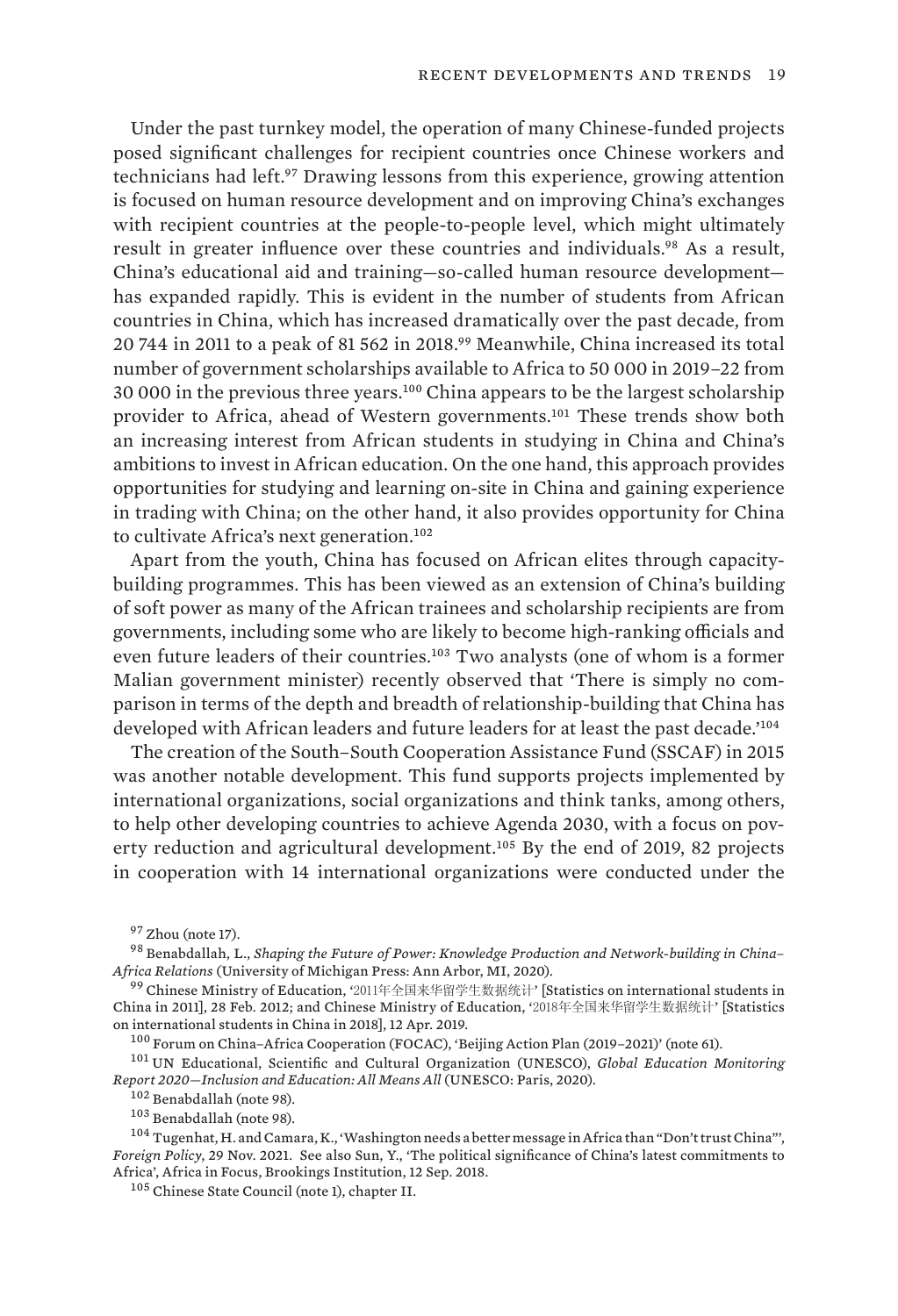<span id="page-31-0"></span>SSCAF.106 This fund is not only an initiative led by China but has also become one of the official forms of foreign aid to sustainable projects.

#### **Trilateral cooperation**

While Chinese foreign aid continues to be predominantly bilateral, since 2015 China has become more involved in multilateral development cooperation, in particular through the UN system, such as with the UN Development Programme (UNDP), and multilateral development banks (MDBs), such as the World Bank's International Development Association (IDA). Indeed, in 2019 China was the fifth largest overall donor to UN agencies focusing on development programmes.<sup>107</sup> The purpose of this engagement with traditional donors and multilateral organizations, however, has shifted from learning from others to promoting its own model. Trilateral cooperation with these actors serves as an important channel for China to participate in global governance, to increase its discourse power and expand its influence in international and regional affairs. As a Chinese scholar put it, 'Through the proper use of multilateral aid, China's developmental philosophy and methods will be recognized on a more extensive platform and scope, thereby leveraging more resources for configuration in a Chinese fashion.'<sup>108</sup>

China has also become more involved in trilateral cooperation through MDBs and has even established some in recent years, such as the New Development Bank (NDB) in 2015 and the Asian Infrastructure Investment Bank (AIIB) in 2016.109 However, China's shares in the major MDBs that it did not play a key role in establishing are rather limited: 5.7 per cent in the World Bank, 6.4 per cent in the Asian Development Bank (ADB) and, surprisingly, only 1.2 per cent in the African Development Bank (AfDB).110 A notable exception is China's significant contributions to the replenishment of the IDA's concessional funds: it ranked 20th in the 2010–12 replenishment but rose to sixth in 2019–21.111 This has allowed China to push for more IDA funding for infrastructure construction, which has not traditionally has been a priority area of development finance.<sup>112</sup>

There is no hard evidence that the new China-led MDBs pose serious challenges to the norms and structure of the existing international development finance

<sup>106</sup> Chinese State Council (note 1), chapter II.

<sup>107</sup> Shalal, A., '[Report shows China's growing clout at World Bank, global institutions'](https://www.reuters.com/business/finance/report-shows-chinas-growing-clout-world-bank-global-institutions-2021-11-18/), Reuters, 18 Nov. 2021; and Morris, S., Rockafellow, R. and Rose, S., *[Mapping China's Multilateralism: A Data Survey of China's](https://www.cgdev.org/sites/default/files/mapping-chinas-multilateralism-data-survey.pdf)  [Participation in Multilateral Development Institutions and Funds](https://www.cgdev.org/sites/default/files/mapping-chinas-multilateralism-data-survey.pdf)*, Center for Global Development (CGD) Policy Paper no. 241 (CGD: Washington, DC, Nov. 2021), p. 36.

<sup>108</sup> Xiong, H., '[China's foreign aid and multilateral development organizations'](https://doi.org/10.1007/978-981-10-2128-2_2), eds Zhou and Xiong (note 17), p. 85.

<sup>109</sup> Zhang, D., *[A Cautious New Approach: China's Growing Trilateral Aid Cooperation](https://doi.org/10.22459/CNA.2020)* (Australian National University Press: Canberra, 2020).

<sup>110</sup> Wang, H., '[Regime complexity and complex foreign policy: China in international development](https://doi.org/10.1111/1758-5899.12935)  [finance governance](https://doi.org/10.1111/1758-5899.12935)', *Global Policy*, vol. 12, no. S4 (May 2021), p. 70.

<sup>111</sup> Morris et al. (note 107), pp. 10–12.

<sup>112</sup> Lee, N. ['Infrastructure and IDA19: A priority or not?](https://www.cgdev.org/blog/infrastructure-and-ida19-priority-or-not)', Center for Global Development, 3 Sep. 2019; and '[World Bank provides \\$425 million to support the provision of infrastructure financing in eastern and](https://www.worldbank.org/en/news/press-release/2020/06/30/world-bank-provides-425-million-to-support-the-provision-of-infrastructure-financing-in-eastern-and-southern-africa)  [southern Africa](https://www.worldbank.org/en/news/press-release/2020/06/30/world-bank-provides-425-million-to-support-the-provision-of-infrastructure-financing-in-eastern-and-southern-africa)', Press release, 30 June 2020.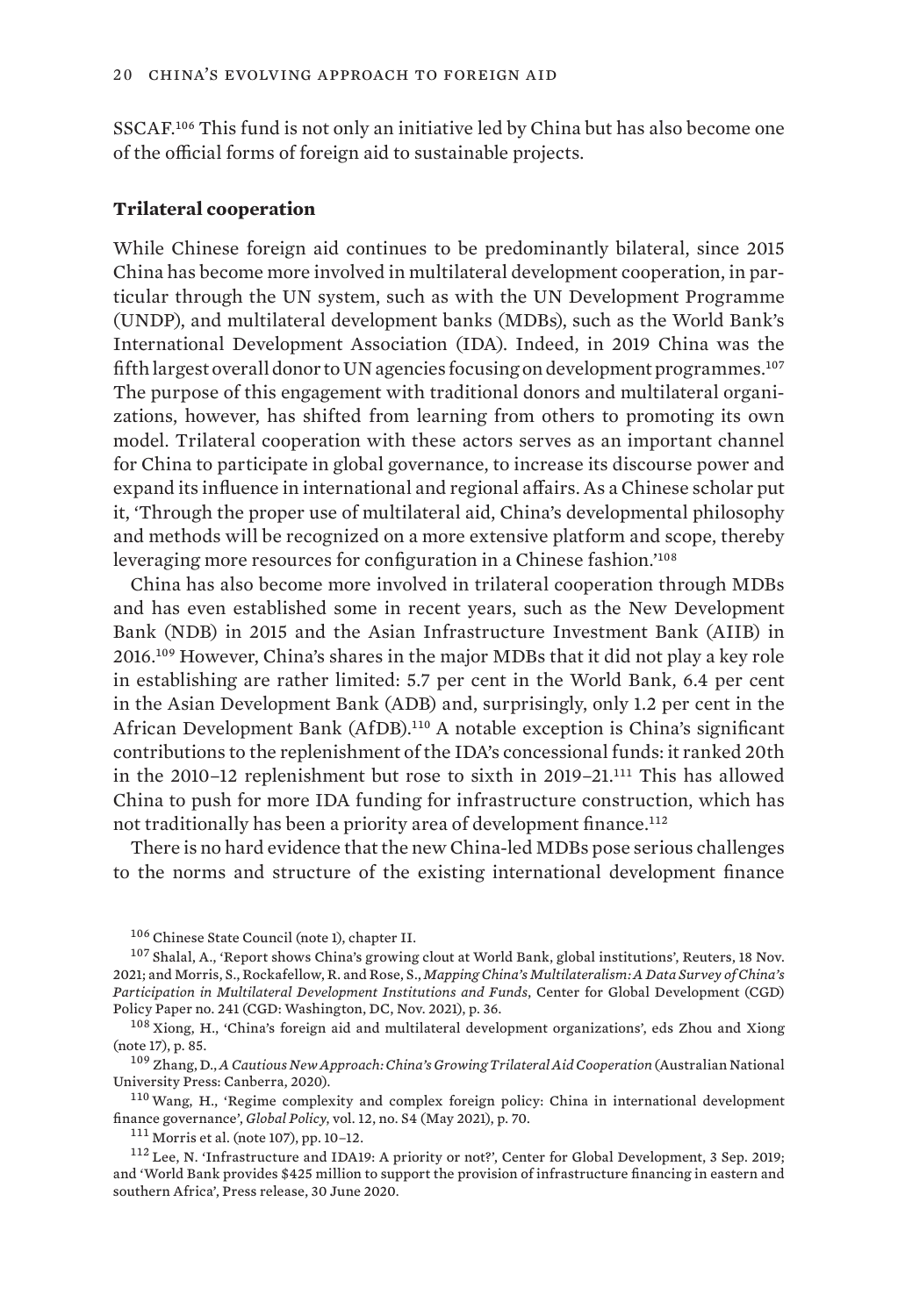regime.113 However, the modality of Chinese foreign aid is beginning to have some impact, including on the way in which ODA, commercial loans and export credits are combined to address a range of development-related areas, from welfare and poverty alleviation to infrastructure and manufacturing.<sup>114</sup> At the same time, through trilateral cooperation, there are growing opportunities for China and the OECD DAC to converge on certain issues such as how to help aid recipients achieve the SDGs, as well as to share experiences and good practices in evaluating development results and harmonizing standards.115 For instance, there have been proposals for trilateral cooperation between the European Union (EU), China and African countries through joint business ventures in Africa to promote sustainable development, innovation and institutional capacity building. Likewise, the EU and China share interests in maintaining peace and stability in the Horn of Africa, which is crucial for sustainable economic development in a vital part of the continent.116 In that regard, working together would allow the EU and China to complement each other and achieve goals they set for themselves that benefit Africa.<sup>117</sup>

Another development in trilateral cooperation has been the inclusion of nongovernmental organizations (NGOs) in the implementation of foreign aid projects and a positive message from the Chinese Government encouraging NGOs to play a greater role in foreign aid. This is evident in a recent conference on trilateral international development cooperation organized by the Chinese Academy of International Trade and Economic Cooperation (CAITEC) under MOFCOM and the EU in June 2021, where the participation of NGOs was emphasized as part of the debate.118 It is crucial to note that a lot of large-scale and well-funded NGOs in China are government-organized NGOs (GONGOs), such as the China Foundation for Poverty Alleviation, which have carried out projects in Africa.119 Unlike the West's independent NGOs, China's GONGOs are more likely to follow certain government agendas. In fact, as early as 2003, Tang Jiaxuan, a state counsellor and former foreign minister, pointed out the importance of NGOs' role in international

<sup>113</sup> Heldt, E. C. and Schmidtke, H., '[Explaining coherence in international regime complex: How the](https://doi.org/10.1080/09692290.2019.1631205)  [World Bank shapes the field of multilateral development finance](https://doi.org/10.1080/09692290.2019.1631205)', *Review of International Political Economy*, vol. 26, no. 6 (2019).

<sup>114</sup> Heldt and Schmidtke (note 113).

<sup>115</sup> Janus, H. and Tang, L., '[Conceptualising ideational convergence of China and OECD donors: Coalition](https://doi.org/10.1007/978-3-030-57938-8_10)  [magnets in development cooperation](https://doi.org/10.1007/978-3-030-57938-8_10)', eds S. Chaturvedi et al., *The Palgrave Handbook of Development Cooperation for Achieving the Agenda 2030* (Palgrave Macmillan: Cham, 2021); and Mthembu, P., '[What the](https://www.ips-journal.eu/regions/africa/what-the-eu-can-learn-from-chinas-development-efforts-in-africa-4746/)  [EU can learn from China's development efforts in Africa'](https://www.ips-journal.eu/regions/africa/what-the-eu-can-learn-from-chinas-development-efforts-in-africa-4746/), *International Politics and Society*, 28 Oct. 2020.

<sup>116</sup> Ursu, A.-E. and van den Berg, W., '[China and the EU in the Horn of Africa: Competition and](https://www.clingendael.org/sites/default/files/2018-04/PB_China_and_the_EU_in_the_Horn_of_Africa.pdf)  [cooperation?'](https://www.clingendael.org/sites/default/files/2018-04/PB_China_and_the_EU_in_the_Horn_of_Africa.pdf), CRU Research Brief, Clingendael, Apr. 2018.

<sup>117</sup> Tshuma, D., '[What if Africa stops receiving foreign aid?'](https://www.iss.europa.eu/sites/default/files/EUISSFiles/Brief_1_Imagine Africa 3.pdf), Brief no. 1, EU Institute for Security Studies, Mar. 2022; and Bertucci, S. and Locatelli, M., *[Advancing EU–China–Africa Trilateral Partnership,](https://www.eias.org/wp-content/uploads/2019/07/SaraMargherita_A-EU-CN-2.pdf)* Briefing Paper no. 1/2000 (European Institute for Asian Studies: Brussels, Feb. 2020).

<sup>118</sup> China and International Development, '国际发展领域三方合作的回顾与展望研讨会—专家观点三' [[Sem](https://caidev.org.cn/news/1139)[inar on Review and Prospects of Tripartite Cooperation in International Development: Expert Opinion](https://caidev.org.cn/news/1139)  [no. 3](https://caidev.org.cn/news/1139)], July 2021.

<sup>119</sup> Hu, J., '[How China's NGOs are entering Africa](https://africachinareporting.com/how-chinas-ngos-are-entering-africa/)', Wits Journalism, Africa–China Reporting Project, 4 Aug. 2014.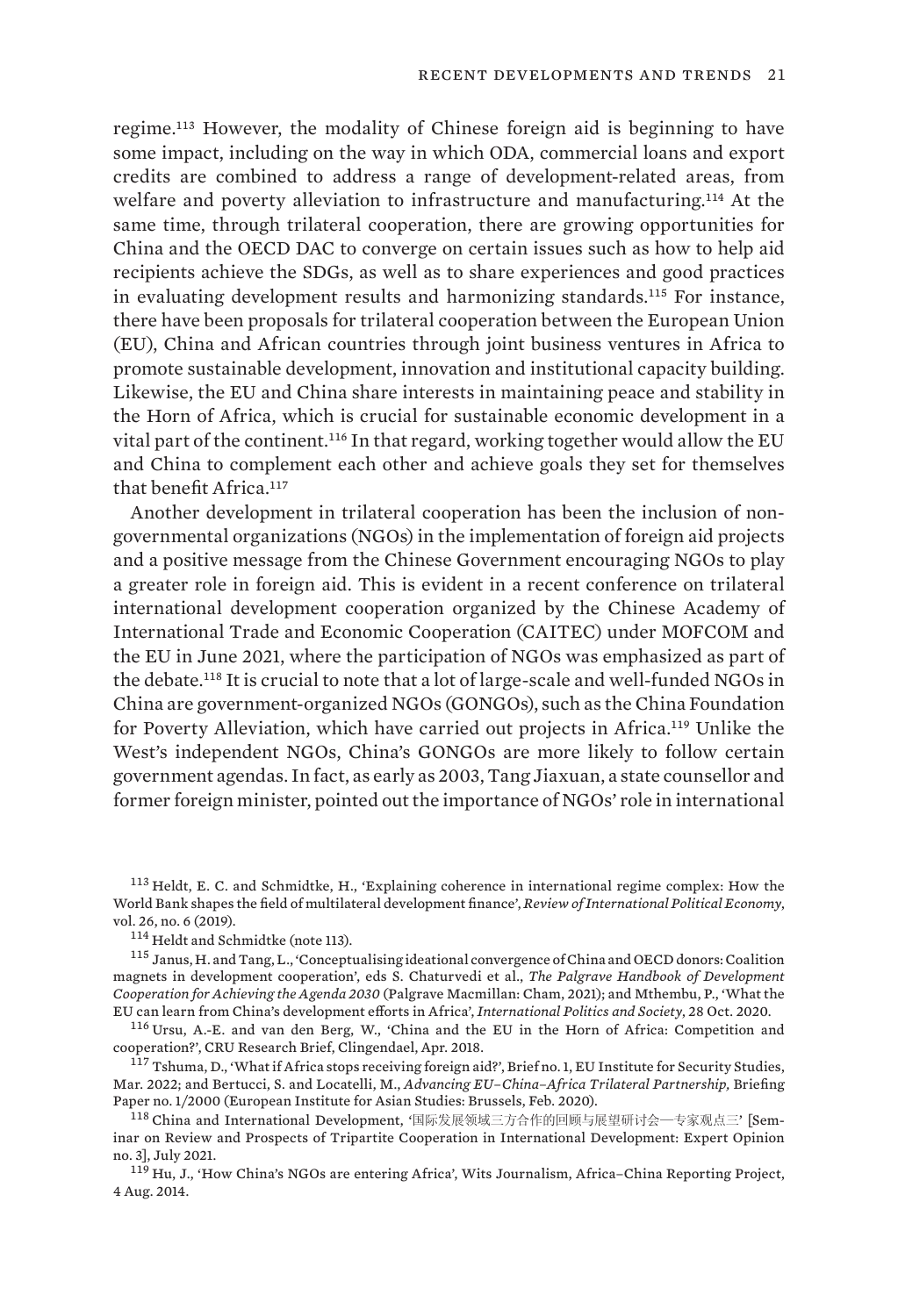<span id="page-33-0"></span>development cooperation.<sup>120</sup> Li Anshan, a leading expert in China-Africa relations and foreign aid from Peking University, has argued that the participation of NGOs could enhance China's relations with African countries by facilitating exchanges between Chinese enterprises and local people in the recipient countries and could improve China's global image by promoting non-governmental interactions.121 In addition, NGOs also possess a unique advantage in gaining support from local people and avoiding politicizing engagements in development cooperation.<sup>122</sup>

In practice, however, Chinese NGOs still face a lot of obstacles to 'going out'. These include funding problems, lack of personnel, lack of opportunity for participating in projects, domestic politics and regulatory frameworks in recipient countries among other things.123 In addition, the promulgation in 2016 of an NGO law, which had a devastating effect on foreign NGOs operating in China, has also affected Chinese NGOs that receive funding from and collaborate with foreign organizations.124 While both Chinese and foreign NGOs along with international organizations and think tanks are eligible to receive funding under the framework of the SSCAF, judging from the list published in the 2021 white paper, only international organizations and mainly UN agencies have received such support, with a focus on agricultural development, food security and poverty reduction.<sup>125</sup>

#### **The Belt and Road Initiative**

The BRI, which was announced by President Xi in 2013, has had a significant impact on China's foreign aid and its cooperation with other developing countries through development finance. This is particularly true since the BRI has become an important platform for facilitating China's international development cooperation. As of December 2021, 145 countries had joined the BRI by signing an MOU with China.126 In addition to grants and interest-free and concessional loans, other forms of financial flow—such as non-concessional loans, export credits and investments in infrastructure projects—could also be included in Chinese development financing. At the time of its launch in 2013, it was estimated that the total of such aid to Africa would reach \$1 trillion by 2025.<sup>127</sup> From 2011 to 2020, a

120 Sina, '唐家璇称, 应在非政府组织领域增强中国的声音' [\[Tang Jiaxuan: China's voice should be strength](http://news.sina.com.cn/c/2003-11-11/19561099461s.shtml)[ened in the NGO field](http://news.sina.com.cn/c/2003-11-11/19561099461s.shtml)], 11 Nov. 2003.

<sup>121</sup> Li, A. (李安山), '关于提高中国 NGO在外援及国际发展中的作用的建议' [Suggestions on improving the role of [Chinese NGOs in foreign aid and international development](http://rcid.cau.edu.cn/module/download/downfile.jsp?classid=0&filename=1502091336528815337.pdf)], 国际发展研究观点 [International Development Studies Perspectives] no. 5, China International Development Research Network (CIDRN), 5 Jan. 2015.

<sup>122</sup> China and International Development (note 42).

<sup>123</sup> Hsu, J. Y. J., Hildebrandt, T. and Hasmath, R., '"[Going out" or staying in? The expansion of Chinese](https://doi.org/10.1111/dpr.12157)  [NGOs in Africa](https://doi.org/10.1111/dpr.12157)', *Development Policy Review*, vol. 34, no. 3 (2016).

 $124$  Law of the People's Republic of China on Administration of Activities of Overseas Non-governmental [Organizations in the Mainland of China,](https://ngo.mps.gov.cn/ngo/portal/view.do?p_articleId=21833&p_leftmenu=4&p_topmenu=2) adopted and promulgated 28 Apr. 2016. See also China File, '[Fact](https://www.chinafile.com/ngo/latest/fact-sheet-chinas-foreign-ngo-law)  [sheet on China's foreign NGO law](https://www.chinafile.com/ngo/latest/fact-sheet-chinas-foreign-ngo-law)', 1 Nov. 2017.

<sup>125</sup> Chinese State Council (note 1), chapter II.

 $126$  Nedopil, C., '[Countries of the Belt and Road Initiative](https://greenfdc.org/countries-of-the-belt-and-road-initiative-bri/)', Fudan University, Green Finance & Development Center, 2022.

<sup>127</sup> Toh, H., ['China to provide Africa with US\\$1tr financing](https://www.scmp.com/business/banking-finance/article/1358902/china-provide-africa-us1tr-financing)', *South China Morning Post*, 18 Nov. 2013. See also Chinese State Council (note 16); and Fu, Y., '[The quiet China–Africa revolution: Chinese investment'](https://thediplomat.com/2021/11/the-quiet-china-africa-revolution-chinese-investment/), The Diplomat, 22 Nov. 2021.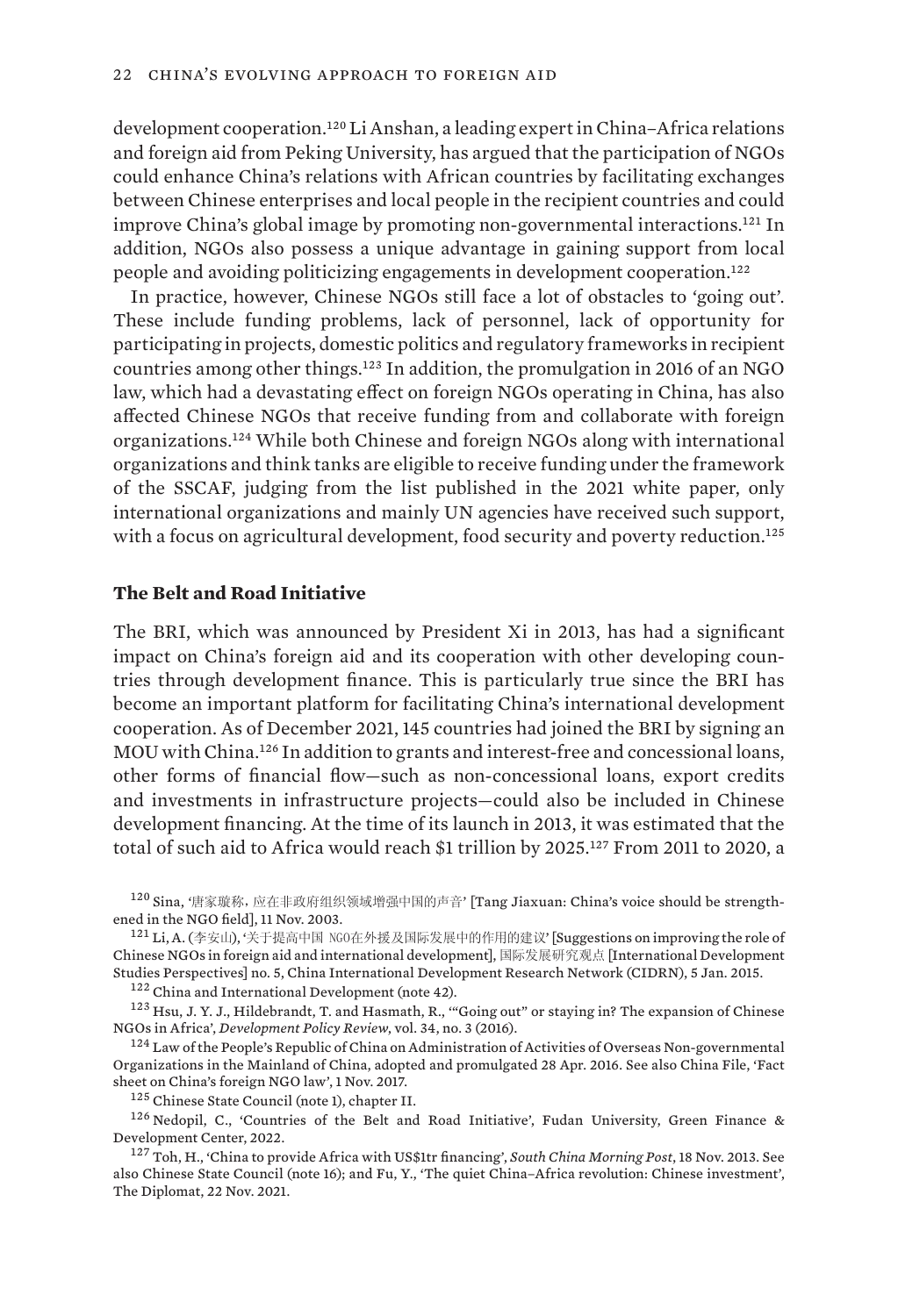sizeable portion of ODA by DAC donor countries—an average 46 per cent—went to social development areas such as education, gender equality, health, and water and sanitation, while only about 20 per cent went to infrastructure and manufacturing.<sup>128</sup> In this regard, China's ability and willingness to offer development finance to Africa has presented challenges to traditional models of foreign aid while also providing alternative sources of funding to meet the development needs of African countries, including infrastructure, manufacturing and social development.

As China increasingly integrates ODA, OOF and commercially driven lending to promote multiple goals, it has become difficult to separate these different components of what China would generally term foreign aid or development finance. In particular, the financing of BRI-participating projects as an important part of its development cooperation has made it even harder to assess the overall impact of Chinese foreign aid on the international aid system and the recipients.

BRI-participating projects are generally funded through five sources: (*a*) concessional loans by the two policy banks, Exim Bank and the CDB; (*b*) commercial loans by other state-owned banks; (*c*) MDBs such as the World Bank, the ADB, the AIIB and the NDB; (*d*) sovereign wealth funds, such as the Silk Road Fund; and (*e*) the recipient country itself or other partners.<sup>129</sup> With the exception of the first of these sources, the majority of BRI finance falls outside the OECD DAC definition of ODA. However, it forms part of China's approach to linking (and including) aid with trade and direct investment, an approach pioneered by Japan.<sup>130</sup> According to AidData, China's development finance increased significantly after the launch of the BRI, from an annual average of \$35 billion in 2000–12 to \$85 billion in 2013–17.131 In comparison, China's foreign aid between 2013 and 2018 totalled \$43 billion, with an annual average of \$7 billion.132 Indeed, according to AidData, 'since the introduction of the [BRI], China has maintained a 31-to-1 ratio of loans to grants and a 9-to-1 ratio of OOF to ODA'.<sup>133</sup>

<sup>128</sup> Organisation for Economic Co-operation and Development (OECD), OECD.Stat, 'Creditor Reporting [System \(CRS\)'](https://stats.oecd.org/Index.aspx?DataSetCode=crs1), accessed 28 Mar. 2022. See also Nomura, S. et al., '[Tracking sectoral allocation of official](https://doi.org/10.1080/16549716.2021.1903222)  [development assistance: A comparative study of the 29 Development Assistance Committee countries,](https://doi.org/10.1080/16549716.2021.1903222)  [2011–2018](https://doi.org/10.1080/16549716.2021.1903222)', *Global Health Action*, vol. 14, no. 1 (2021).

<sup>129</sup> Liu, W., Zhang, Y. and Xiong, W., '[Financing the Belt and Road Initiative](https://doi.org/10.1080/15387216.2020.1716822)', *Eurasian Geography and Economics*, vol. 61, no. 2 (2020); Organisation for Economic Co-operation and Development (OECD), *[OECD](https://doi.org/10.1787/bus_fin_out-2018-6-en)  [Business and Finance Outlook 2018](https://doi.org/10.1787/bus_fin_out-2018-6-en)* (OECD: Paris, 2018), chapter 2; and Lee, A., '[Belt and Road Initiative](https://www.scmp.com/economy/china-economy/article/3093218/belt-and-road-initiative-debt-how-big-it-and-whats-next)  [debt: How big is it and what's next?](https://www.scmp.com/economy/china-economy/article/3093218/belt-and-road-initiative-debt-how-big-it-and-whats-next)', *South China Morning Post*, 19 July 2020.

<sup>130</sup> Dunford, M., 'Chinese and Development Assistance Committee (DAC) development cooperation [and development finance: Implications for the BRI and international governance'](https://doi.org/10.1080/15387216.2020.1716821), *Eurasian Geography and Economics*, vol. 61, no. 2 (2020).

<sup>131</sup> Malik, A. A. et al., *[Banking on the Belt and Road](https://www.aiddata.org/publications/banking-on-the-belt-and-road)* (AidData at William & Mary: Williamsburg, VA, Sep. 2021).

<sup>132</sup> Chinese State Council (note 1), chapter II.

<sup>133</sup> Malik et al. (note 131), p. 1.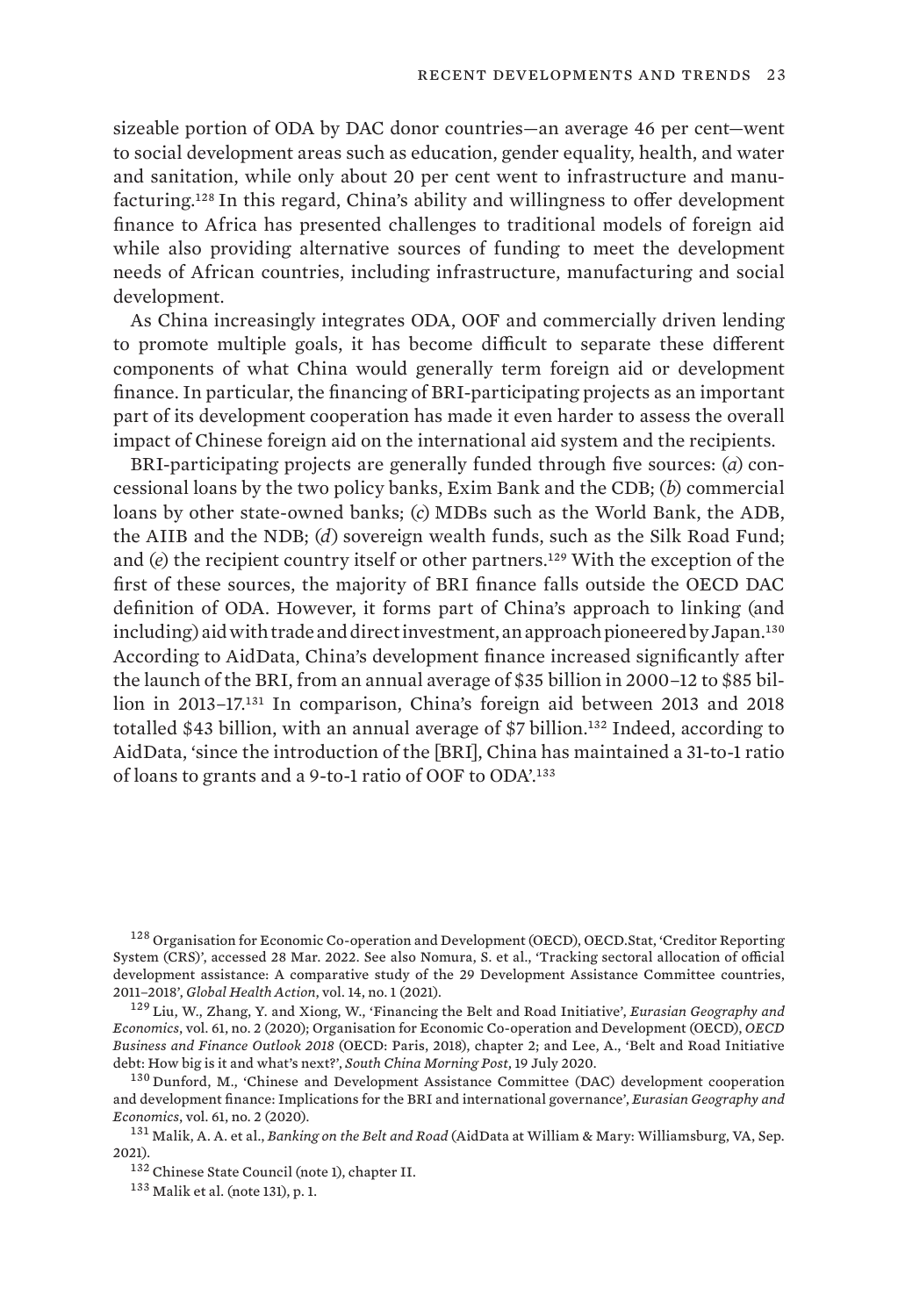### <span id="page-35-0"></span>**Criticisms of China's foreign aid**

As China increases its role in international development cooperation, its practices in foreign aid attract more attention and criticism.134 This concerns, for example, issues of corruption and impediments to democratic development, lack of transparency and accountability, and the absence of conditionality other than the One China principle and aid being tied largely to Chinese contractors.<sup>135</sup>

#### *Corruption and impediments to democratic development*

A criticism levied at Chinese lending practices is that, by providing alternative sources of finance to authoritarian regimes, China is undermining efforts by traditional donor countries and organizations that require democratic reform and good governance as conditions of receiving aid. Countries that receive aid from China can pursue economic goals without having to undertake democratic or market reforms or adopt sound financial management practices. Chinese companies reportedly have often engaged in corrupt practices to gain commercial advantage.136 China has supplied diplomatic and financial support to governments in Ethiopia, Sudan and Zimbabwe that have been denounced by the international community for their violation of human rights, suppression of ethnic minorities, and refusal to transition to democratic rule and responsible governance.<sup>137</sup>

Moreover, questions have been also raised about how funds get spent and who receives them.138 For example, Axel Dreher and colleagues argue that China uses different types of official financing with different motivations.139 However, they argue that China neither favours authoritarian or corrupt regimes nor takes natural resources into consideration when committing foreign aid to African states, especially the ODA component. Meanwhile, China's OOF—which is more commercially oriented Chinese development financing—is found to be driven by trade ties and natural resource, and is more likely to go to countries with relatively more developed institutions, more promising economic prospects and stable

<sup>134</sup> Ferchen, M., '[How China is reshaping international development](https://carnegieendowment.org/2020/01/08/how-china-is-reshaping-international-development-pub-80703)', Carnegie Endowment for International Peace, 8 Jan. 2020.

<sup>135</sup> Naím, M., 'Rogue aid'. *Foreign Policy*, 15 Oct. 2007, pp. 95–96; and Isaksson, A. and Kotsadam, A., '[Chinese aid and local corruption'](https://doi.org/10.1016/j.jpubeco.2018.01.002), *Journal of Public Economics*, vol. 159 (Mar. 2018).

<sup>136</sup> Otieno, O. P., ['Authoritarian regimes and democratisation in Africa: China and Russia compared'](https://democracyinafrica.org/authoritarian-regimes-and-democratisation-in-africa-china-and-russia-compared/), Democracy in Africa, 23 Sep. 2021; and Meservey, J., '[Chinese corruption in Africa undermines Beijing's](https://www.heritage.org/sites/default/files/2018-08/IB4895_0.pdf)  [rhetoric about friendship with the continent](https://www.heritage.org/sites/default/files/2018-08/IB4895_0.pdf)', Issue Brief no. 4895, Heritage Foundation, 8 Aug. 2018.

<sup>137</sup> Olander, E., ['Ethiopia: Chinese foreign minister's visit shows Beijing's support of Abiy](https://www.theafricareport.com/155619/ethiopia-chinese-foreign-ministers-visit-shows-beijings-support-for-abiy/)', African Report, 13 Dec. 2021; Cabestan, J.-P., '[China and Ethiopia: Authoritarian affinities and economic](https://doi.org/10.4000/chinaperspectives.6041)  [cooperation'](https://doi.org/10.4000/chinaperspectives.6041), *China Perspectives*, no. 4, 2012; Large, D., ['China's Sudan engagement: Changing northern and](https://doi.org/10.1017/S0305741009990129)  [southern political trajectories in peace and war](https://doi.org/10.1017/S0305741009990129)', *China Quarterly*, vol. 199 (Sep. 2009); and Sun, Y., '[Mugabe](https://www.brookings.edu/blog/africa-in-focus/2014/08/25/mugabe-in-china-ties-renewed/)  [in China: Ties renewed](https://www.brookings.edu/blog/africa-in-focus/2014/08/25/mugabe-in-china-ties-renewed/)', Africa in Focus, Brookings Institution, 25 Aug. 2014.

<sup>138</sup> Apodaca, C., '[Foreign aid as foreign policy tool'](https://doi.org/10.1093/acrefore/9780190228637.013.332), *Oxford Research Encyclopedia of Politics*, 26 Apr. 2017; Dávid-Barrett, E. et al., '[Controlling corruption in development aid: New evidence from contract-level](https://doi.org/10.1007/s12116-020-09315-4)  [data](https://doi.org/10.1007/s12116-020-09315-4)', *Studies in Comparative International Development*, vol. 55, no. 4 (Dec. 2020); and Regilme, S. S. Jr. and Hodzi, O., '[Comparing US and Chinese foreign aid in the era of rising powers'](https://doi.org/10.1080/03932729.2020.1855904), *International Spectator*, vol. 56, no. 2 (2021).

<sup>139</sup> Dreher, A. et al., '[Apples and dragon fruits: The determinants of aid and other forms of state financing](https://doi.org/10.1093/isq/sqx052)  [from China to Africa',](https://doi.org/10.1093/isq/sqx052) *International Studies Quarterly*, vol. 62, no. 1 (Mar. 2018).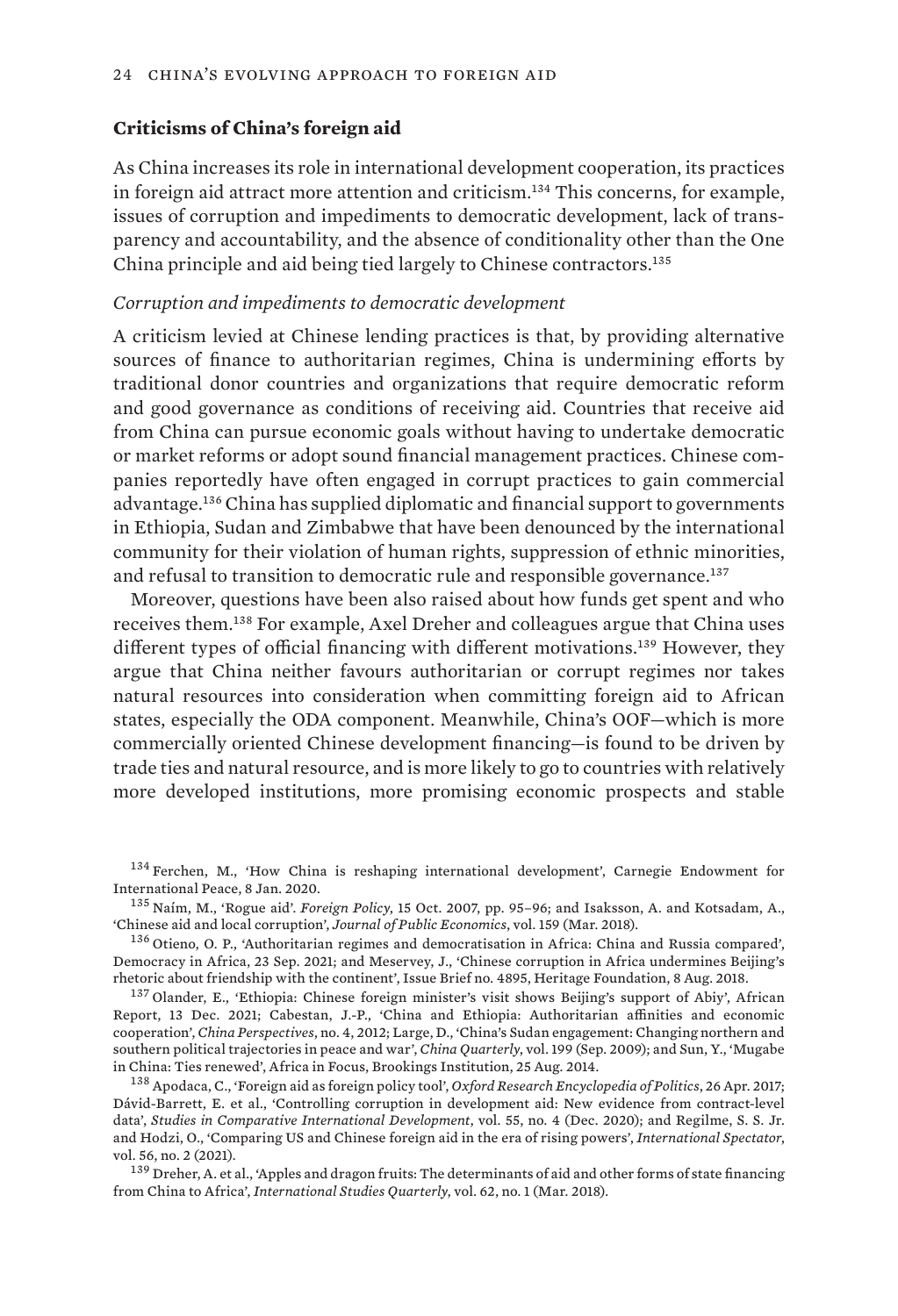governments.140 Indeed, China also recognizes the importance of good governance, political stability and sustained economic growth for Chinese foreign aid and, more critically, for commercial loans and Chinese business interests since corruption and instability could place them at risk.<sup>141</sup>

### *Transparency and accountability*

Transparency and accountability are long-standing issues in China's foreign aid.<sup>142</sup> Although China has attempted to address criticisms related to transparency by releasing white papers with data presentation, these are aggregate figures; granular project-level detail is still missing.143 This has left a few seeds that feed scepticism and raise questions on how the aid activities have been implemented and how the money has been spent.

Chinese scholars have highlighted several reasons for the low level of transparency in China's foreign aid. First, China itself does not have a clear picture of its overall activities in foreign aid, considering the involvement of 20–30 different ministries and their affiliated agencies. Second, there is domestic opposition to using tax money for foreign aid while a large number of people still live under the poverty line in China and there are underdeveloped regions in central and western China. Third, the disclosure of data may lead to competition between recipient countries and weaken China's negotiation power.<sup>144</sup>

As early as 2014, China committed itself to develop a statistical system for foreign aid.145 After more than seven years, such a system is yet to be developed. In addition to this statistical system, China has also planned to develop a projectmonitoring system, a project-evaluation system and a project informationreporting system to address questions on accountability.<sup>146</sup>

#### *Conditionality*

Non-conditionality is one of the guiding principles of South–South cooperation, the framework for China's foreign aid.147 ODA is usually associated with conditions, such as small government, deregulation, privatization and free

<sup>140</sup> Dreher et al. (note 139); and Harchaoui, T. M., Maseland, R. K. J. and Watkinson, J. A., ['Carving out](https://doi.org/10.1093/jae/ejaa006)  [an empire? How China strategically uses aid to facilitate Chinese business expansion in Africa'](https://doi.org/10.1093/jae/ejaa006), *Journal of African Economies*, vol. 30, no. 2 (Mar. 2021).

<sup>141</sup> Yuan, S., Chen, H. and Zhang, W., ['Impact of corruption on Chinese investment in African countries'](https://doi.org/10.1108/CMS-12-2020-0576), *Chinese Management Studies*, 15 Dec, 2021.

<sup>142</sup> Grimm, S. et al., *[Transparency of Chinese Aid: An Analysis of the Published Information on Chinese](http://www0.sun.ac.za/ccs/wp-content/uploads/2011/09/Transparency-of-Chinese-Aid_final-for-print.pdf)  [External Financial Flows](http://www0.sun.ac.za/ccs/wp-content/uploads/2011/09/Transparency-of-Chinese-Aid_final-for-print.pdf)* (Stellenbosch University Centre for Chinese Studies and Publish What You Fund: Stellenbosch, Aug. 2011); and de Jonge, A., '[China will need to be more transparent to achieve its](https://theconversation.com/china-will-need-to-be-more-transparent-to-achieve-its-development-goals-67464)  [development goals'](https://theconversation.com/china-will-need-to-be-more-transparent-to-achieve-its-development-goals-67464), The Conversation, 31 Oct. 2016.

<sup>143</sup> Chinese State Council (note 16); Chinese State Council (note 91); and Chinese State Council (note 1).

<sup>144</sup> Zhang, H. (张海冰), '中国对非洲援助的 "战略平衡" 问题' ['The strategic balance' problems in China's aid [to Africa\]](http://www.xyfzqk.org/UploadFile/Issue/zusxdk0a.pdf), 西亚非洲 [West Asia and Africa], no. 3, 2012; Sun, Y., '[The domestic controversy over China's](https://www.brookings.edu/blog/africa-in-focus/2015/10/08/the-domestic-controversy-over-chinas-foreign-aid-and-the-implications-for-africa/)  [foreign aid and the implications for Africa'](https://www.brookings.edu/blog/africa-in-focus/2015/10/08/the-domestic-controversy-over-chinas-foreign-aid-and-the-implications-for-africa/), Africa in Focus, Brookings Institution, 8 Oct. 2015; and Zhang, D., ['Chinese foreign aid and financing: An example of new development assistance?'](https://doi.org/10.1007/978-981-13-7232-2_10), eds Y. Jing, A. Mendez and Y. Zheng, *New Development Assistance: Emerging Economies and the New Landscape of Development Assistance* (Palgrave Macmillan: Singapore, 2020) .

<sup>145</sup> Chinese Ministry of Commerce (note 90).

<sup>146</sup> Chinese State Council (note 1), chapter VIII.

<sup>147</sup> UN Office for South-South Cooperation, 'About South-South and triangular cooperation', [n.d.].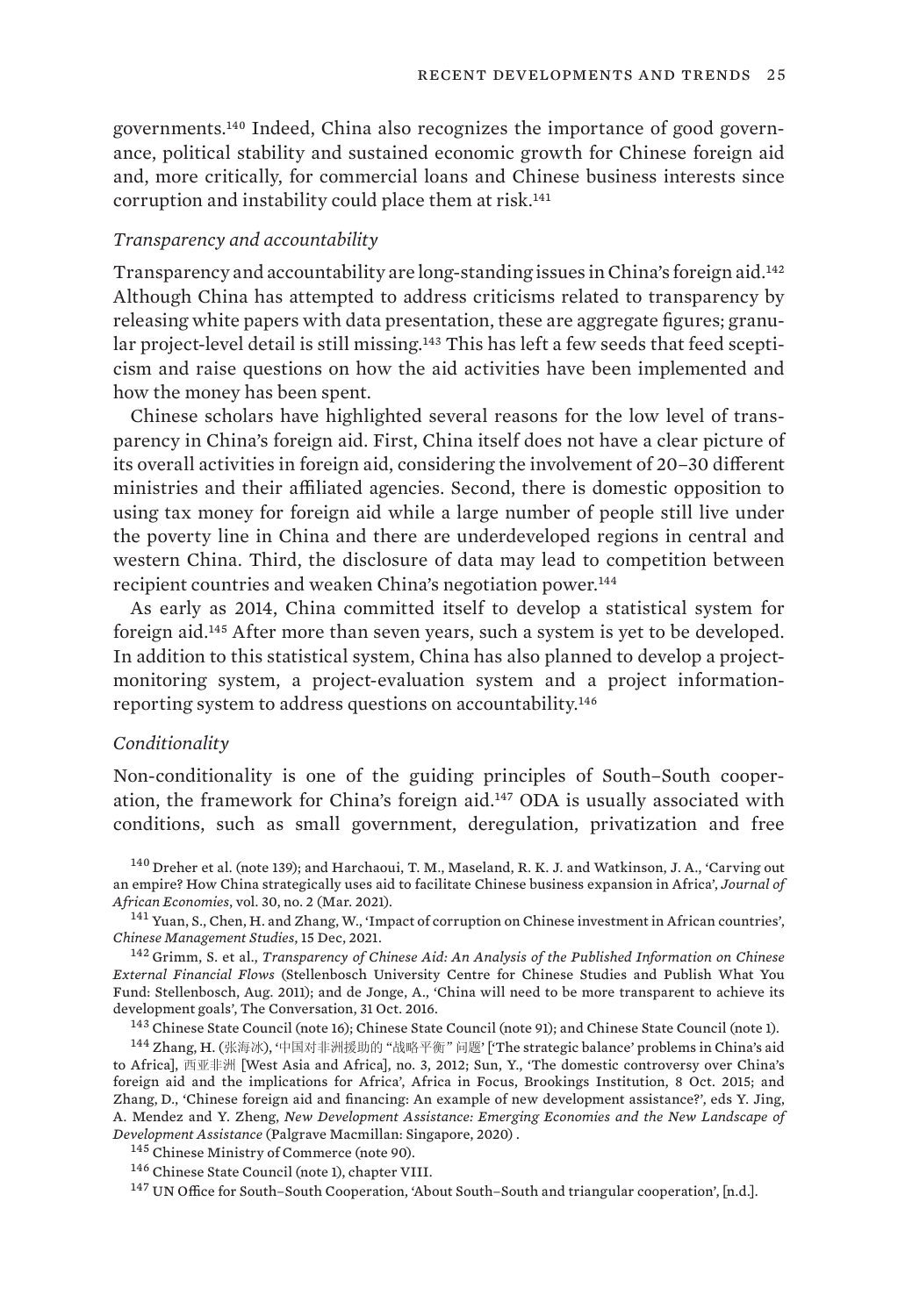market.148 In contrast, China invokes the principles of non-interference and respect for sovereignty—with one exception, on the One China principle. However, it often ties its development finance to goods and services procured from China.<sup>149</sup> Chinese scholars tend to emphasize the flexibility and pragmatic features of China's aid practice and remain sceptical about the effectiveness of the outcomes of aid from the OECD DAC donors.<sup>150</sup>

However, some of the above-mentioned criticisms—from corruption and lack of transparency to proclaimed non-conditionality—have been contested by studies that evaluate data. These suggest that linking foreign aid to foreign policy objectives and the promotion of economic interests are standard practices of traditional donor countries, and that China is no exception—and, in fact, it is probably more driven by economic interests than other donors.151 In Africa, rich deposits of natural resources, a growing market and the need for infrastructure provide ample opportunities and strong incentives for China to adapt its aid policy to serve its own economy and encourage state-owned enterprises and private businesses to invest in the continent.<sup>152</sup>

Another controversy related to China's growing role in overseas lending is the 'debt trap', where China has been accused of providing finance to questionable projects that are beyond the recipient country's repayment capacity. Indeed, it has been pointed out that commercial loans constitute ever larger portions of China's development finance.153 Non-concessional loans tend to come with higher interest rates than concessional loans, as commercial banks seek to insure against risks and look for higher returns for their investments.154 Whether China deliberately gets these countries into debt remains debatable. Some analysts have criticized such accusations, suggesting that China's 'debt trap' diplomacy is either exaggerated or often untrue both in terms of the magnitude of the debts and other causes.<sup>155</sup> While examples of over-indebtedness exist, these are more likely to be related to BRI projects, which are now viewed as part of China's development finance, and which have often been initiated by the recipient governments, driven by domestic

<sup>148</sup> Rich, R., ['Applying conditionality to development assistance'](http://doi.org/10.22459/AG.11.04.2004.03), *Agenda: A Journal of Policy Analysis and Reform*, vol. 11, no. 4 (2004).

<sup>149</sup> Robledo, C., 'New donors, same old practices? South-South cooperation of Latin American emerging [donors'](https://doi.org/10.1186/s40728-014-0008-0), *Bandung: Journal of the Global South*, vol. 2, no. 3 (2015); and Nishimura, M., ['Non-DAC donors in](https://doi.org/10.1080/25765949.2021.1985293)  [the Middle East and North Africa: Trends, dynamics, and impacts](https://doi.org/10.1080/25765949.2021.1985293)', *Asian Journal of Middle Eastern and Islamic Studies*, vol. 15, no. 3 (Oct. 2021).

<sup>150</sup> Huang, M. (黄梅波) and Tang, L. (唐露萍), '南南合作与南北援助——动机、模式与效果比较' [[South–South](https://dspace.xmu.edu.cn/handle/2288/112787)  [cooperation and North–South aid—Comparison of motives, models and effects](https://dspace.xmu.edu.cn/handle/2288/112787)], 国际展望 [World Outlook], no. 3, 2013 .

 $151$  Rich (note 148).

<sup>152</sup> Jiang et al. (note 71).

<sup>153</sup> Ferchen M., ['Opinion: Where's the "development" in China's global development finance?](https://chinadialogue.net/en/business/10340-opinion-where-s-the-development-in-china-s-global-development-finance/)', China Dialogue, 9 Jan. 2018; and Horn, S., Reinhart, C. M. and Trebesch, C., '[China's overseas lending](https://doi.org/10.1016/j.jinteco.2021.103539)', *Journal of International Economics*, vol. 133 (Nov. 2021).

 $154$  Chen (note 12).

<sup>155</sup> Brautigam, D., ['A critical look at Chinese "debt-trap diplomacy": The rise of a meme'](https://doi.org/10.1080/23792949.2019.1689828), *Area Development and Policy*, vol. 5, no. 1 (2020).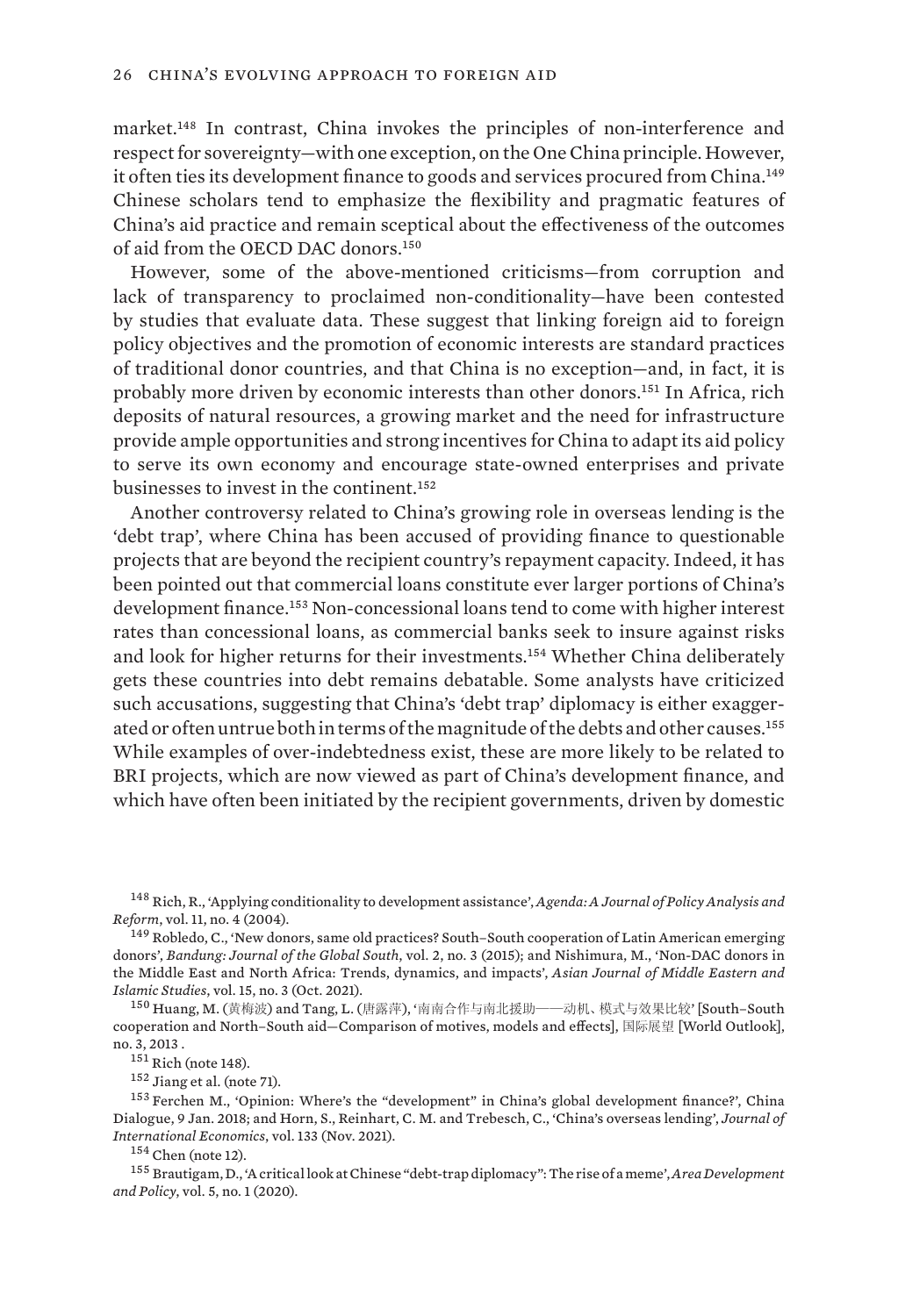factors and encouraged by China.156 However, that does not absolve China from its responsibility in providing funding, which should be based on careful analysis of the feasibility of the projects, the real positive impacts they can bring, and a realistic assessments of the recipient country's capacity to generating revenue to repay loans without falling into excessive debt. In addition, there are also questions regarding the real value of China-funded projects for the economic development priorities of the recipient countries.<sup>157</sup>

Finally, with less conditionality attached, Chinese foreign aid and commercial lending have immediately begun to meet some of Africa's urgent infrastructure needs while imposing significant financial, if not debt, burdens on recipients. These have led to criticisms that Chinese foreign aid has helped secure unfair advantages for Chinese companies with little benefits for local industries and employment.158 In particular, the increasing debt from these large-scale infrastructure projects is a growing concern. For example, the Addis Ababa–Djibouti railway cost Ethiopia nearly a quarter of its 2016 government budget, while Kenya's Mombasa–Nairobi standard gauge railway has gone four times over budget and cost approximately 6 per cent of Kenya's gross domestic product (GDP).<sup>159</sup>

China is taking note of these criticisms and has in recent years adopted a more cautious approach to lending in order to avoid further aggravating Africa's indebtedness.160 It has started to show signs of prioritizing recipient countries that have more robust economies and few or no debt problems. It cancelled at least \$3.4 billion of debt and restructured or refinanced around \$15 billion of debt in Africa between 2000 and 2019.161 It also reduced lending to some recipient countries between 2015–19, including Angola, Cameroon, Djibouti, Ethiopia and Mozambique.162 However, China's debt relief in Africa has been limited. China evaluates individual African countries and designs debt-relief strategies case by case. It also prefers to provide the options of re-scheduling loans payment, refinancing or restructuring, rather than blanket debt relief to African countries.<sup>163</sup> Nevertheless, this practice coincided with China's commitments in the 2021 white paper, which emphasizes that China and recipient countries will rely on bilateral consultations to solve debt problem.<sup>164</sup>

<sup>156</sup> Jones, L. and Hameiri, S., *[Debunking the Myth of 'Debt-trap Diplomacy': How Recipient Countries](https://www.chathamhouse.org/sites/default/files/2020-08-25-debunking-myth-debt-trap-diplomacy-jones-hameiri.pdf)  [Shape China's Belt and Road Initiative](https://www.chathamhouse.org/sites/default/files/2020-08-25-debunking-myth-debt-trap-diplomacy-jones-hameiri.pdf)* (Chatham House: London, Aug. 2020). See also Brautigam (note 38), chapter 11; and Dreher et al. (note 139).

<sup>157</sup> Glennie, J., Grinsted, P. and Ryder, H., *[China's Aid from the Bottom Up: Recipient Country Reporting on](https://www.cgdev.org/sites/default/files/chinas-aid-bottom-recipient-country-reporting-chinese-development-cooperation-flows.pdf)  [Chinese Development Cooperation Flows](https://www.cgdev.org/sites/default/files/chinas-aid-bottom-recipient-country-reporting-chinese-development-cooperation-flows.pdf)*, Center for Global Development (CGD) Policy Paper no. 179 (CGD: Washington, DC, July 2020.

 $^{158}$  Malik et al. (note 131); and Li, X., 'Does conditionality still work? China's development assistance and [democracy in Africa'](https://doi.org/10.1007/s41111-017-0050-6), *China Political Science Review*, vol. 2, no. 2 (June 2017).

<sup>159</sup> Shepard, W., '[What China is really up to in Africa](https://www.forbes.com/sites/wadeshepard/2019/10/03/what-china-is-really-up-to-in-africa/)', *Forbes*, 3 Oct. 2019.

<sup>160</sup> Pilling and Hille (note 62).

<sup>161</sup> Acker, K., Brautigam, D and Huang, Y., *[Debt Relief with Chinese Characteristics](https://static1.squarespace.com/static/5652847de4b033f56d2bdc29/t/62130490b56fca3b5d703df8/1645413600581/WP-39-Acker-Brautigam-Huang-Debt-Relief-V5.pdf)*, Working Paper no. 39 (Johns Hopkins University, China–Africa Research Initiative: Washington, DC, June 2020.

<sup>162</sup> Acker, K and Brautigam, D., '[Twenty years of data on China's Africa lending'](https://www.bu.edu/gdp/files/2021/03/CARI-GDPC-Policy-Brief-China-Africa-Lending.pdf), Briefing Paper no. 4, Johns Hopkins University, China Africa Research Institute, 2021.

<sup>163</sup> Sun, Y., '[China and Africa's debt: Yes to relief, no to blanket forgiveness'](https://www.brookings.edu/blog/africa-in-focus/2020/04/20/china-and-africas-debt-yes-to-relief-no-to-blanket-forgiveness/), Africa in Focus, Brookings Institution, 20 Apr. 2020.

<sup>164</sup> Chinese State Council (note 1), chapter I.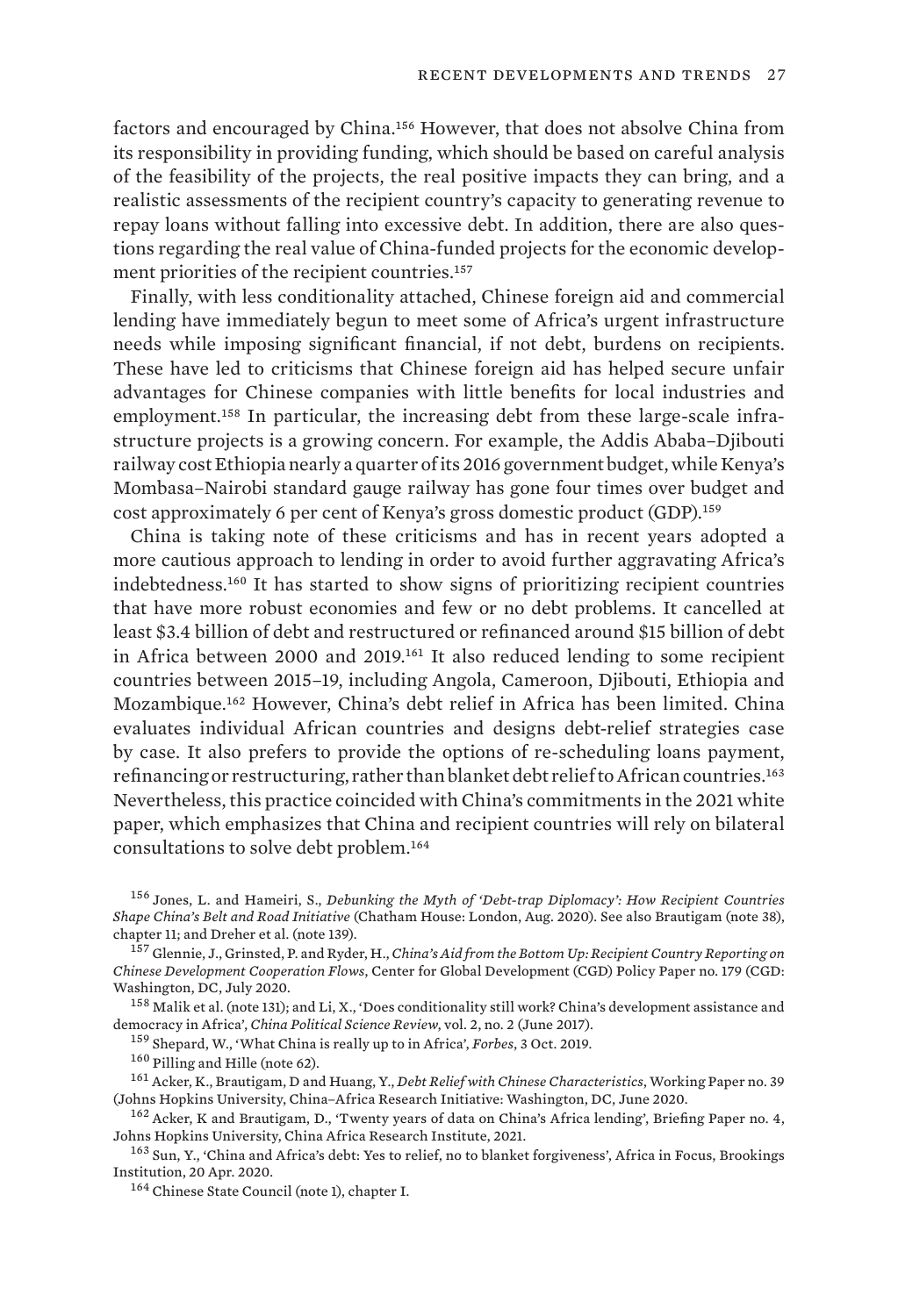### <span id="page-39-0"></span>**4. Conclusions**

After seven decades of practice, the forms, scale and scope of China's foreign aid have significantly expanded. China has changed from a net recipient of aid to an emerging donor and now plays a prominent role in international development cooperation. At the same time, the principles that have underpinned Chinese practices in development finance have remained largely intact. They continue to guide its international development cooperation, in which Chinese foreign aid is combined with other forms of financial outflow, such as non-concessional loans, credits and investments, to promote China's strategic, economic and normative interests and to help China achieve its foreign policy and development objectives.

Overall, three main conclusions can be drawn from this study. First, while the organizational structure, coordination and decision-making in Chinese foreign aid have undergone changes over the decades, the key principles that underpin why and how foreign aid was introduced in the early years and how official development finance has been dispensed have remained intact. Key among these principles are non-interference in other countries' domestic affairs; provision of finance without political strings attached; a combination of multiple forms of lending; and essential government guidance, from budget planning and project approval to oversight and implementation. However, it is not entirely accurate to characterize Chinese development finance as condition free since the One China principle and awards of contracts to Chinese companies are often either written into or implied in undisclosed loan arrangements. While paying more attention to social welfare and development goals, as stipulated in Agenda 2030, China continues to place greater emphasis on infrastructure, manufacturing and resources as priorities for its development lending to Africa.

Second, China has clearly emerged as an important provider of development finance to Africa. The continent has always been and remains critical for Chinese foreign policy, commercial interests and geostrategic consideration. As a result, Africa has become the largest recipient of Chinese development aid. This will continue as China looks to Africa as a source of natural resources, a future market for Chinese products, a critical geographic link in the BRI, and a continent still in need of flows of capital to alleviate poverty and promote economic development—with infrastructure as the linchpin in Africa's drive for growth. This infrastructure-led development approach should, however, also be connected to China's own experiences in building connectivity (e.g. railways, roads and ports) and its own infrastructure-led economic development. China's development finance to Africa, especially in recent years, is increasingly focused on recipient countries with more robust economies and few or no debt problem since China is concerned about debt sustainability.

Finally, China's principles of development finance and its relatively consistent but pragmatic practices in lending decisions and disbursements share much with, but do not completely follow, the OECD DAC model. As it emerges as a top provider of development finance, Chinese perspectives and practices have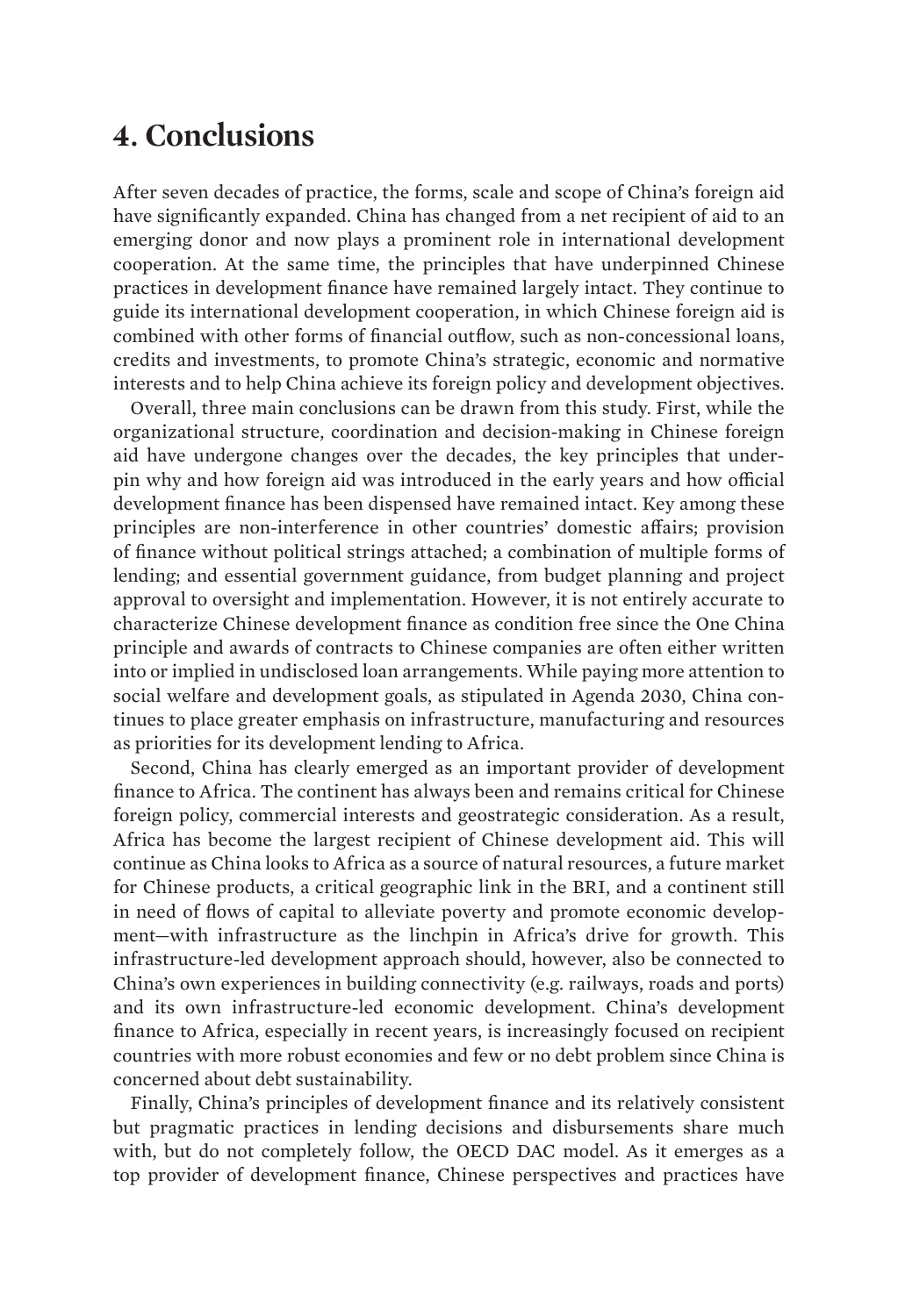<span id="page-40-0"></span>important implications for the international aid system. However, neither China's intention nor its capability to undermine and radically change the system should be overestimated; at most, China offers alternative models of lending in specific cases but is far from posing a serious challenge to the prevailing norms, structure and practices. If anything, there have been signs of convergence, with China paying more attention to and providing development finance in areas traditionally emphasized by the OECD DAC, such as welfare, development, health and education, in part in response to the Covid-19 pandemic.

### **Recommendations**

As a major—and growing—donor, China will remain a prominent partner in international development assistance. It is therefore important to understand how to better engage with China through dialogue on foreign aid to identify and promote joint interests. Based on the research in this report, the following recommendations are directed to Chinese authorities and actors involved in trilateral cooperation.

### **Recommendations for Chinese authorities**

### *Improve transparency and accountability*

Chinese authorities—in particular, CIDCA, MOFCOM and the MFA—should fulfil the commitments in the 2021 Administrative Measure for Foreign Aid to improve transparency and accountability. They should work with the OECD's DAC on joint project-evaluation criteria on Agenda 2030 goals to which China has also subscribed.

### *Explore areas of convergence*

Chinese authorities should also leverage their comparative advantages in meeting recipient country's economic and social development needs, with a particular focus on green development. They should explore areas of convergence through trilateral cooperation to facilitate better synergy of financial assistance from different sources and allow recipient countries greater agency in ownership of their chosen development paths based on local conditions.

### *Provide detailed plans to involve NGOs*

Finally, Chinese authorities should provide more detailed plans on how to involve NGOs, either from China or in recipient countries. This can contribute to project design and delivery, and can better meet local specifications and maximize impacts on employment, capacity building, poverty reduction and sustainable economic development.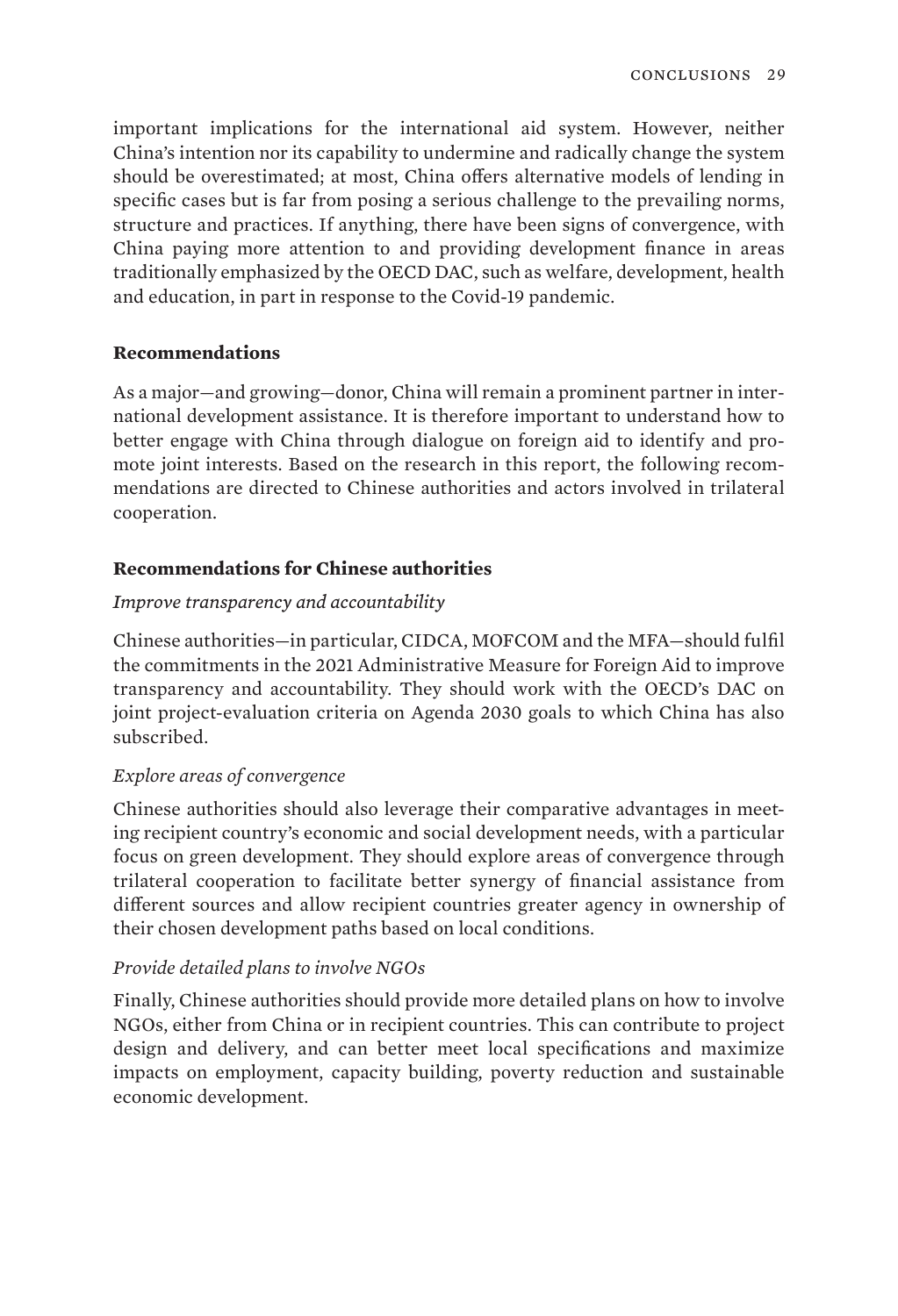### <span id="page-41-0"></span>**Recommendations for actors involved in trilateral cooperation**

### *Explore opportunities for cooperation*

Actors involved in trilateral cooperation—UN agencies, multilateral development banks, the EU and NGOs—should work with China as an important player in international development finance, with a view to exploring opportunities for cooperation. This is especially needed where they share common goals (e.g. Agenda 2030) and where their comparative advantages can complement each other and where a division of labour and responsibility can be clarified.

### *Explore joint and sustainable projects*

These actors should also explore options for more joint and sustainable projects, instead of pushing for one-off or ad hoc projects. In this, they should focus on areas that are prioritized by both China and other actors, such as renewable energy and green development, to which China has committed itself and for which the EU in its latest budget has set as priority areas.

### *Develop joint criteria for transparency and accountability*

Finally, actors involved in trilateral cooperation should identify options for developing joint criteria for ensuring aid transparency and accountability.